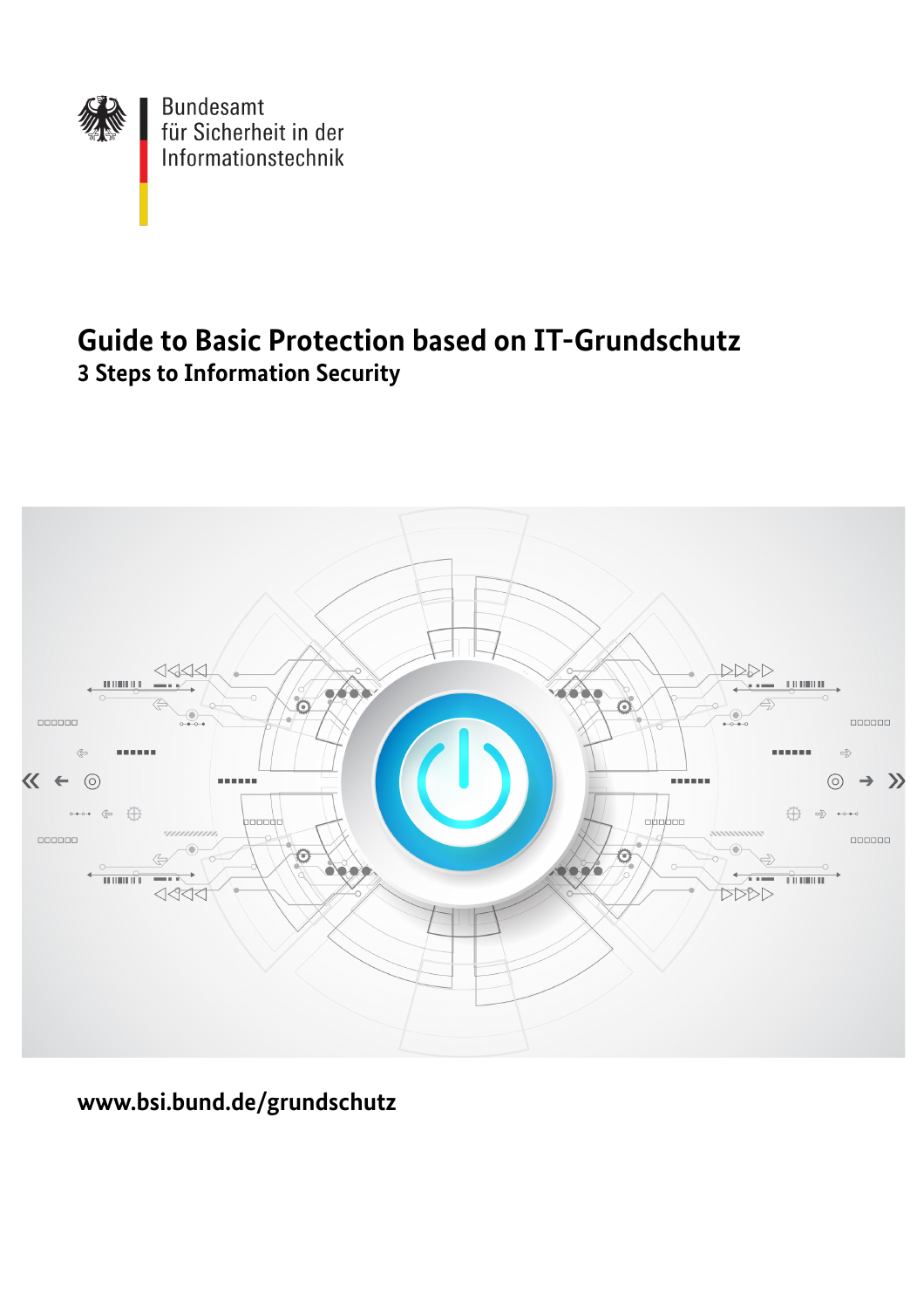Copyright © August 2017 by Federal Office for Information Security (BSI) Godesberger Allee 185-189, 53175 Bonn

> Section IT-Grundschutz <grundschutz@bsi.bund.de>

Picture credits title photo: kran 77, Fotolia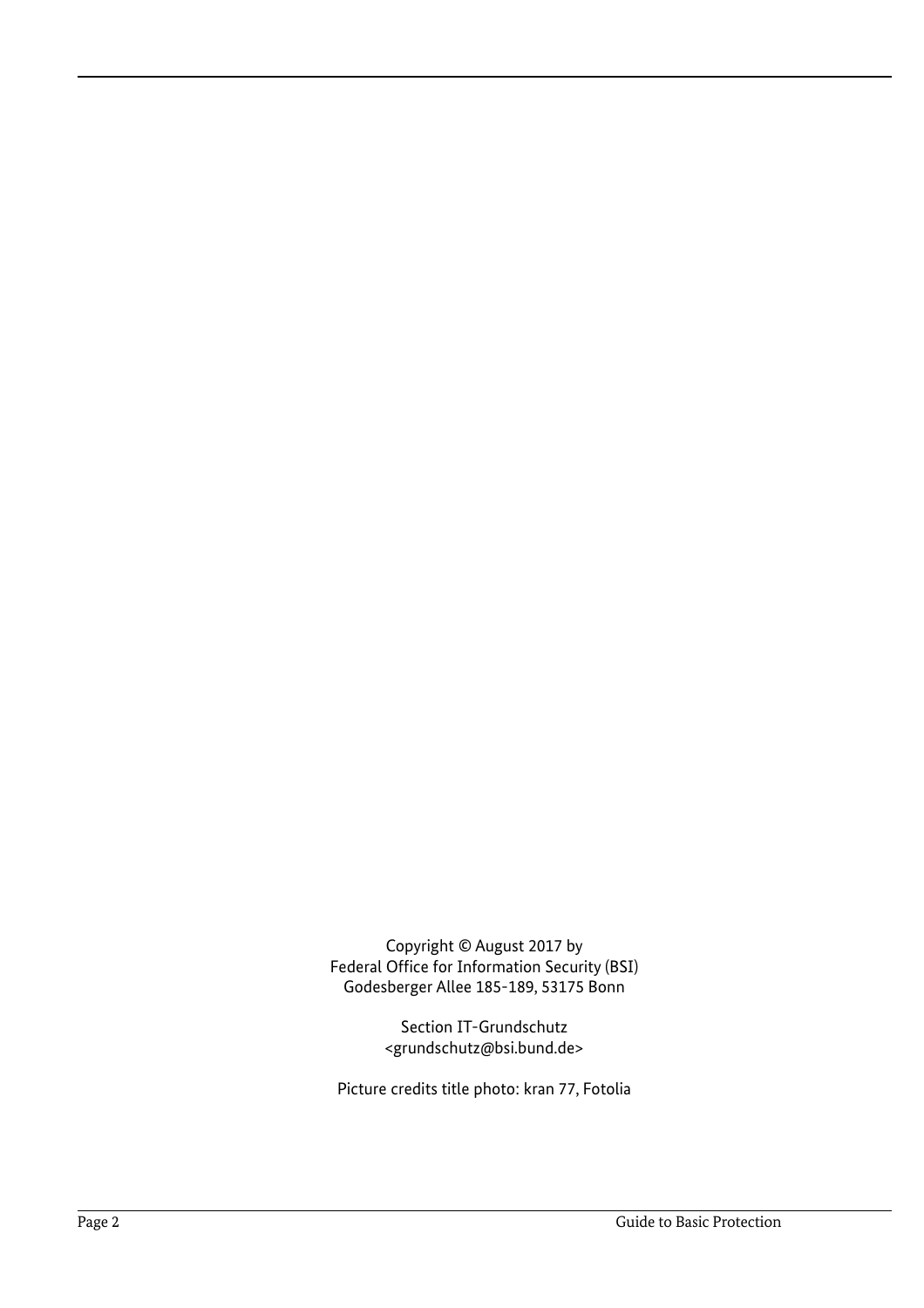# <span id="page-2-0"></span>**Foreword**

Cyber security is a wide, abstract term. However, filling it with life starts in the smallest organisation. Not only the government can contribute to cyber security in Germany, but also every company – regardless of the size – must make a contribution. With the IT-Grundschutz, the BSI has been providing a proven method and an extensive offer for many years which is successfully used in the administrative and industry sectors. Many government agencies and large companies are – also due to their financial and personnel resources – well positioned when it comes to information security.

However, the exchange with small and medium-sized enterprises mostly – still – reveals a different picture. Even though the awareness for information security issues is given, there is often a lack of trained personnel and financial resources for a sustained and reasonable implementation of the necessary safeguards.

As the national cyber security authority, it is our claim to design the information security in the digitalization and to increase Germany's resistance against cyber threats. The design also involves to offer feasible and target-oriented solutions. This is exactly where this guide to "Basic Protection" starts: As part of the complete IT-Grundschutz Methodology, Basic Protection provides an entry point for all companies who would like to look into the safeguarding of their IT systems and data for the first time. The guide explains in a comprehensible manner the steps required for reviewing the existing information security level as well as safeguards that can be quickly implemented with minimum financial investment and a small number of employees. In addition to technical aspects, infrastructural, organisational and personnel issues will be considered in line with a holistic management system for information security.

I hope you find this a stimulating read that adequately addresses your questions about information security, and most of all that it leads you to a successful implementation of the safeguards described.

Yours faithfully,

Ame Chanbolin

Arne Schönbohm President of the Federal Office for Information Security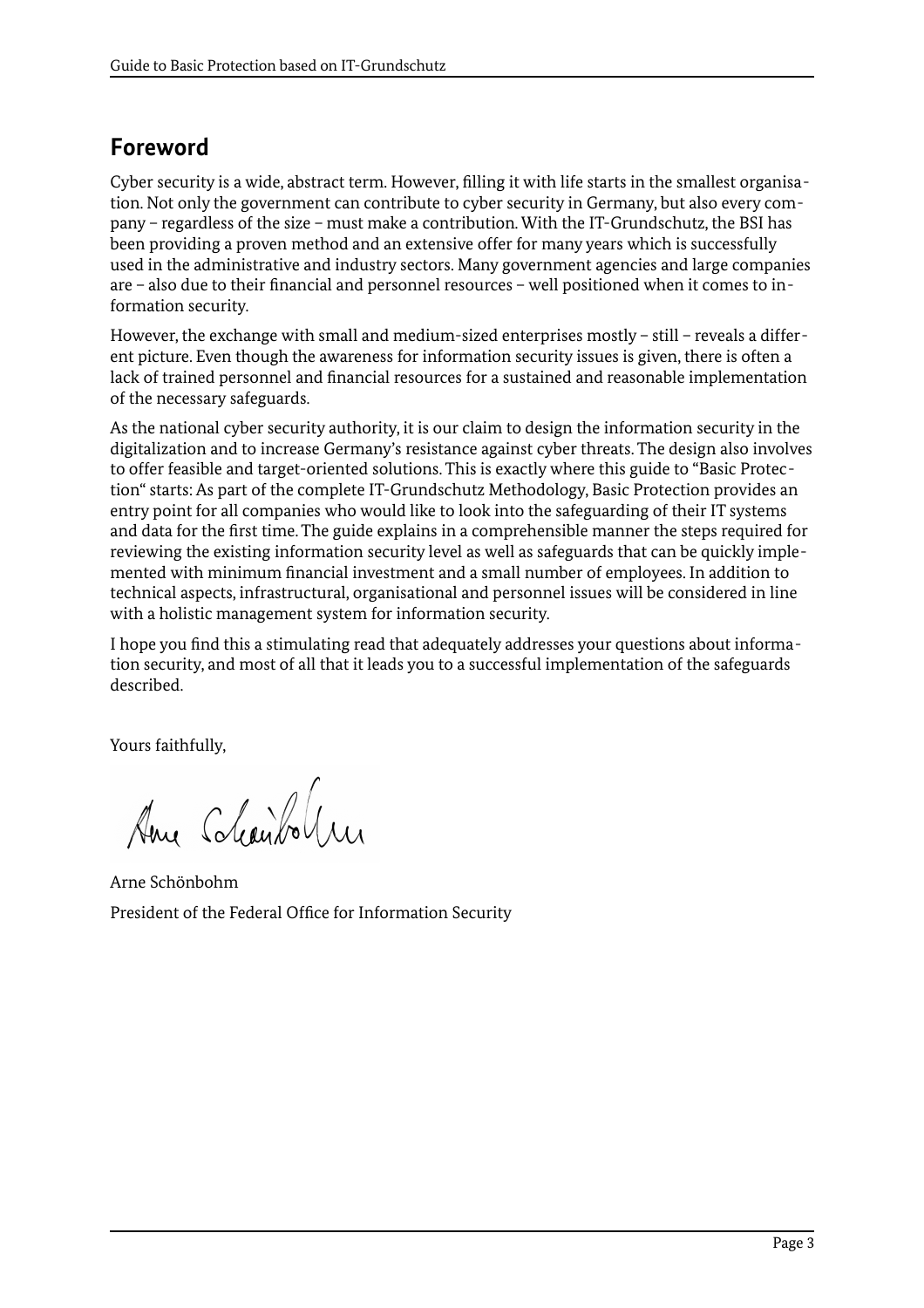# **Table of contents**

| Foreword                                                                      | 3  |
|-------------------------------------------------------------------------------|----|
| 1 Introduction                                                                | 5  |
| 2 Information security management with IT-Grundschutz                         | 7  |
| 3 Drawing up of a security concept according to the Basic Protection approach | 9  |
|                                                                               |    |
|                                                                               |    |
|                                                                               |    |
|                                                                               |    |
| 4 Information security is a process: Follow-up options                        | 32 |
| 5 Appendix                                                                    | 34 |
| 5.1 The IT-Grundschutz Compendium - Everything you need to know at a glance34 |    |
|                                                                               |    |
|                                                                               |    |
|                                                                               |    |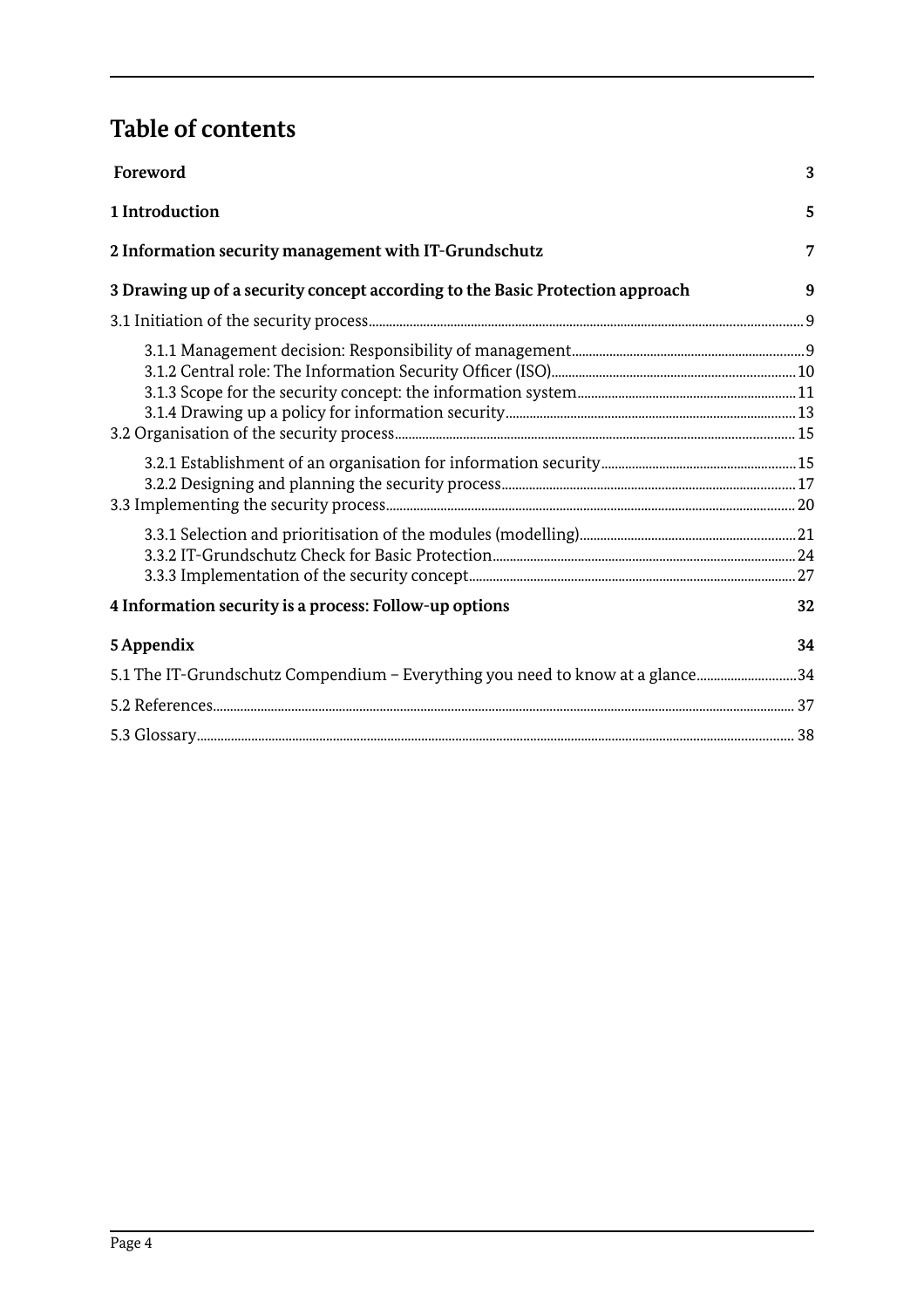# <span id="page-4-0"></span>**1 Introduction**

The challenges for authorities and companies to protect sensitive data and communication processes from unauthorised access are constantly increasing. Today's technologies such as Smart Home, Internet of Things and the ongoing digitalisation of all areas of work and life forces organisations of all sizes to invest more and more resources in maintaining the information security.

Building a security level for all business processes, information and IT systems that meets the actual needs requires more than procuring anti-virus programs, firewalls or data backup systems: A holistic concept is the basis and the starting point for developing a sustainable security management. Information security management, or short IS management, is the element of general risk management that aims to ensure the confidentiality, integrity and availability of information, business processes, applications and IT systems. This is a continuous process in which strategies and safeguards are constantly reviewed and adjusted to changing requirements.

Information security is not only a question of technology but rather depends substantially on the organisational and personnel environment. The IT-Grundschutz takes this into account by describing both technical and non-technical security requirements for typical business areas, applications and systems according to the state of the art in the publications. In this context the focus is on practical security requirements with the objective of keeping the initial barriers to the security process as low as possible and avoiding too complex approaches.

# **Introductory guide to information security**

The present guide for the IT-Grundschutz Methodology "Basic Protection" provides a compact and clearly structured introduction to the development of an information security management system (ISMS) in an organisation. An ISMS is a planned and organised course of action to achieve and maintain an appropriate level of information security. The guide is based on BSI Standard 200-2 regarding the IT-Grundschutz Methodology and explains elementary steps for reviewing and increasing the information security level.

BSI Standard 200-2 describes how the IT-Grundschutz Compendium can be used to establish an efficient management system for information security. The approaches according to IT-Grundschutz combined with the IT-Grundschutz Compendium provide a systematic methodology to develop security concepts and tried and tested security safeguards that have been successfully implemented by numerous government agencies and companies for many years.

Basic Protection enables the implementation of comprehensive, basic initial safeguards across all business processes and/or specialist procedures of an organisation as a first entry point into the IT-Grundschutz. The approach is recommended for organisations that meet the following criteria:

- The implementation of information security is still at its beginning, and has a rather low level.
- The business processes do not have a significantly elevated risk potential regarding their information security.
- The aspired security level is normal.
- There are no assets, i.e. digital or analogue values, the theft, destruction or compromising of which would cause damage threatening the existence of the organisation.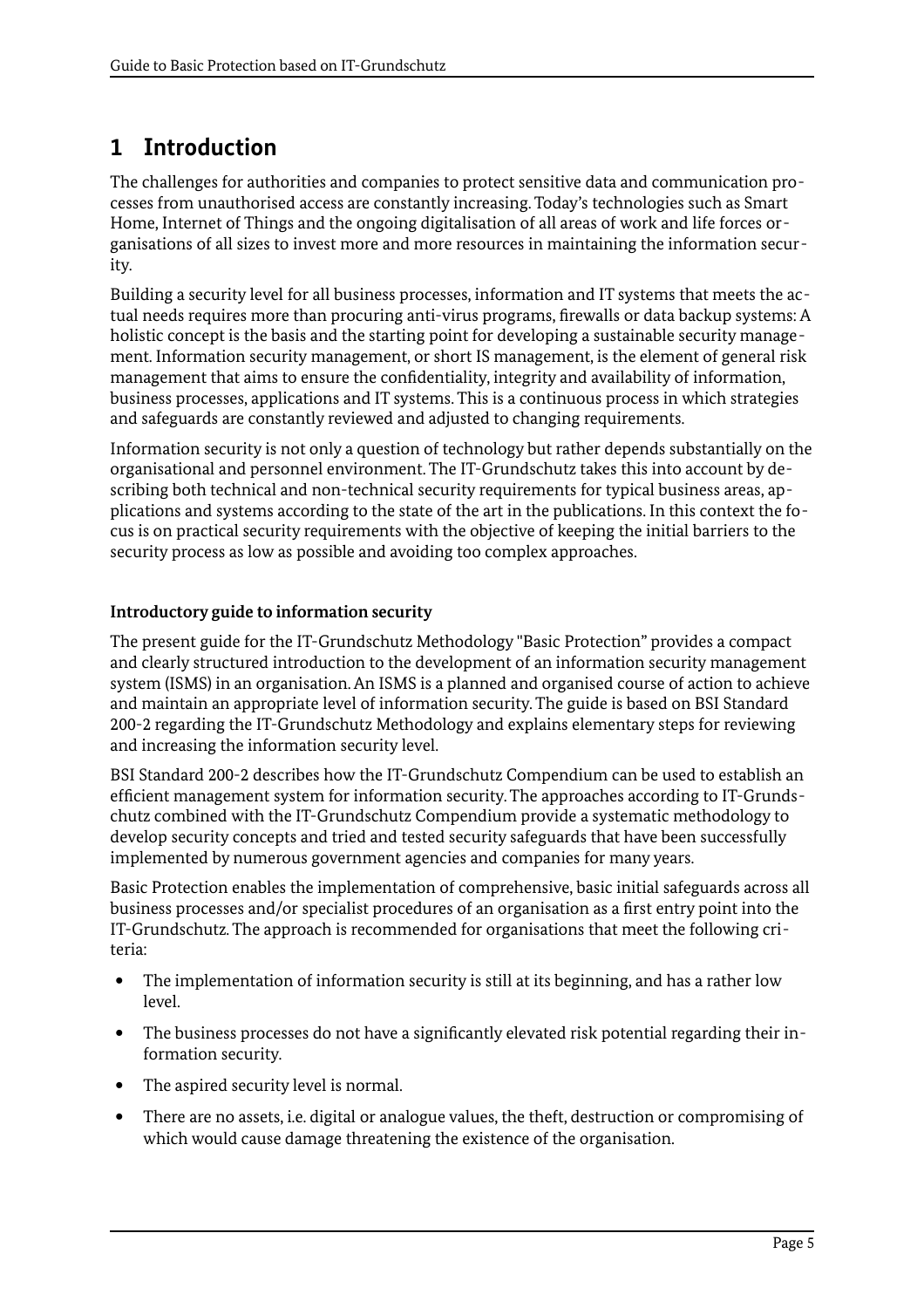Minor security incidents can be tolerated – that means such incidents which despite costing money or otherwise causing damage do not threaten the existence.

Basic Protection allows the prompt implementation of the most important security requirements. Based on this, the security level can be further increased at a later time, for example, by protecting all areas with the Standard Protection or critical business processes with the Core Protection.

Basic Protection thus provide a feasible introduction to information security as part of daily practice – also and particularly – for small and medium-sized enterprises. Basic initial safeguards can be implemented very quickly with relatively low effort.

# **Decision for Basic Protection**

In addition to the Basic Protection, the IT-Grundschutz Methodology provides two other approaches which can be implemented depending on an organisation's individual security requirements. Those responsible for information security can thus choose between the Basic, Standard and Core Protection.

The Basic Protection enables the first steps towards a security management in order to reduce the greatest risks as quickly as possible, whereas the Core Protection serves for the protection of elementary business processes and resources.

When Basic Protection has been successfully implemented for an organisation, the Standard or Core Protection should follow as a next step towards a solid information security. In the best case, the complete Standard Protection based on BSI Standard 200-2 is implemented over time, which corresponds to an updated approach based on the previous BSI Standard 100-2.

#### **Target group**

In general, the guide is aimed at those who implement the information security in companies. Typically these are Information Security Officers (ISO). In smaller organisations, where the area of information security has not been professionally developed to such an extent (yet), other employees may initially assume this task. Suitable are, for example, employees from the areas Finance and Controlling, IT operation or the corporate data protection officer, however, due to their original task and potential role conflicts with restrictions only.

#### **Basic Protection: Added value for information security**

The guide to Basic Protection provides those responsible with the required know-how to review the level of information security of an organisation, to identify vulnerabilities and to improve the security by means of suitable safeguards. The Basic Protection allows a clear and very practicable course of action for implementing initial safeguards. The holistic approach of the IT-Grundschutz Methodology, which, in addition to technical aspects, also considers infrastructural, organisational and personnel aspects, can be used to protect business-relevant information and data against misuse and access from third parties.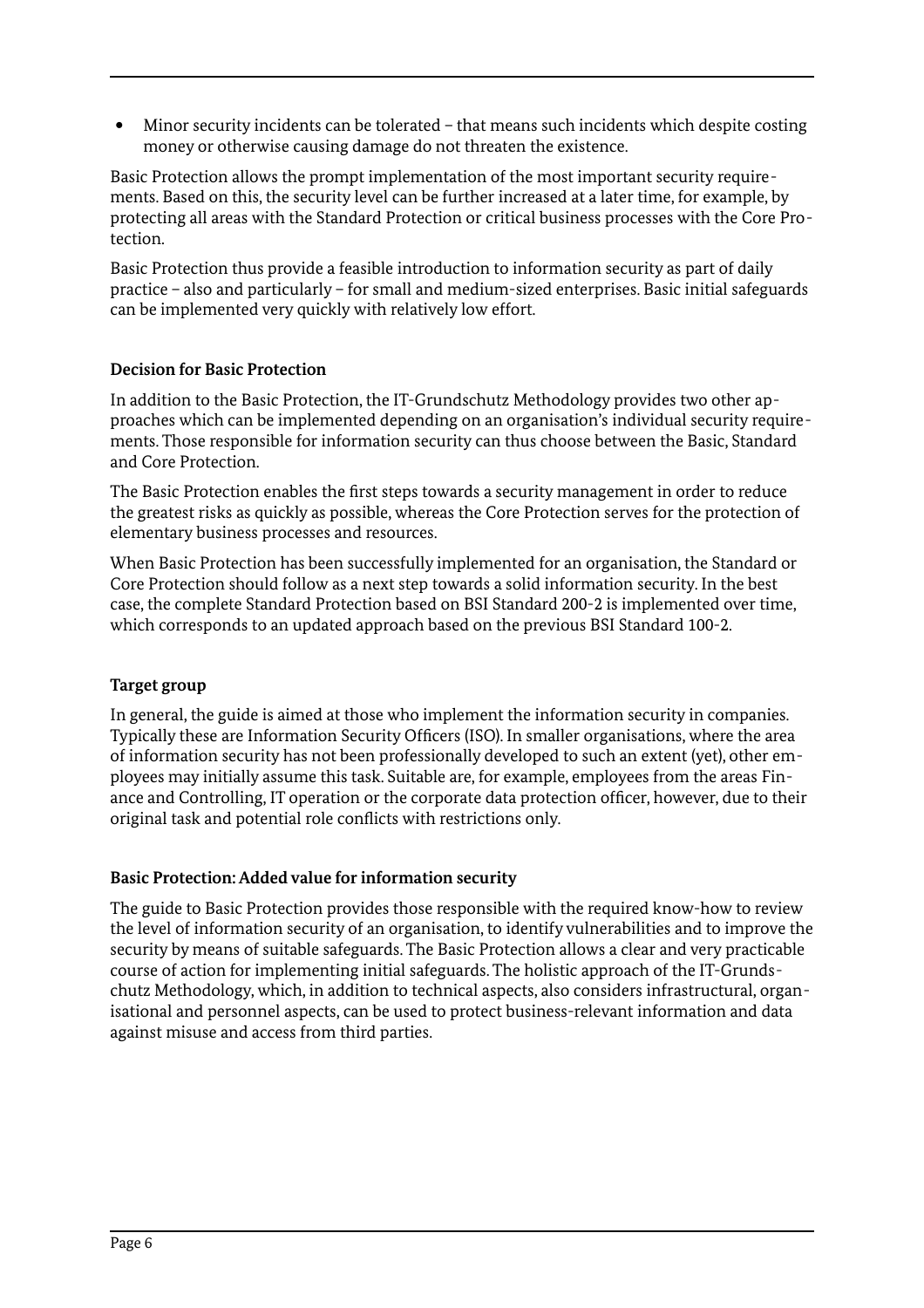# <span id="page-6-0"></span>**2 Information security management with IT-Grundschutz**

The BSI Standard 200-2 describes how an efficient management system for information security can be set up and how the IT-Grundschutz Compendium can be used for this task. The approaches according to IT-Grundschutz combined with the modules of the IT-Grundschutz Compendium provide a systematic methodology to develop security concepts and tried and tested security safeguards that are successfully being used in numerous government agencies and companies. Using the Basic Protection approach of BSI Standard 200-2, the present guide schematically explains the process for establishing an ISMS and how this can be continued.

#### **Overview of the information security process**

In order to achieve an appropriate level of security a systematic approach is required for designing the security process.

The holistic implementation of information security in a single large step has often proven to be a too ambitious aim. Many small steps and an ongoing, continuous process are often more successful.

A high investment at the beginning is often not required. It can thus be better to implement the urgently required security precautions initially only within selected areas. This approach corresponds to Basic Protection. Once the most urgent security issues have been addressed, all further aspects in the overall organisation can subsequently be reviewed and improved.



*Figure: Three steps to information security*

The present guide shows how Basic Protection can be implemented in three steps. The steps are based on the phases of the security process according to the IT-Grundschutz Methodology.

Some of these phases can be performed simultaneously, for example, designing and planning the security process can take place at the same time as establishing the information security organisation. In this case the advance phases must be updated later to take the new results into account.

In the following, the steps of the security process are briefly described.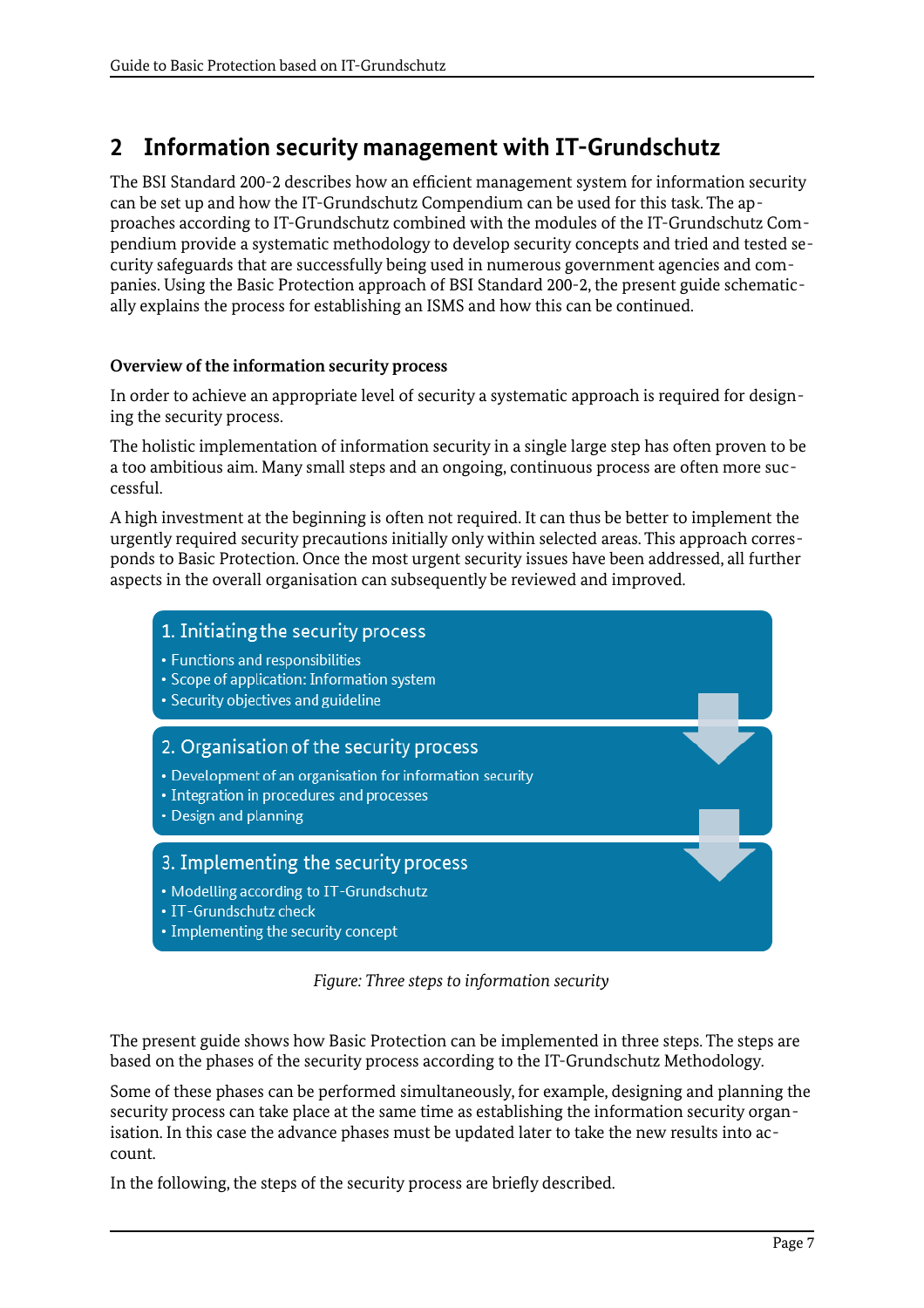# **1. Initiation of the security process**

The management level must initiate, control and monitor the security process. This requires strategic guiding statements regarding the information security, on the one hand, and general organisational conditions, on the other. The Information Security Officer (ISO) plays the central role in this process.

An essential basis for the design of the security process is the Policy for information security. It describes for which scope the organisation envisages which security objectives and which security level, what the motivation is for this and with which safeguards and which structures this is to be achieved.

# **2. Organisation of the security process**

An organisational structure suitable for the size and type of the organisation has to be established for the information security management. For this purpose, interfaces, communication channels and processes for cooperation have to be defined. In case of very small companies this should be as uncomplicated as possible.

# **3. Implementing the security process**

Once an information security process has been initiated and the security policy and information security organisation have been defined, the security conception for the organisation can be developed in the next step. As a basis, the modules of the IT-Grundschutz Compendium contain corresponding security requirements according to the state of the art for typical components of business processes, applications, IT systems and other objects. These are structured thematically and can be build on each other.

The IT-Grundschutz Methodology reduces the analytical effort to a gap analysis approach between the security requirements from the relevant modules and the safeguards already realised in the organisation. Requirements that are found to be missing or inadequately implemented reveal security deficits that can be rectified by consequently implementing the derived safeguards.

# **Maintenance and improvement of information security**

The aim of security management is to achieve an aspired level of security and to permanently maintain and, in the best case, continuously improve it. Therefore, the process itself and the organisational structures for information security must be checked at regular intervals for their adequateness, effectiveness and efficiency. The same applies to the chosen safeguards. After completion of the initial safeguards, the approach should be supplemented or extended, for example, from Basic Protection to Standard Protection or by using Core Protection.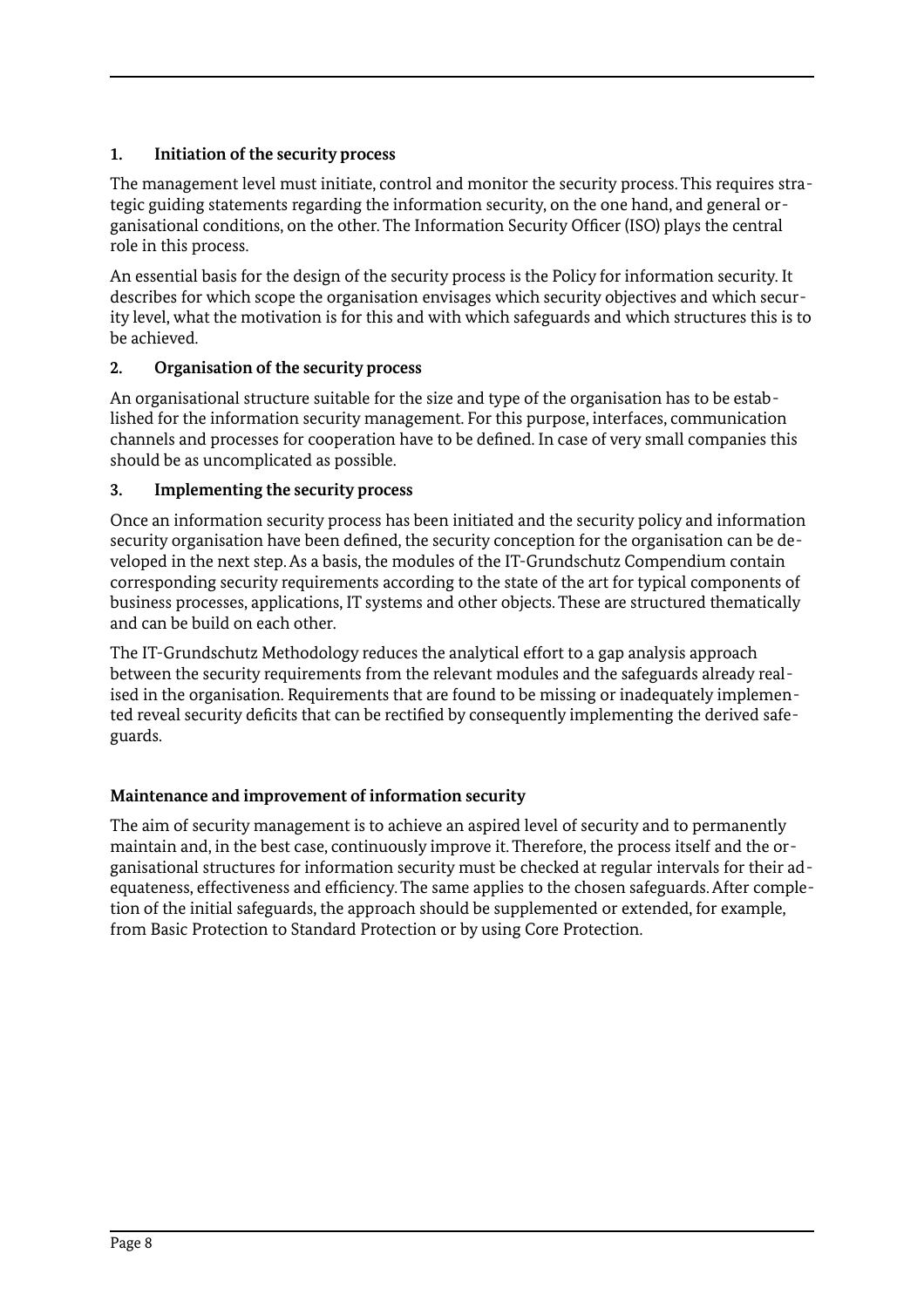# <span id="page-8-2"></span>**3 Drawing up of a security concept according to the Basic Protection approach**

This chapter describes in detail how a security concept can be implemented in three steps according to the Basic Protection approach.

# <span id="page-8-1"></span>**3.1 Initiation of the security process**

This chapter describes the first steps for implementing Basic Protection in an organisation. The responsibility for this is borne by the management. In addition, the Information Security Officer (ISO) assumes a central role, as the focus is on defining the security objectives in form of a guideline already at this point in time.

# <span id="page-8-0"></span>**3.1.1 Management decision: Responsibility of management**

The top management level is responsible for ensuring that all business areas operate smoothly and properly and that risks are recognised early and minimised. With the increasing dependence of the business processes on information processing, the requirements to ensure internal and external information security also increase.

The management must initiate, control and monitor the security process. They decide on how risks are handled and provides resources. The responsibility for information security remains with the management. The operative task "information security", however, is usually delegated to an information security officer.

In the introductory phase of the security process, it is quite often the case, that no security organisation has been established and the later ISO has not been appointed yet. However, to initiate the security process, at least one person responsible for information security must be appointed who performs the initial steps for designing and planning.

It is recommended that the responsible persons constantly inform the top management level about potential risks and consequences due to the lack of information security. Following a security incident, the management of the company or government agency must be informed about potential risks promptly. On the other hand, the management must ensure that all decision-relevant information is obtained in due time.

# **At a glance: Security-relevant topics for the management level**

- Security risks for the organisation and its information
- Impacts and costs in the event of damage
- Impacts of security incidents on critical business processes
- Security requirements resulting from statutory or contractual stipulations
- Typical approaches to information security in the industry
- The current level of information security in the organisation with the derived recommendations for action

The management bears the responsibility for achieving the security objectives, whereas the operative implementation and control of the security process is the responsibility of an ISO. All employees of an organisation must play their part in achieving the security objectives.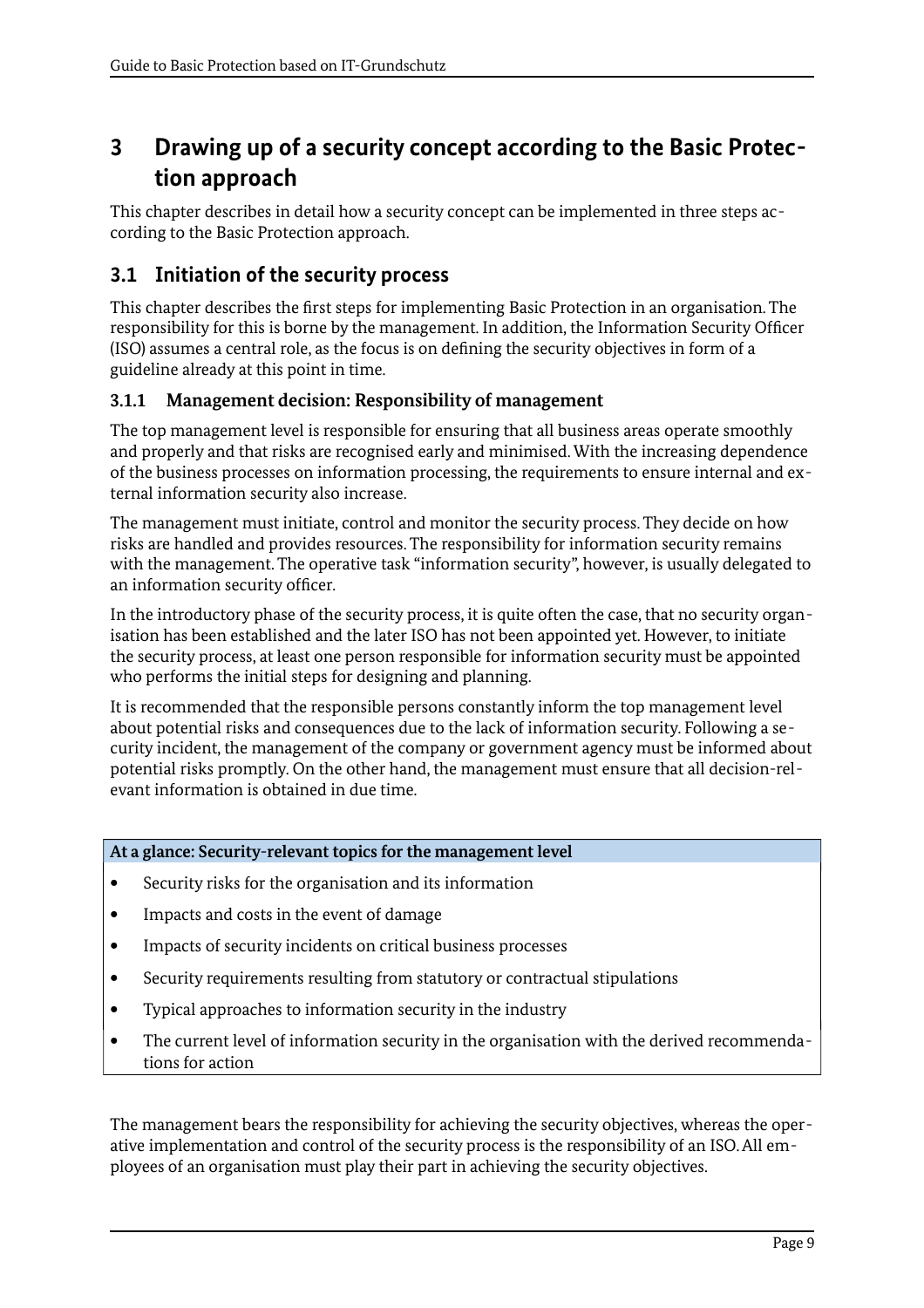Above all, the management level must ensure that information security is integrated into all relevant business processes, specialist procedures and projects. Experience has demonstrated that the ISO requires the full support of the management of the company or government agency in order to be integrated by the relevant specialists responsible.

The management must set the objectives both for information security management and other areas so that the aspired security level is achievable in all areas with the resources provided (HR, time, finance).

#### **At a glance: Management level responsibility**

- The management level bears the overall responsibility for information security.
- The management level must be informed about potential risks and consequences for the information security at all times.
- The management level initiates the information security process within the organisation and appoints a responsible Information Security Officer (ISO).
- The management level supports the ISO unconditionally and provides sufficient resources to be able to achieve the set objectives.

# <span id="page-9-0"></span>**3.1.2 Central role: The Information Security Officer (ISO)**

An organisation must have a point of contact for all aspects regarding the subject information security. Only a central point of contact can solve a current problem: In day-to-day business, aspects of information security are often neglected, and in some organisations they are simply forgotten. If the responsibilities are not or not clearly assigned there is a risk that information security generally becomes "other people's problem".

This is where the role of the Information Security Officer starts. The ISO coordinates the task of "information security", identifies vulnerabilities and works on improving the security level. There are various designations for this function in administrative and business organisations: Frequent titles are also Chief Information Security Officer (CISO) or Information Security Manager (ISM). In some organisations, the designation IT Security Officer is also used. However, ISO is the most appropriate designation here. It makes clear that the responsible person does not only take care of safeguarding IT-related aspects, but also of the protection of all types of information.

It depends on the type and size of the organisation if and how many additional employees have security roles.

#### **Responsibilities and tasks**

The ISO is responsible for managing all information security issues within the organisation. The ISO's main task is to advise the management of the government agency or company in the performance of their tasks regarding information security and to support them in the implementation.

The ISO should be involved in all larger projects which could have significant impacts on information processing, in order to ensure that any security aspects in the different project stages are observed. For example, the ISO should be involved in the planning and introduction of new applications and IT systems as well as in major changes to the infrastructure or the outsourcing of business processes. Production systems and other equipment with IT or Internet functionality should also not be forgotten. In order to perform these tasks, it is desirable that the Information Security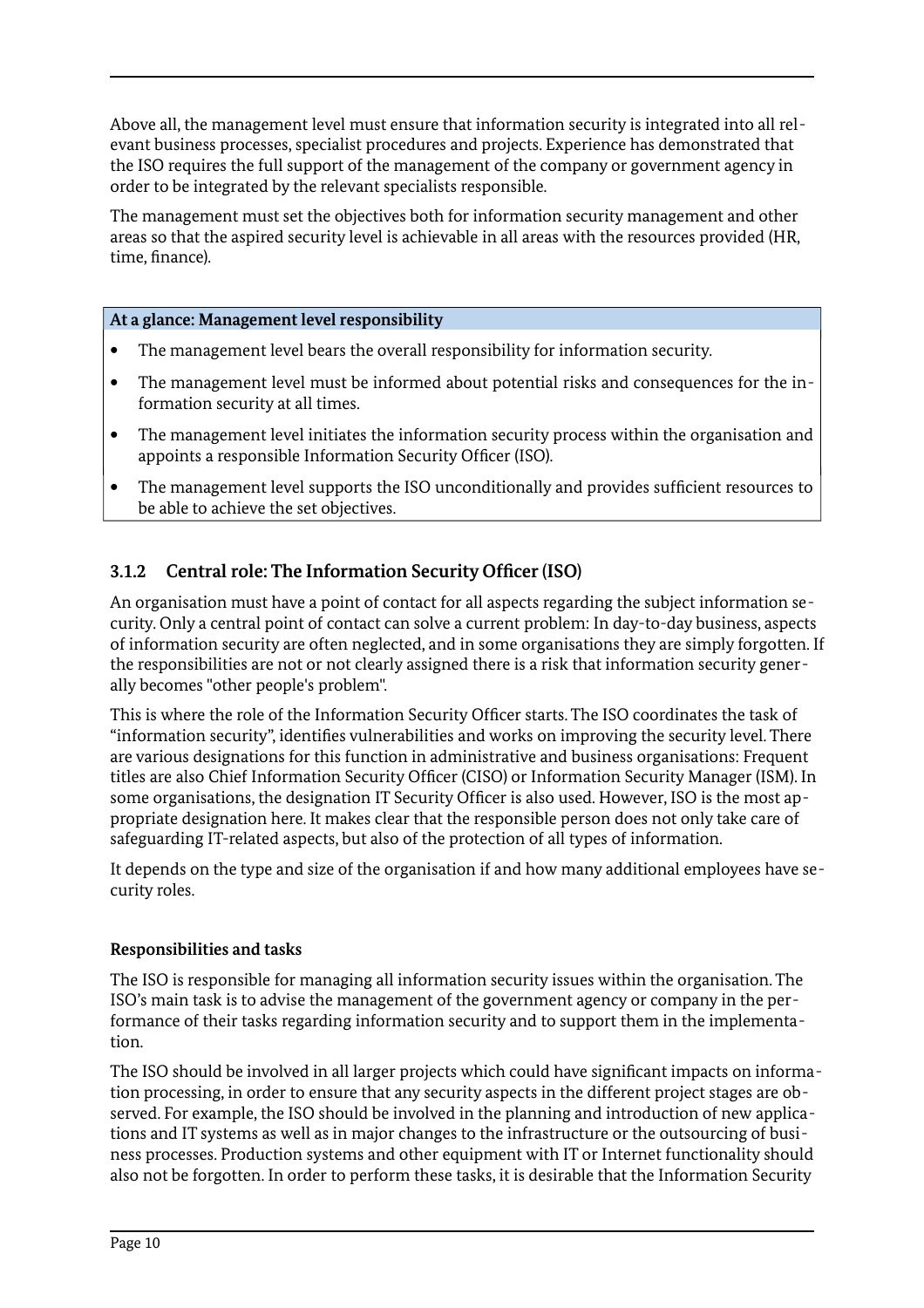Officer has knowledge and experience in the issues relating to information security and IT. The ISO should also have knowledge of the organisation's business processes.

#### **Simultaneous role of Data Protection Officer**

A frequent question is whether the role of the Information Security Officer can also undertake the role of Data Protection Officer. The two roles are not fundamentally mutually exclusive, but some issues need to be clarified in advance:

- The interfaces between the two roles should be clearly defined and documented.
- Direct reporting paths to the management level should exist for both roles.
- It must be ensured that adequate resources to undertake both roles are available. If necessary the post-holder must be supported by appropriate personnel.

It should not be forgotten that the Information Security Officer also requires a qualified deputy.

It is generally recommended to appoint one responsible contact person each for both subjects – information security and data protection. Similar to the ISO, the Data Protection Officer should accompany all aspects of data protection within an organisation and introduce appropriate control mechanisms. Both work closely together in their roles and report to the management level.

#### **At a glance: Responsibilities & tasks of the ISO**

- Managing the information security process and being involved in all tasks relating to it
- Providing management with support when creating the policy for information security
- Coordinating the creation of the security concept, the contingency planning concept and security policies and issue additional policies and rules for information security
- Initiating and monitor the implementation of security safeguards
- Informing management of the current status of information security
- Coordinating security-relevant projects
- Investigating security incidents
- Initiating and coordinating awareness-raising and training measures for information security

# <span id="page-10-0"></span>**3.1.3 Scope for the security concept: the information system**

The area of the organisation for which Basic Protection is to be implemented is referred to as scope or "information system". An information system comprises all the infrastructural, organisational, personnel and technical components which serve to perform tasks in a particular field of information processing. An information system may comprise the entire information processing of an organisation, but also individual areas defined by organisational or technical structures (e.g. department networks) or shared business processes or applications (e.g. HR information system). For the application of Basic Protection it must be defined how the information system to be protected should look like. It is important that the business tasks and processes under review are completely included in the scope. In particular in larger organisations defining the scope is not a trivial task. Organising by areas of responsibility can be helpful for defining the scope. For Basic Protection, the scope usually comprises the entire organisation.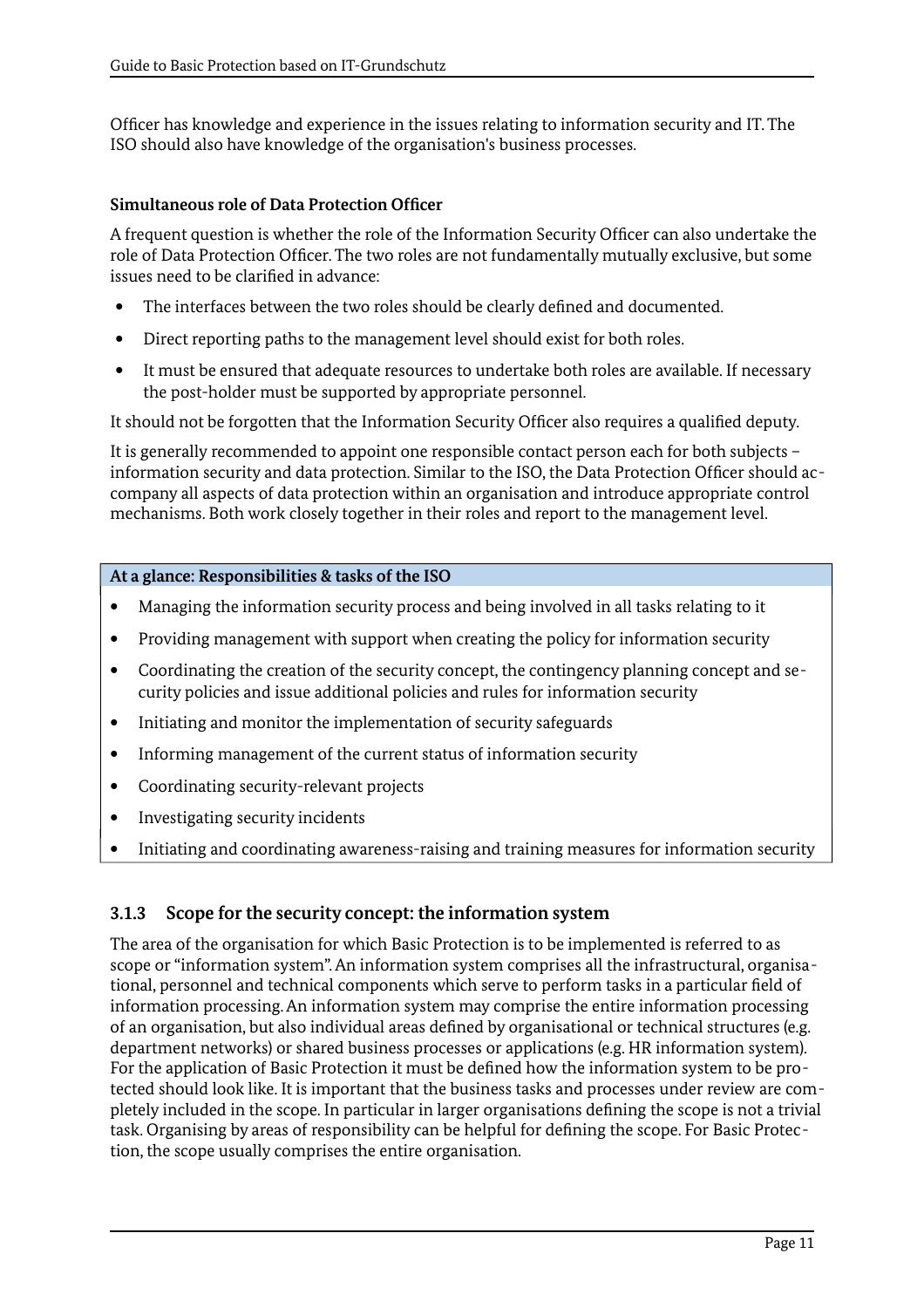Not only technical, but also organisational aspects should be considered when defining the scope, so that the areas of responsibilities and competences can be clearly defined. In any case it should be clear which information, specialised tasks or business processes are explicitly considered in the security concept.

The following aspects should be taken into account when defining the information system:

If possible, the scope should comprise all areas, aspects and components which serve for supporting the specialised tasks, business processes or organisational units and which are administrated within the organisation.

If this is not possible, because the organisation of parts of the specialised tasks or business processes considered depends on external partners, for example, within the scope of outsourcing, the interfaces should be clearly defined, so that this can be taken into account within the scope of the security concept.

#### **Important aspect: Outsourcing**

The outsourcing of business and supporting processes, such as, for example, the IT operation continues to be viewed with criticism by many experts. In smaller organisations, a well planned outsourcing project can nonetheless contribute to increasing the level of information security. This applies in particular, if outsourcing solutions or the purchase of external services is used to compensate for expert knowledge missing in the organisation. However, for outsourcing solutions to have a positive impact on the information security, some rules have to be observed: Before the outsourcing of business processes, it must be clarified whether this might not be advisable for security reasons. One reason could be, for example, insufficiently guaranteed protection of confidential data.

Once a decision for an outsourcing solution has been taken, the essential security requirements for the project must be defined. These form, among other things, the basis for choosing an outsourcing service provider. As part of this process, proof of the information security in the organisation and the qualifications of the employees should be obtained. Certificates such as IT-Grundschutz or ISO 27001 may be useful indicators for a certain security level.

When drafting a contract with an outsourcing service provider, the security requirements and criteria regarding service quality and security must be described with the highest possible level of detail. The contract should also include provisions regarding the obligation to provide information, the duty to cooperate and the obligation to carry out audits.

In addition, the contractor and the outsourcing service provider must agree a detailed security concept including a contingency concept. During transfer of the tasks, the areas of responsibility must be defined and a contact person must be appointed on both sides. The contractor must also carry out regular checks for maintenance of the information security at the service provider or have such checks carried out by a third party during the outsourcing project. Before completion of an outsourcing project, the rights of ownership to the hardware and software as well as the return of the data from the service provider should be clarified.

Information security is a fundamental subject which should be addressed at an early stage when choosing possible outsourcing service providers. In negotiations consisting of several stages with different providers internal risk assessments can make the choice easier. It will however not be possible to implement every security feature from the requirements specification at an acceptable price. Additional information on the subject of outsourcing can be found in the IT-Grund-schutz Compendium, in particular in module OPS.2 *Operations of third parties*.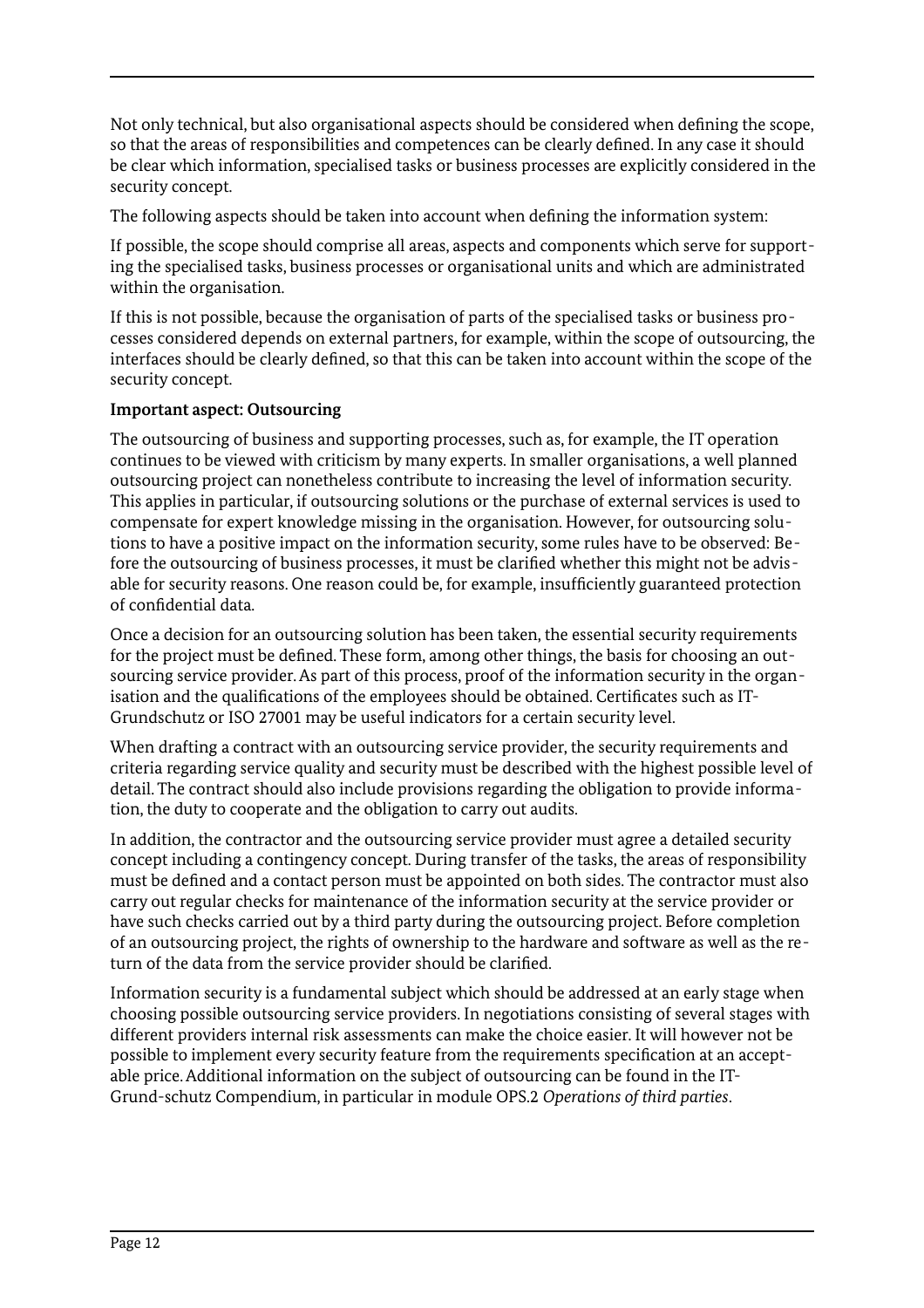#### **At a glance: Defining the information system**

- Define which critical business processes, specialised tasks or parts of the organisation should be included in the scope.
- Clearly define the scope.
- Describe interfaces to external partners.

# <span id="page-12-0"></span>**3.1.4 Drawing up a policy for information security**

The policy for information security serves as a starting point for the planned analysis of the requirements for information security in the own organisation. In this policy, the objectives and means for achieving a higher security level should be defined in general terms. In addition to the aspired information security objectives, it also contains the basic security strategy. The policy also describes the level of security aimed at in a government agency or company beyond the security objectives. It is therefore both a requirement and a statement that a specific security level should be obtained at all levels within the organisation.

#### **Responsibility of the organisation's management for the security policy**

The policy on information security documents which strategic positions the organisation's management provides for achieving the information security objectives.

Since the security policy represents a central strategy paper for the information security in an organisation, it must be worded and prepared such that all addresses can identify with its content. The ISO should thus involve as many areas as possible in the creation of the policy. The following organisational units can be involved, for example: Specialists responsible for important applications, IT operation, security (information, IT and infrastructure security), the Data Protection Officer, production and manufacturing departments, the HR department, the personnel representative, audit, representatives for financial issues or the legal department.

# **Formulating general information security objectives**

At the beginning of every security process, the information security objectives should be carefully determined in accordance with the specific requirements. Specific security requirements for handling information are derived from these when creating the security policy and later when creating the security concept and designing the information security organisation.

In order to be able to define the security objectives, estimates should first be made on which business processes, specialist procedures and information are essential for the task fulfilment and which value these are assigned. In this respect, it is important to clarify to what extent the task fulfilment within the organisation depends on the core values confidentiality, integrity and availability of information and the IT employed. These statements will play a key role throughout the security process when selecting security safeguards and strategies.

This process step does not require a detailed analysis of the information system. As a result it should be possible to make a statement on which values or processes are of particular importance for the organisation and to specify the reasons for that.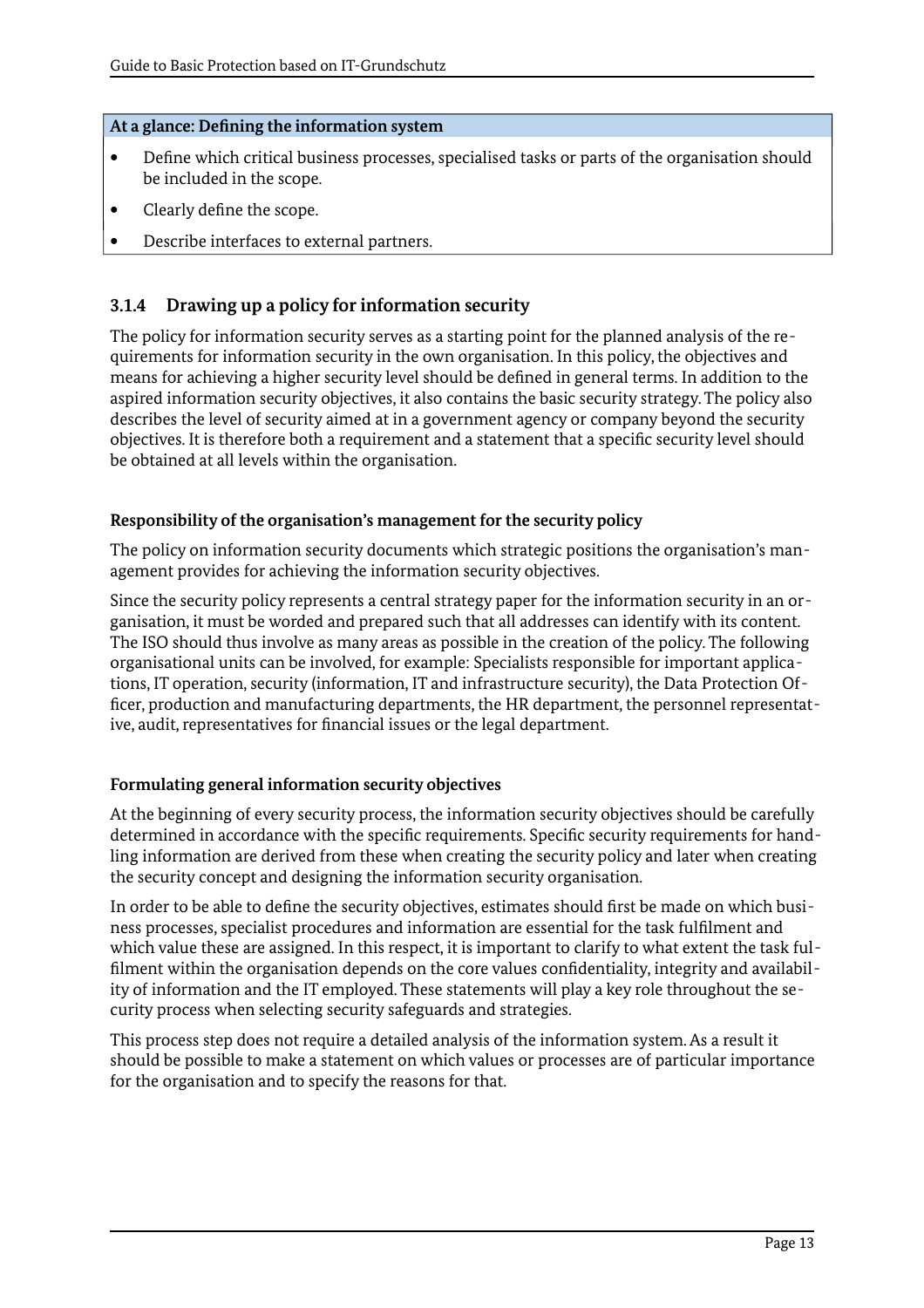#### **At a glance: Examples of security objectives**

- High reliability for actions, and for handling information in particular (availability, integrity, confidentiality)
- Ensuring the good reputation of the organisation in the eyes of the public
- Preserving the value of investments in technology, information, work processes and knowledge
- Protecting the high and possibly irretrievable value of information processed
- Satisfying the requirements resulting from statutory provisions
- Protecting individuals with regard to their physical and mental integrity

#### **Content of the security policy**

The security policy should be formulated clearly and concisely. More than ten pages are rarely necessary. The final version of the policy agreed between ISO and management should be brought to the attention of all employees and published at a central location, for example, on the intranet. After all, every employee should be involved actively in the task of "information security". In this context, the security policy makes an important contribution to increasing the awareness for information security within an organisation.

The following overview shows the basic contents of a security policy:

- importance of information security and significance of the relevant information, business processes and IT for the task fulfilment
- reference of information security objectives to the business objectives or tasks of the organisation
- security objectives and the key elements of the security strategy for the business processes and the IT employed
- assurance that the security policy will be implemented by the organisation's management
- guiding statements for success monitoring
- description of the planned organisational structure
- tasks and responsibilities in the security process should be set out
- programmes to promote information security via training and awareness-raising activities may be announced
- important threats, relevant statutory regulations etc. can be outlined at the beginning.

Due to the changing business objectives and processes, it is advisable to review and update the security policy at regular intervals and/or due to special events.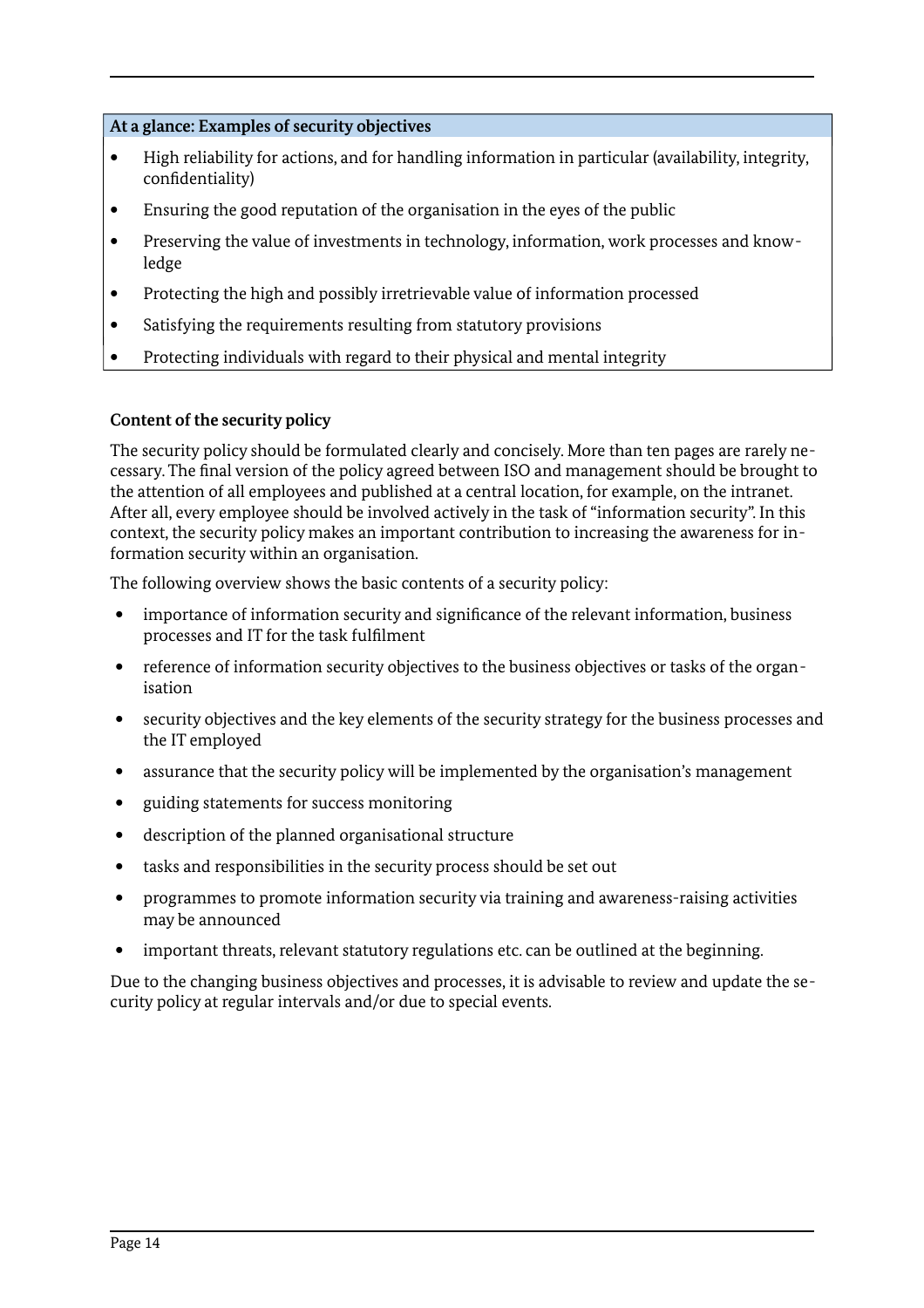#### **At a glance: Drawing up a security policy**

- Identify organisational units to be involved for the security policy
- Define the scope and contents together
- Organise implementation of the security policy by the management level
- Announce the security paths
- Regularly check and if necessary update the security policy

# <span id="page-14-1"></span>**3.2 Organisation of the security process**

In order to achieve and to maintain an appropriate and adequate level of information security in the organisation, a planned course of action and an adequate organisational structure are indispensable. Furthermore, it is necessary to define security objectives and a strategy for achieving them as well as to ultimately set up a continuous security process for maintaining the security level that has been achieved.

# <span id="page-14-0"></span>**3.2.1 Establishment of an organisation for information security**

The aspired security level can only be achieved, if the requirements from the information security process are implemented consistently across the entire scope of the policy. Due to this condition, it is necessary to define roles within the organisation which assume the responsibility for implementing the processes. The employees should be adequately qualified in all aspects of information technology and information security. This is the only way to ensure that all important aspects are taken into consideration and that all tasks are performed.

The organisational structure required to promote and implement the information security process is referred to as the information security organisation, or short IS organisation. The composition of an IS organisation depends on the size, nature, and structure of the particular organisation. The ISO should generally be appointed as the central point of contact for the coordination, administration and communication of the information security process. In larger organisations, there are also often employees who assume subtasks in the area of information security.

The roles should have direct access and directly report to the management. At management level, the information security role should be assumed by a responsible manager to whom the ISO reports.

Regardless of how an optimal structure for one's own IS organisation is to be designed, the following basic rules should be observed in any case.

#### **Basic rules when defining roles in the information security management**

- The management level has the overall responsibility for the correct and secure fulfilment of tasks.
- At least one person must be appointed as an ISO who coordinates and controls the information security process.
- All employees are equally responsible for both, their original tasks and for maintaining the information security at their place of work and in their environment.
- Information security must be integrated in the processes within the overall organisation and contact persons must be specified. The aim is that the necessary security aspects are taken into account in all strategic decisions at an early stage.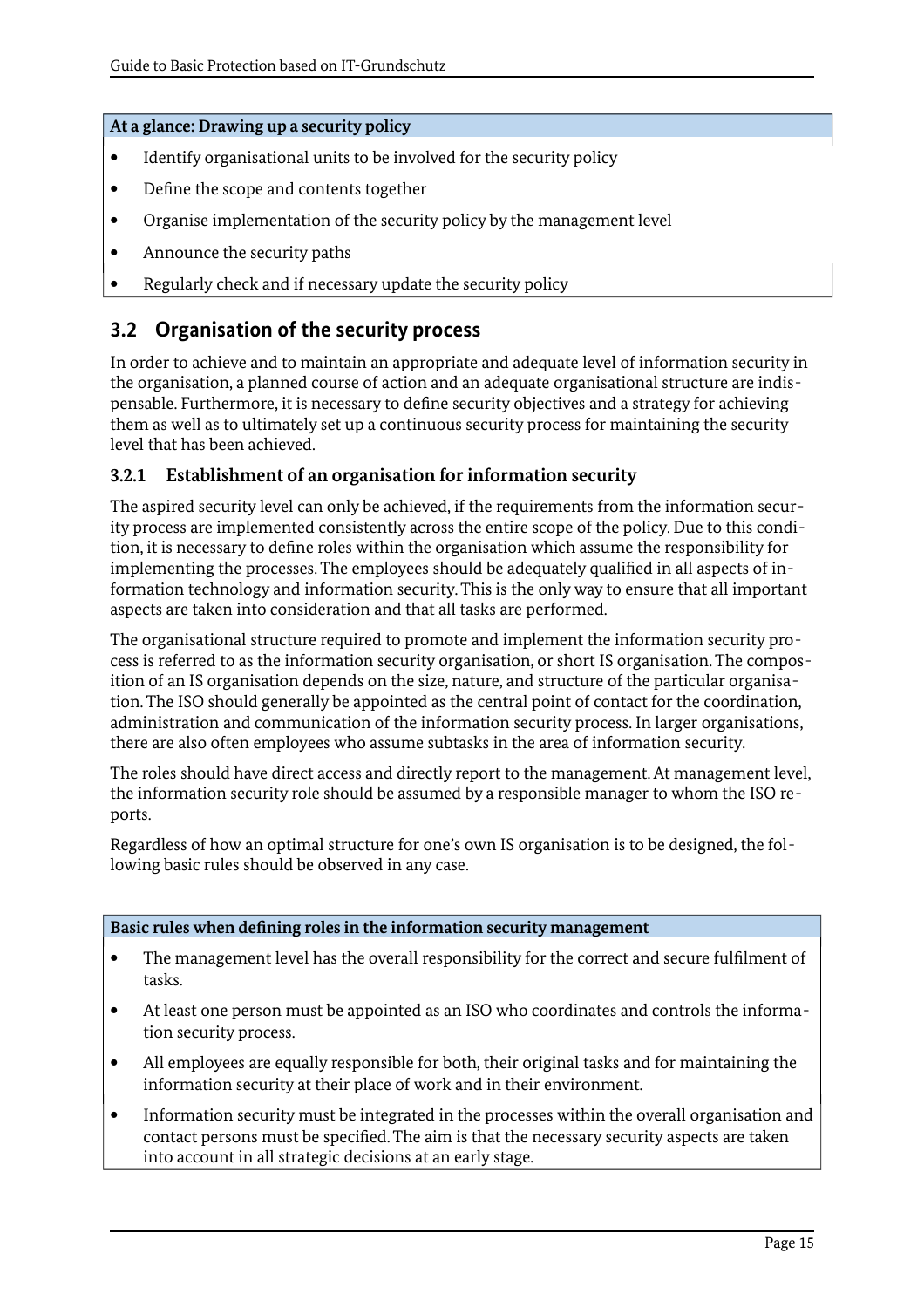As risks for information security as well as IT risks are among the most important threats for the operational day-to-day business, the methods for information security management should be coordinated with the already existing methods for handling risks in other areas. Detailed information on this subject can also be found in BSI Standard 200-3 "Risk analysis based on IT-Grund-schutz".

#### **Structure of the information security organisation**

Depending on the size of an organisation, there are different options for designing an organisational structure for an information security management. The figure below shows the structure of an IS organisation in a small organisation. The ISO here cooperates closely with the management, the relevant specialists responsible and the Data Protection Officer of the company. The ISO acts as an interface between the other parties involved. The IS guidelines and specifications have been coordinated with the other responsible parties and published under the guidance of the ISO. They form the basis for how all employees deal with the subjects of information security.



*Figure: Structure of the IS organisation in a small organisation*

# **Interaction with other organisational units and management disciplines**

In most organisations, in addition to information security management, there are other areas that undertake tasks relating to information security or are entrusted with similar subjects. A coordinated approach and the definition of interfaces are indispensable, particularly given the fact that these areas are often organised as separate disciplines and, in some instances, in other organisational units. They have in common that they pursue the aim of protecting values of the organisation. In addition to information security management, this includes the subjects of data protection, protection of objects, protection of persons, protection of classified information, business continuity management or risk management. In organisations with a production area, cooperation with the persons responsible for product and plant safety is also important.

# **Collaboration with the IT operations department**

Many subtasks of security management are directly linked to tasks of the IT operations department. The ISO issues specifications for the safe operation of IT systems and networks, which the IT operations department has to implement. Therefore, the security management and the IT operations department have to work closely together and regularly exchange information about approaches, current threats and new security requirements. In larger organisations, it can thus be appropriate to appoint a dedicated contact person for the ISO in the IT operations department.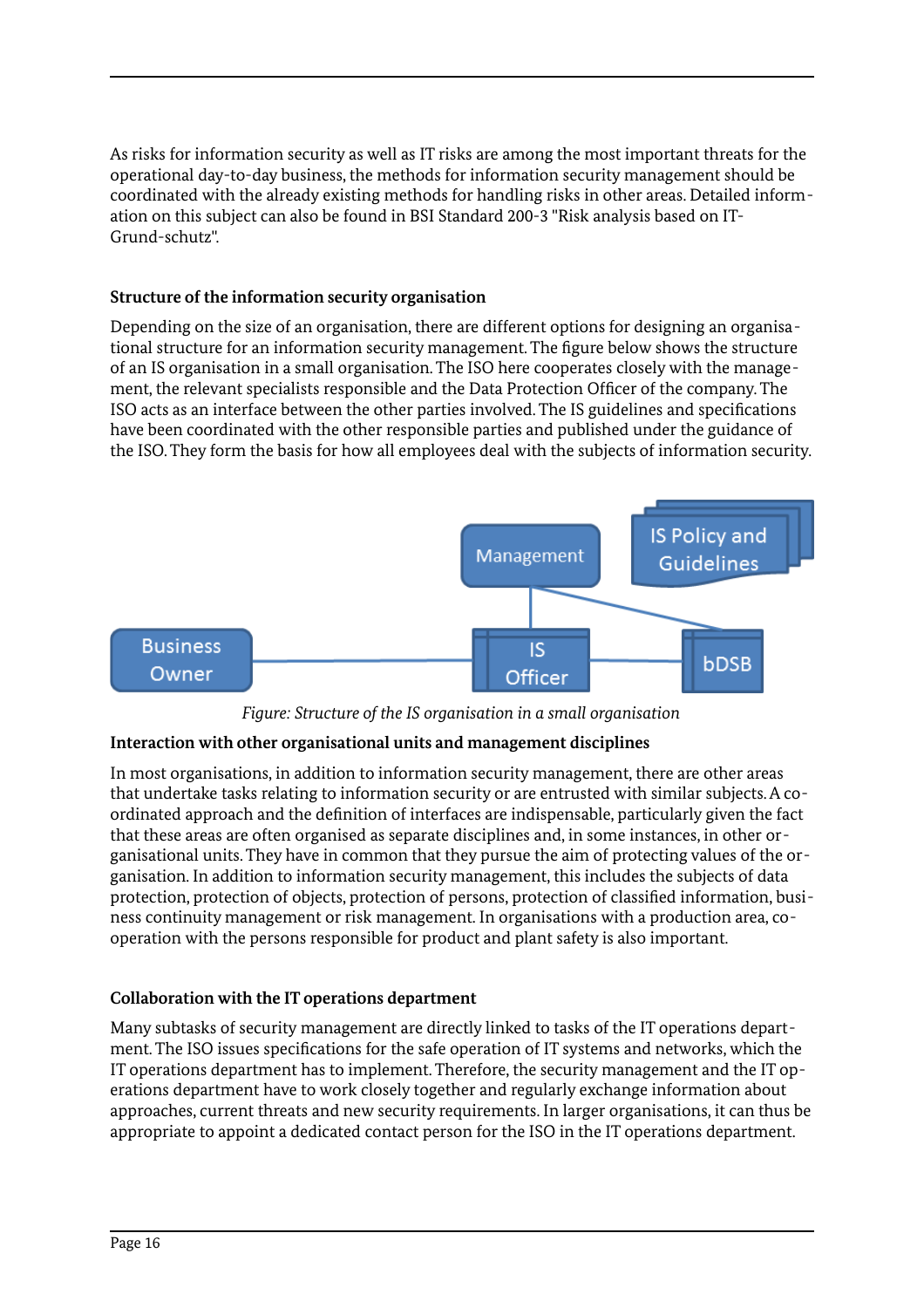#### **At a glance: Organisation of the security process**

- Stipulate roles for designing the information security process
- Assign tasks and areas of responsibilities to the roles
- Stipulate the human resources required for the roles
- Document the IS organisation
- Integrate the information security management into the processes

# <span id="page-16-0"></span>**3.2.2 Designing and planning the security process**

For the further steps in the security process, all relevant framework conditions should be identified. To this end, the most important business processes and specialised tasks as well as the level of information security they require should be determined.

The determination of the framework conditions is an important basis for further considerations regarding information security: Already at this point of the process, it can be noticed if relevant information is missing and an initial estimation of the aspired security level becomes possible. During review of the current level of information security by employees of the organisation, often information about which organisational and infrastructural areas have a need for optimisation is revealed, along with the technical requirements.

#### **General influencing factors**

An adequate level of Information security is one of the major preconditions for organisations to achieve their business objectives. Therefore, the following influencing factors must be considered:

- **Business objectives**: Which factors are essential for the success of the company or government agency? Which products, offers and contracts form the basis of the business activities? What are the general objectives of the organisation? What is the role of information security in this?
- **Organisational structure**: How is the organisation organised and structured? Which management systems exist (for example, risk management or quality management)?
- **Cooperation with external parties**: Who are the most important customers, partners and committees? What are their basic requirements and expectations regarding information security of the organisation? Who are the most important service providers and suppliers? What is their role for the organisation's information security?
- **Strategic context**: What are the major challenges for the organisation? How is the competitive position?

#### **Framework conditions – internal and external**

Many internal and external framework conditions may affect information security and must therefore be determined. By analysing the business processes (including specialised tasks) statements regarding the potential impacts of security incidents on the business activities and the task fulfilment can be derived. In many organisations, overviews for business processes, objects or data collections required for operation aspects or administration already exist. If available, ex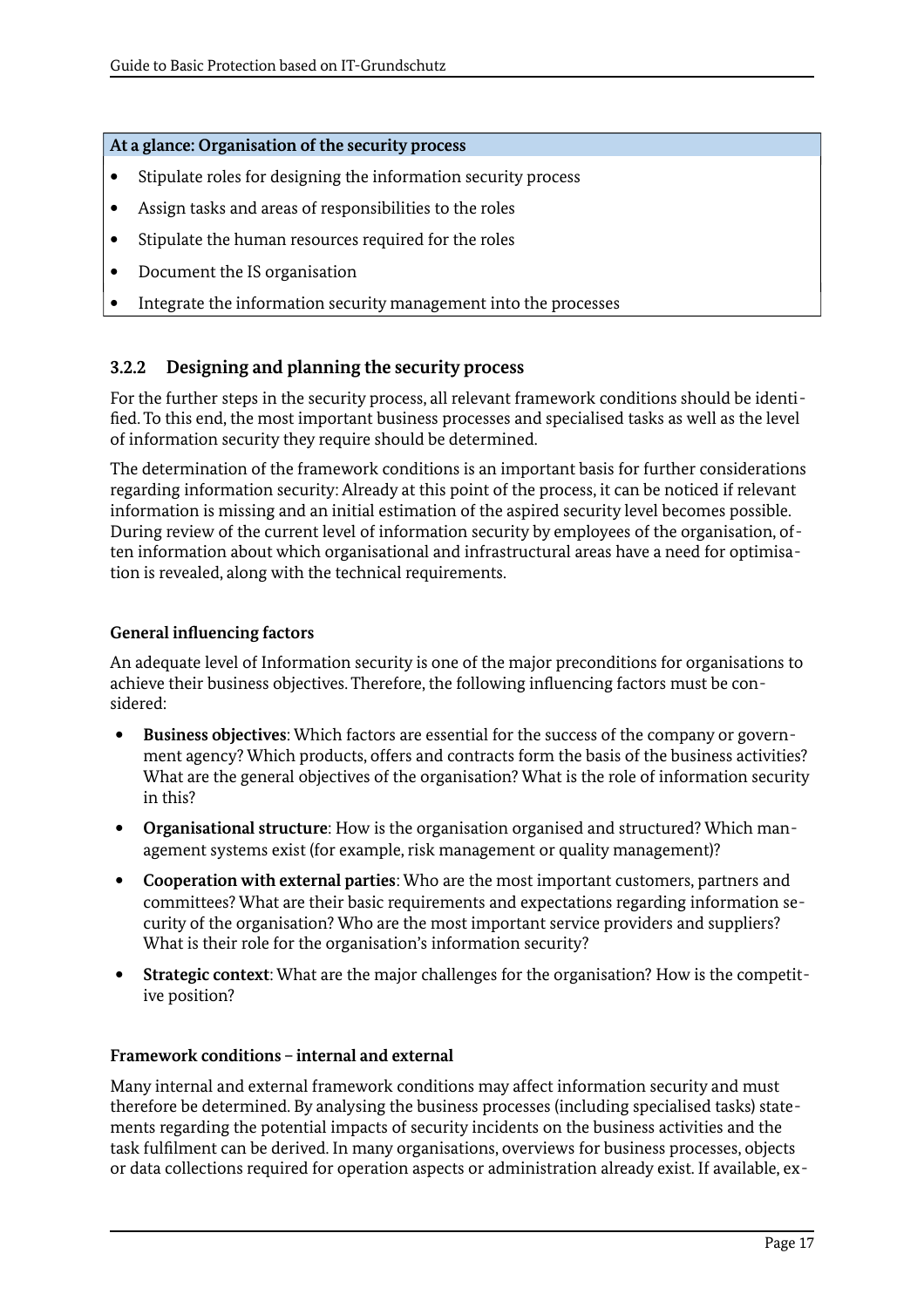isting process landscapes, business distribution plans, databases, overviews, network plans and inventory tools can be used to identify the essential business processes. In taking these overviews into account, it should be ensured that the records don't become too detailed. The aim is an initial general overview of which information is processed for a business process with which applications and IT systems. This can be used as a basis for taking further decisions.

**At a glance: Clarifying important internal and external framework conditions**

- Which business processes exist in the organisation and how are they connected to the business objectives?
- Which business processes are dependent on a functional information technology?
- Which information is processed for these business processes?
- Which information is particularly important and thus worthy of protection with regard to confidentiality, integrity and availability, and why (e.g. personal data, customer data, sensitive internal company information)?
- A responsible contact person must be appointed for every business process and every specialised task.
- What is the legal framework (national and international laws and regulations)?
- How do the customer, supplier and partner requirements, the current market situation, competitive situation and other relevant market-specific dependencies look like?
- What are the industry-specific security standards?

#### **Brainstorming: Determination of the framework conditions**

In order to determine all framework conditions for the essential business processes as quickly and comprehensively as possible, it is recommended to carry out a short brainstorming for every business process. These meetings should be led by the ISO with the relevant specialists responsible and the relevant person responsible for IT.

The focus of the internal determination should predominantly be on business-critical information and core processes as well as the associated applications, IT systems, networks and rooms. Based on the core processes, the main supporting processes and the mainly affected objects should be determined in addition.

#### **Initial recording of the processes, application and IT systems**

The results of the previous steps, i.e. the determined framework conditions and the formulated information security targets should now be consolidated with the organisation's existing values in an overview.

As in most cases an information system consists of a large number of individual objects, it is often not appropriate to record every object individually. Instead, it has proven useful in practice to summarise similar objects into groups. It is also possible to draw up a graphic network overview first and use this as a basis for recording the IT systems. The representation of the network overview may be highly simplified. IT systems or processes that have been outsourced or are operated in the Cloud should also be listed here.

The initial recording should only include the essential objects. For example, server rooms, which in most cases have a higher security level should be included, whereas the traditional office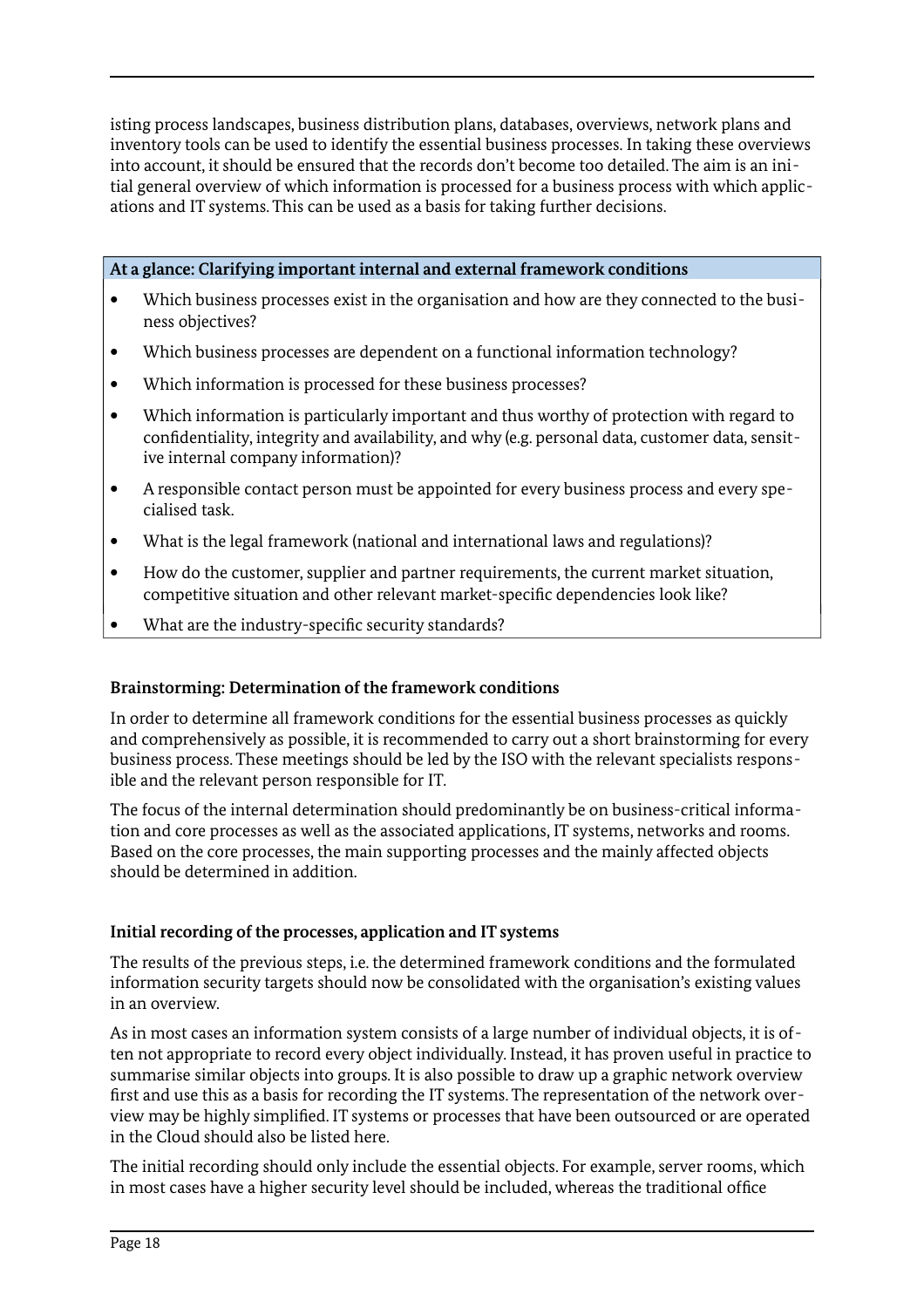rooms should not. The result of the initial recording should be an overview which can be created with relatively limited resources.

#### **At a glance: Determining the relevant objects**

- Business process or specialised task: Name and (if required) description, responsible specialist
- **Application:** Name, (if required) description and associated business process
- IT, ICS systems and other objects: Name, platform and installation location, where appropriate
- Rooms relevant for operation, which require an increased security level (e.g. server rooms): Type, room number and building
- IT systems and networks should be recorded as physical structures and clearly marked

#### **Estimation of the security level**

For future considerations, it may prove useful to estimate the aspired security level of the individual assets, i.e. the target objects, at an early stage. This initial estimation of the security level provides a rough orientation for the expected time and expense and facilitates classifying the identified assets into groups.

The objects identified so far, for which a higher security level is aspired as "normal" should be marked in the table already prepared.

#### **Creating a graphical network plan**

Based on the information captured, a rudimentary network plan should be created to provide a better overview. This network overview can facilitate the further discussion and reveal whether essential IT systems were overlooked. The plan should contain the following objects as a minimum:

- IT systems, i.e. clients and servers as well as active network components
- Network connections between these systems
- Connections of the area under consideration to the outside.

The graphical network overview should not only contain physical components, but also virtualised structures. In this respect, virtual structures can either be directly included in the network overview, or entered in a separate network overview in case of more complicated architectures. The same applies to such IT systems and processes that are outsourced. An example for initial recording including a network overview can be found in the Resources for IT-Grundschutz on the BSI website. The results obtained here will be specified in more detail and completed in the structure analysis to be subsequently performed.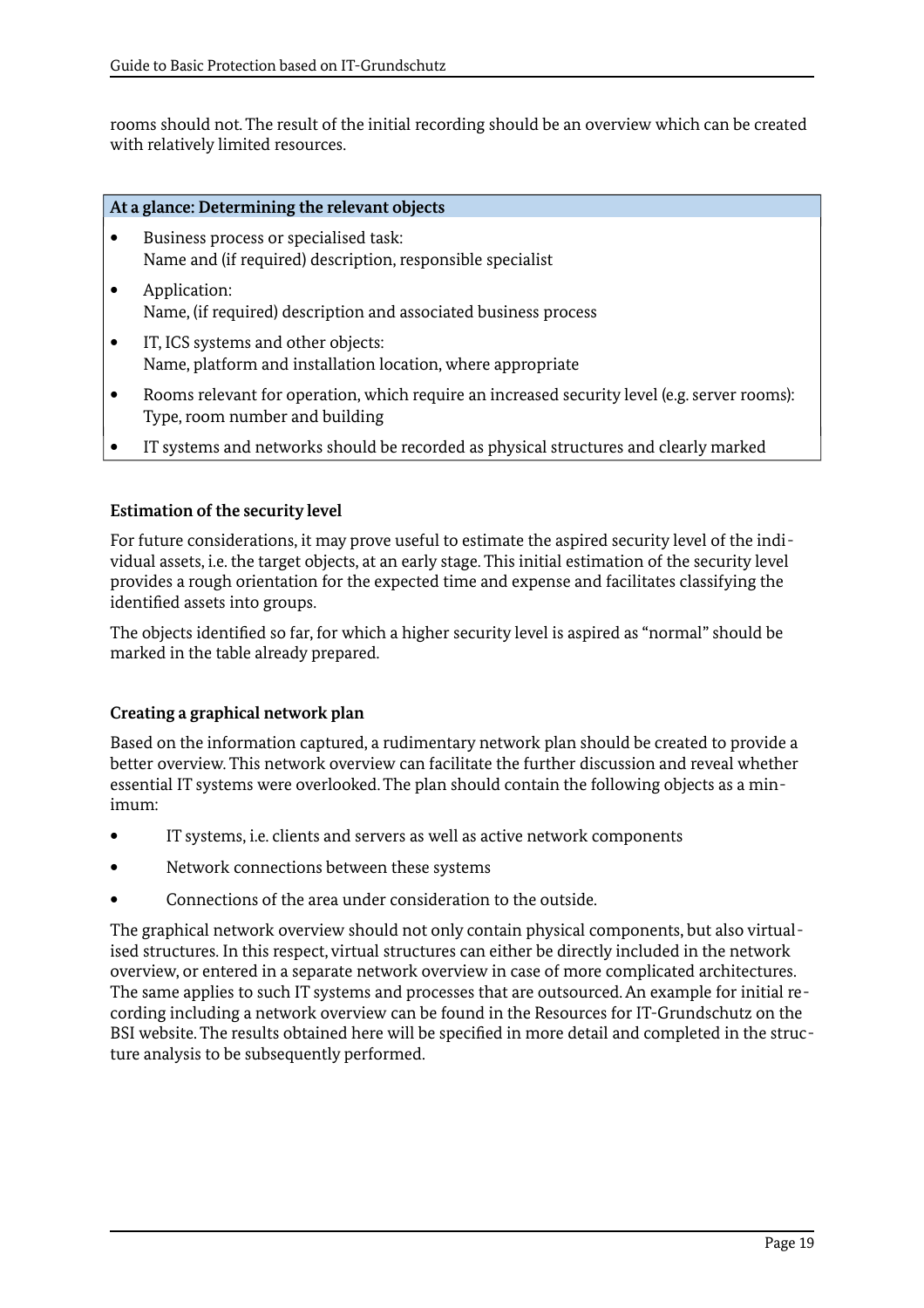#### **At a glance: Designing and planning the security process**

- Appoint contact persons for all business processes and specialist tasks
- Perform basic assessment on the value and security level of information, business processes and specialist tasks
- Determine internal and external framework conditions
- Estimate the importance of business processes, specialist tasks and information
- Set general information security objectives
- Draw up a consolidated overview of the existing assets based on the knowledge gained previously

#### **Documentation in the security process**

Decisions should always be comprehensible and repeatable. Therefore, a large number of different documents is prepared before and during the security process. In this respect, it should always be ensured that the time involved in the preparation of documentations remains within reasonable limits. If something needs to be documented during implementation of the IT-Grundschutz Methodology it is usually not necessary to create new documents. In general, it is sufficient to collect and/or record the information at a suitable location.

In particular for Basic Protection, the documentation process should be kept as simple and practical as possible.

# <span id="page-19-0"></span>**3.3 Implementing the security process**

Once the security process has been initiated and all organisational tasks have been completed, the last phase of the Basic Protection process already begins: the creation and implementation of the security concept.

For the security concept, organisational, personnel, infrastructural and technical requirements from the IT-Grundschutz Compendium should be met for typical components of business processes, applications and IT systems. These are described in the different modules according to subject, which allow for a modular approach. For implementation of Basic Protection, only the basic requirements need to be observed.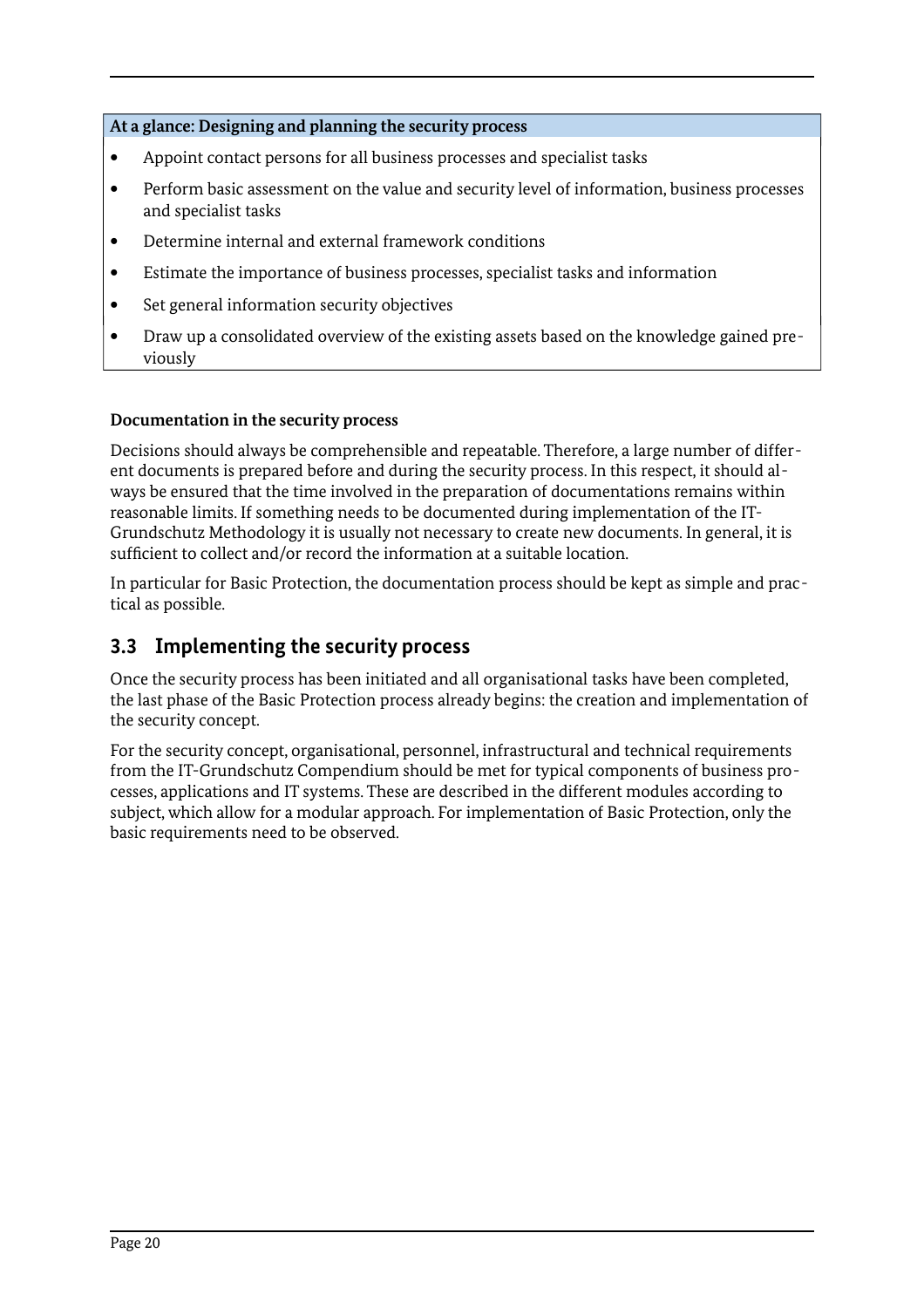

*Figure: Schematic approach according to the Basic Protection concept*

After the scope has been defined in the previous step of organising the security process, the creation of a security concept following the implementation of Basic Protection is divided into the following fields of action, which will be described in more detail in the following:

#### **Selection and Prioritisation**:

The information system under consideration should be mapped with the help of the modules from the IT-Grundschutz Compendium.

# **IT-Grundschutz Check**:

In this step, it is checked whether and to what extent the specifications in the basic requirements according to IT-Grundschutz are already met and which security safeguards are still missing.

#### **Realisation**:

Suitable security safeguards have to be defined and implemented for the basic requirements not yet met.

#### **Choice of the following approach**:

The Basic Protection is intended as an initial approach. It must thus be defined at which time and with which IT-Grundschutz approach the security level is to be increased further.

# <span id="page-20-0"></span>**3.3.1 Selection and prioritisation of the modules (modelling)**

As a first step, the information system under consideration is mapped on the basis of the processes, applications, IT systems, communication connections and rooms identified in the initial recording and the existing modules from the IT-Grundschutz Compendium. The result is an IT-Grundschutz model of the information system which consists of different modules, which might have been used several times, and thus contains the security-relevant aspects of the information system.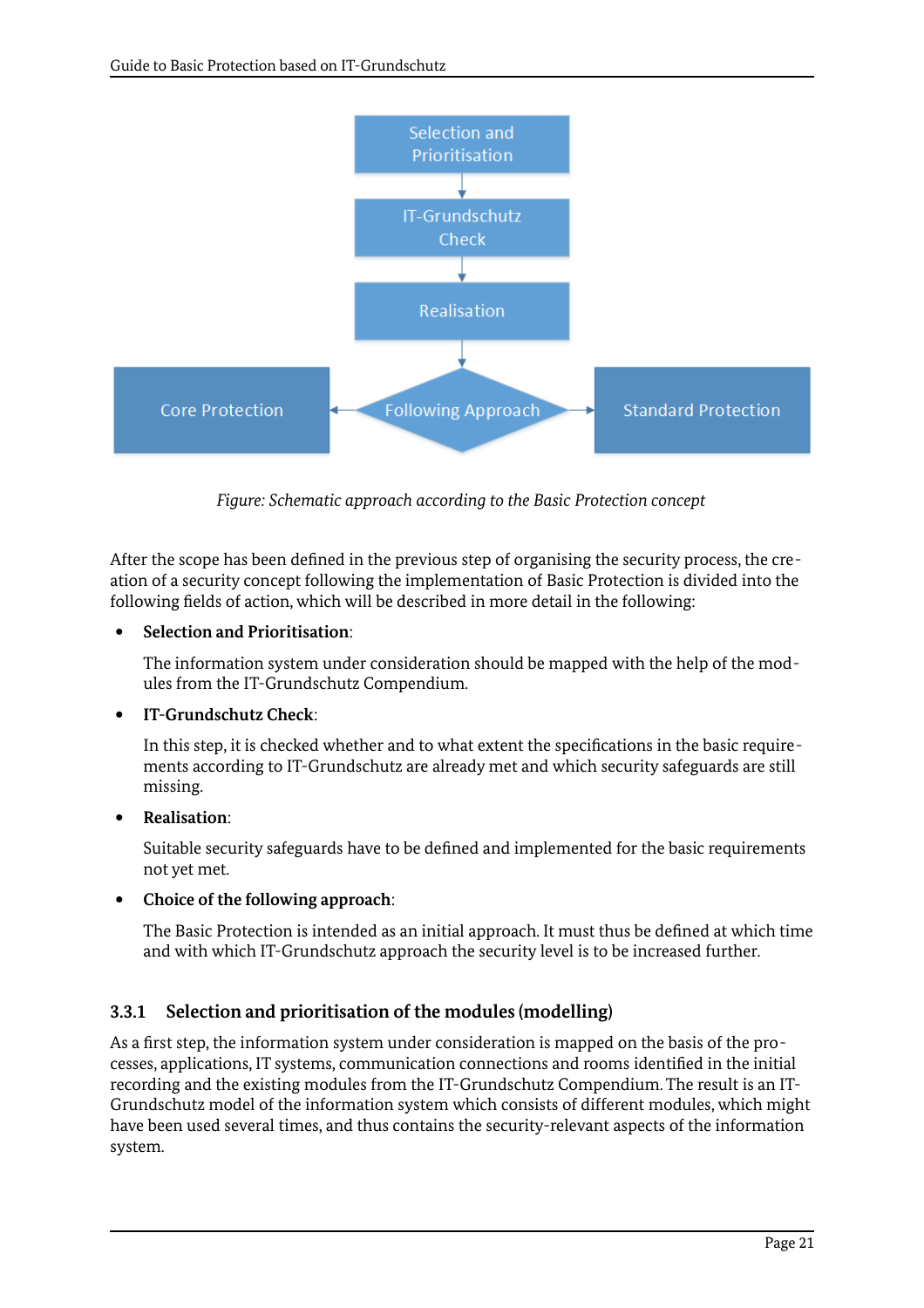### **Modelling according to IT-Grundschutz**

In order to model an often complex information system according to IT-Grundschutz, the corresponding modules from the IT-Grundschutz Compendium have to be selected and implemented. For improved manageability the modules in the IT-Grundschutz Compendium are divided into process- and system-oriented modules as well as different layers. Further details on the structure and the contents can be found in the Appendix "The IT-Grundschutz Compendium – Everything you need to know at a glance".

Modelling according to IT-Grundschutz now consists of selecting modules or individual aspects for mapping the information system. Depending on the module, the target objects may be different: individual business processes or components, groups of components, buildings, premises, organisational units etc. If individual target objects cannot be mapped with the modules, comparable or higher-level modules must be used instead.

#### **Order of module implementation**

In order to minimise basic risks and to establish a holistic information security system, it is necessary to meet the essential security requirements and to implement corresponding security safeguards at an early stage. The IT-Grundschutz Methodology therefore recommends a specific order when implementing the modules. The chapter "Layer model and modelling" of the IT-Grundschutz Compendium describes when it is appropriate to use an individual module and which target objects it should be applied to. The modules are marked accordingly to indicate the priority of their implementation.

This marking provides a sensible temporal order for implementation of the relevant requirements, however, it does not weight the modules among each other. In general, all relevant modules from the IT-Grundschutz Compendium must be implemented for an information system. Every organisation can define a differing order, as appropriate for them.

Whether the information system consists of already used components or whether it is an information system that is still in the planning stages is not relevant for the IT-Grundschutz model created. The model can thus be used in different ways:

- The ISO can use the IT-Grundschutz model of an existing information system to identify relevant security requirements based on the modules. It can be used in the form of a **test plan** to perform a gap analysis.
- On the other hand, the IT-Grundschutz model of a planned information system constitutes a **development plan**. Using the selected modules, it describes which security requirements need to be met when the information system is realised.

The position of the modelling phase and the possible results are illustrated in the following diagram: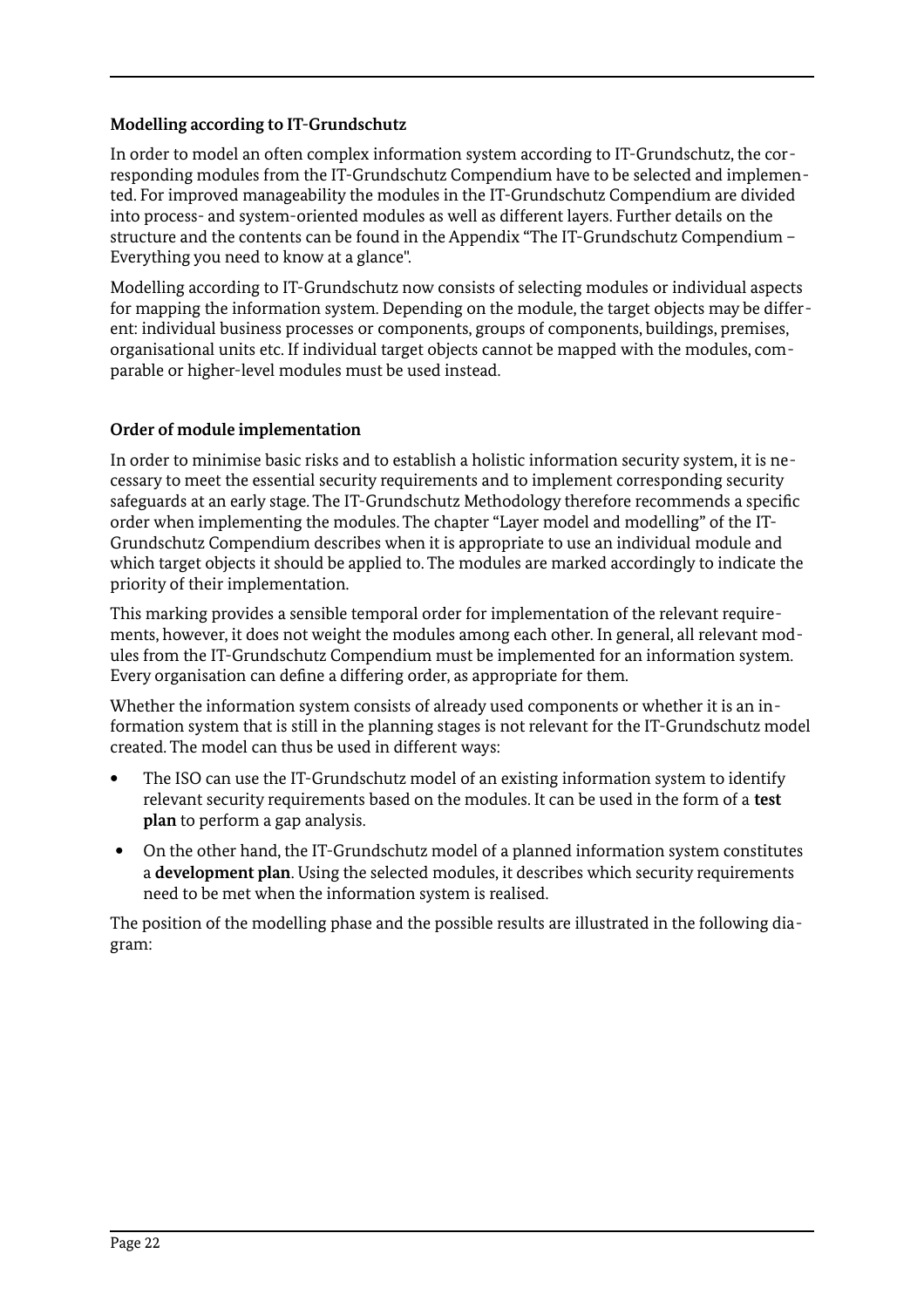

*Figure: Results of modelling according to IT-Grundschutz*

In general, an information system contains already existing as well as planned parts so that the resulting IT-Grundschutz model contains a test plan as well as parts of a development plan. Therefore, all security requirements together form the basis for creating the security concept:

- security requirements already met.
- requirements identified as inadequately met or not met at all during the gap analysis, and
- requirements arising for the parts of the information system that are still being planned.

# **Assignment of modules**

The assignment of modules to target objects should be documented in the form of a table containing the following columns:

- Complete title and number of the module (e.g. SYS.3.1 Laptop)
- Target object or target group: For example, this could be the identification number of a component or a group or the name of a building or organisational unit
- Contact person: This column serves initially only as a placeholder. The contact person is not determined at the modelling stage, but only at the point when the gap analysis in the IT-Grundschutz Check is being planned
- Order: The implementation order (R1, R2, R3) of the module should be entered.
- Notes: Additional information or the rationale behind the modelling can be documented in this column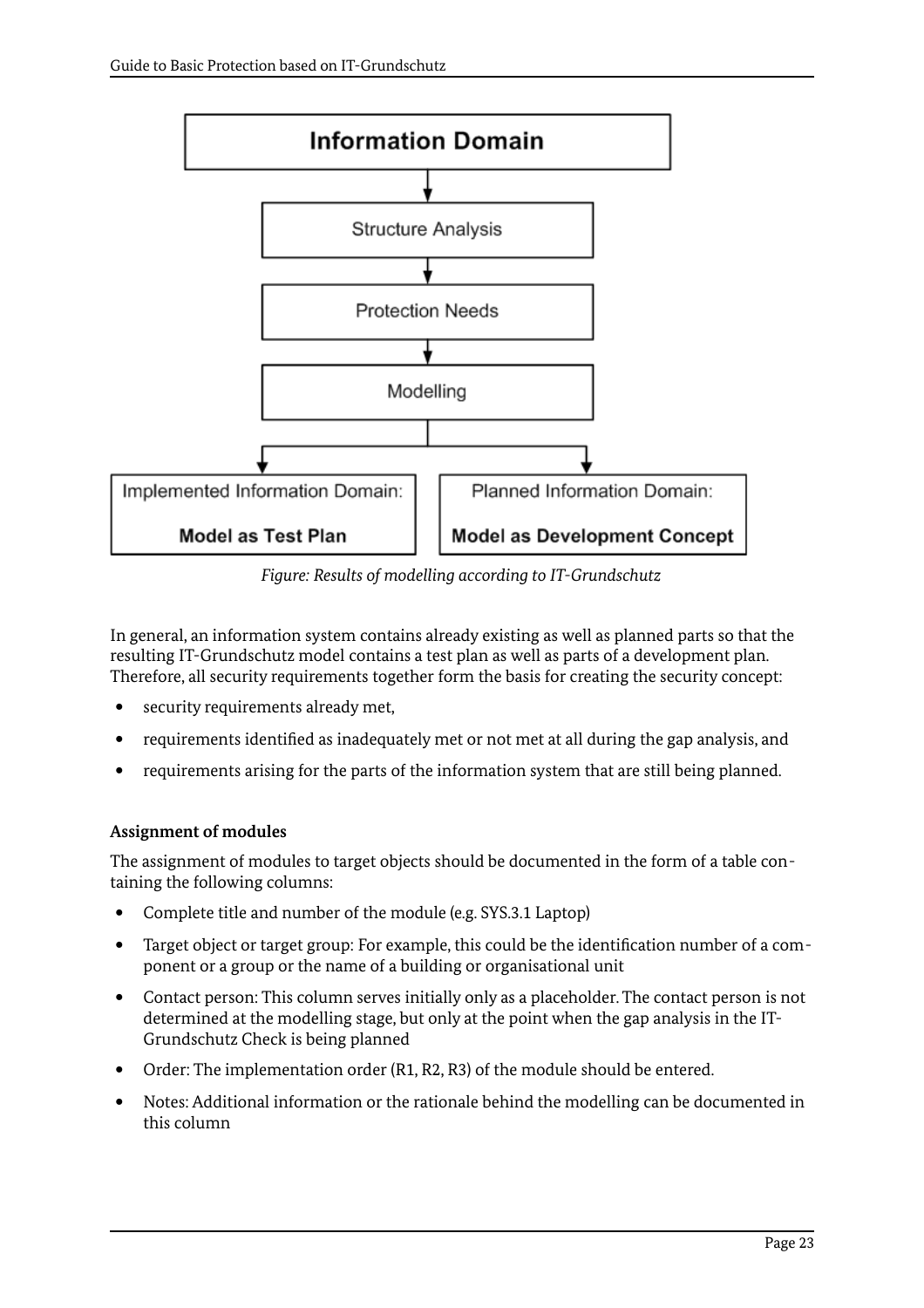### **At a glance: Modelling an information system**

- Systematically work through the "Layer model and modelling" section in the IT-Grund-schutz Compendium.
- Determine the target objects in the information system under consideration to which each module in the IT-Grundschutz Compendium is to be applied.
- Document the assignment of modules to target objects ("IT-Grundschutz model") and the relevant contact persons.
- Note target objects that cannot be modelled appropriately.
- Define an order for the implementation of the modules.

# <span id="page-23-0"></span>**3.3.2 IT-Grundschutz Check for Basic Protection**

The selection and prioritisation of the IT-Grundschutz modules is referred to as the test plan in the following. Using a gap analysis, it is to be determined which basic requirements are met adequately and which only inadequately or not at all.

For an IT-Grundschutz Check for Basic Protection, only the basic requirements need to be met. For a potential future Standard or Core Protection, a separate IT-Grundschutz Check should be performed adding the standard requirements of the modules concerned. In order to avoid additional effort and to be able to use synergy effects, the results of the IT-Grundschutz Check for the Basic Protection should be prepared such that they can be integrated directly into the Standard or Core Protection at a later point in time.

The IT-Grundschutz Check consists of three different steps. The first step entails making the organisational preparations and selecting the relevant contact persons for the gap analysis. In step 2 the gap analysis is performed using interviews and sampling checks. In the final step, the results of the gap analysis are documented, together with the rationale behind it.

# **Step 1: Organisational preparations**

A certain amount of preliminary work is required to ensure that the gap analysis proceeds smoothly. First of all, it is necessary to inspect all the in-house documentation which controls security-relevant processes, e.g. organisational instructions, work instructions, security instructions, manuals and "informal" approaches. These documents can be helpful in ascertaining the degree of implementation, especially for questions about existing organisational procedures. It is further necessary to clarify who is currently responsible for their content, in order to be able subsequently to determine the correct contact person.

It must then be established whether and to what extent any external parties need to be involved in ascertaining the implementation status. For example, this might be necessary if there are any external computer centres, external parent organisations or companies to which parts of business processes or the IT operations have been outsourced.

An important aspect is to determine suitable contact persons for the individual modules which were used for modelling the present information system. With the requirements in the modules, the roles that are responsible for the implementation are specified. Based on this information, the contact persons for the relevant subject matter in the organisation can be identified. Some examples for contact persons of the different areas can be found below: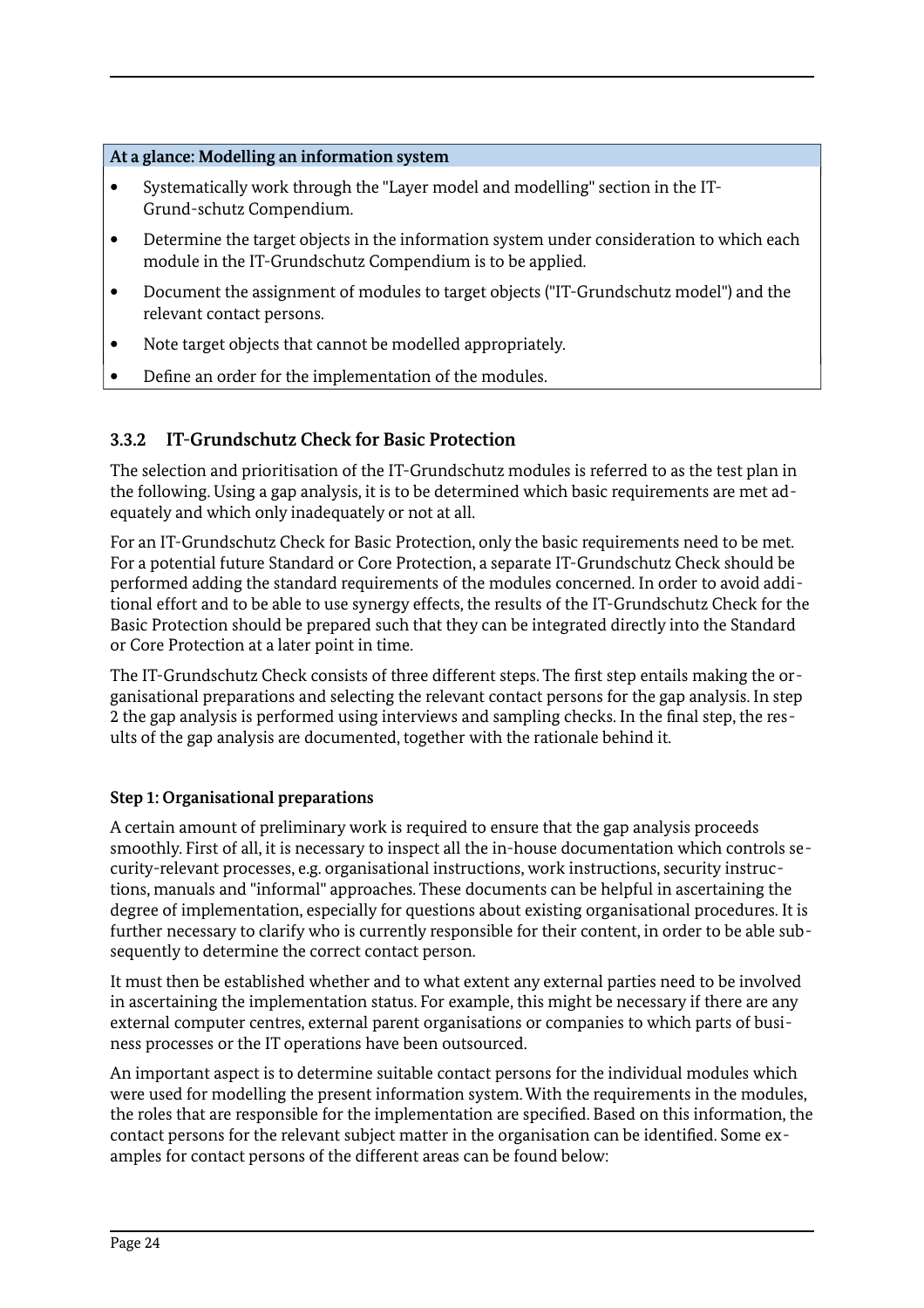- For the modules in the ORP, CON and OPS layers a suitable contact person will generally be found by means of the subject matter dealt in the module. For example, for the module ORP.2 *Personnel* the contact person should be an employee from the HR department. For the design modules, the person whose terms of reference include updating procedures in the area under consideration should be interviewed.
- For the layer INF the selection of suitable contact persons should be agreed with the general services and/or site technical services departments. Depending on the size of the organisation under consideration, different contact persons could be responsible, for example, for the infrastructural areas of buildings and technology rooms. In small organisations the caretaker will often be able to provide the information.
- In the system-oriented modules in the SYS, NET and IND layers, there is a heavy emphasis on technical aspects in the security safeguards to be checked. Possible contact persons are therefore generally the administrators of these components or groups of components.
- For the modules in the layer APP the persons responsible for the individual applications should be selected as the main points of contact.

**Overview: Organisational preliminary work of the IT-Grundschutz Check**

- Sift through internal documents for responsibilities and rules and clarify who is responsible for these documents.
- Determine to what extent external assistance is required.
- Define main contact persons for all the modules used in the modelling.

#### **Step 2: Performing the gap analysis**

Once all required preliminary work has been completed, the security requirements of the relevant module, for which the contact persons are responsible, are progressively worked through together with them. In addition, the purpose of the IT-Grundschutz Check should be briefly explained to the interviewees. If it is necessary to verify the statements made, this could be achieved, for example, by examining samples of the relevant regulations and concepts. In the case of infrastructure, for example, the objects under investigation could be visited together with the contact person on site. Also, client and/or server settings in selected IT systems could be checked together.

At the end, an agreement should be reached between the ISO and the relevant contact person regarding the implementation status.

The following statements are possible as answers to the implementation status of individual requirements:

"unnecessary" The requirement does not need to be met in the form suggested, because the requirement is not relevant in the information system under consideration (for example, because services were not activated) or has already been met due to alternative safeguards.

> If the implementation status of a requirement is set to "unnecessary", the associated elementary threats have to be identified using the cross-reference table of the relevant module. If alternative safeguards have been implemented, it must be proven that the risk arising from all elementary threats concerned has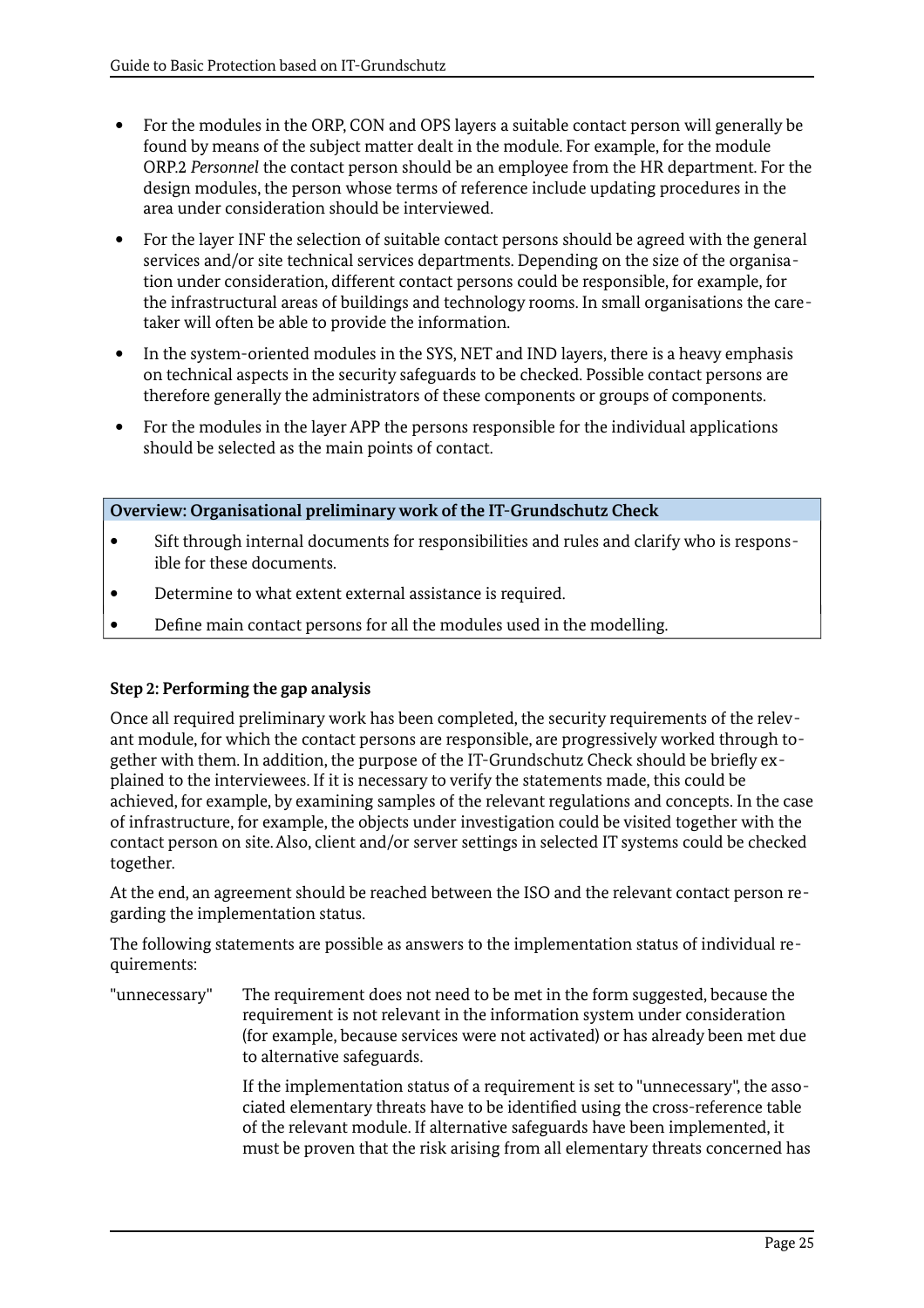|             | been minimised appropriately. If basic requirements are not met, generally an<br>increased risk remains present.                                                                       |
|-------------|----------------------------------------------------------------------------------------------------------------------------------------------------------------------------------------|
|             | Requirements must not be set to "unnecessary" by generally accepting or rul-<br>ing out the risk for an elementary threat identified in the module using the<br>cross-reference table. |
| "yes"       | Appropriate safeguards have been implemented completely, efficiently and ap-<br>propriately for the requirement.                                                                       |
| "partially" | The requirement has only been partially implemented.                                                                                                                                   |
| "no"        | The requirement has not been met yet, <i>i.e.</i> appropriate safeguards have largely<br>not been implemented yet.                                                                     |

It is useful to have the module texts as well as the implementation recommendations or other supplementary material at hand during the interviews.

#### **Overview: Performing the gap analysis**

- Prepare checklists in advance for each specialist area.
- Establish the implementation status of the individual requirements together with the contact person.
- If required, verify the implementation status by means of sample checks on the object.

#### **Step 3: Documentation of the results**

The results of the IT-Grundschutz Check should be documented such that all those involved can understand them, and they can be used as the basis for implementation planning for the identified safeguards.

For documentation of the IT-Grundschutz Check the following should be recorded:

- the number and name of the object or group of objects to which this module was assigned during modelling,
- the location of the assigned objects or group of objects,
- the date on which the information was recorded and the name of the author, and
- the contact person interviewed.

The results of the gap analysis should be listed in a table. In this context, the following information should be recorded for each requirement of the relevant module:

**Degree of implementation** (unnecessary/yes/partially/no)

The implementation status of the relevant requirement determined in the interview should be recorded.

#### **Date for the implementation**

This field is useful, even though it is generally not completed during an IT-Grundschutz Check. It serves as a placeholder which will be used during implementation planning to document the date by which the requirement should have been fully met.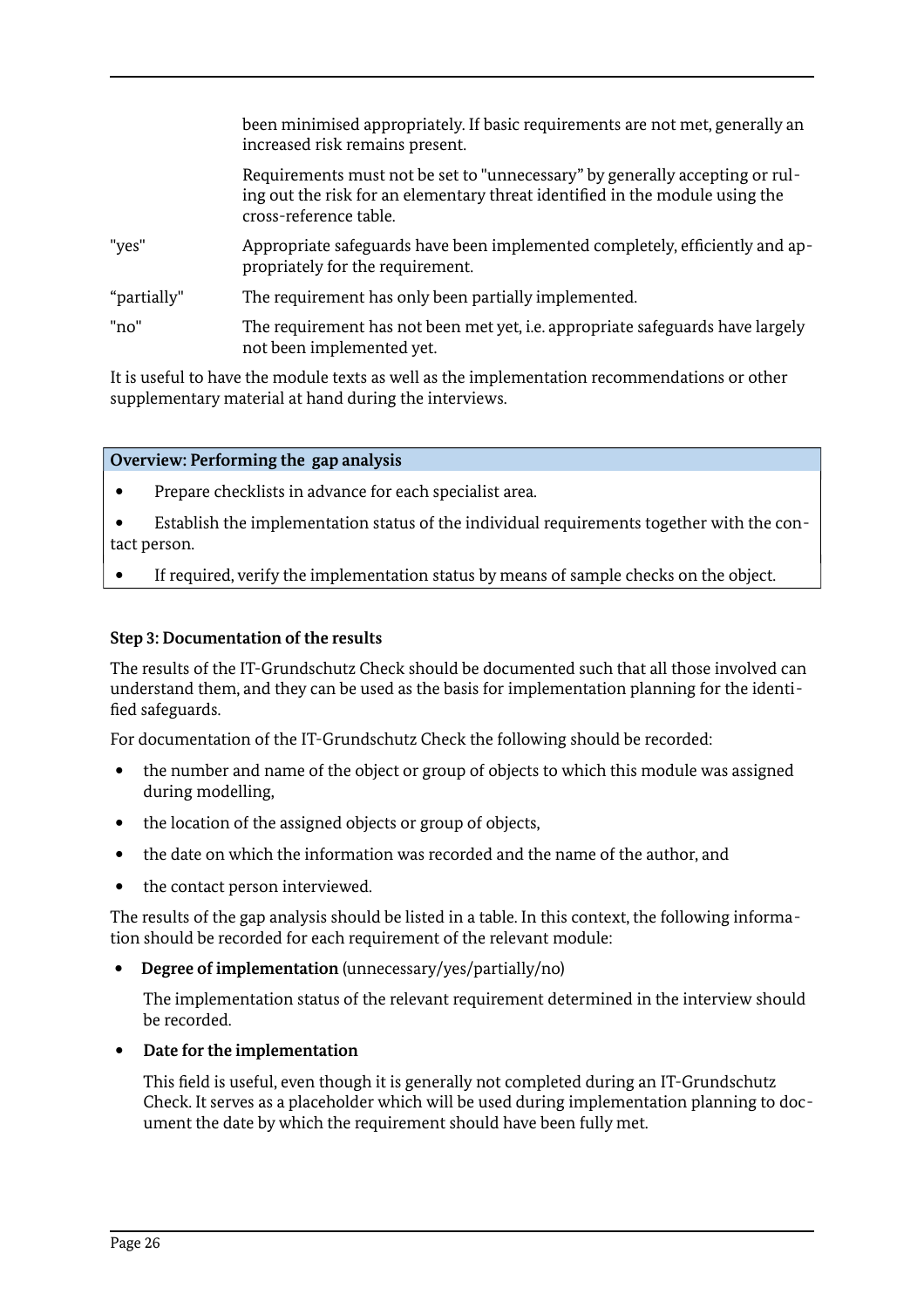#### **Persons responsible**

If, when performing the gap analysis, it is clear which member of staff will be responsible for fully implementing a requirement or safeguard not fulfilled yet, the name of this person should be documented in this field. Otherwise, a responsible person should be determined as part of the later implementation planning.

### **Notes/reason(s)**

This field is important to be able to understand decisions made at a later point. In the case of requirements whose implementation appears dispensable, the rationale for this should be stated here. In the case of requirements that have not yet been implemented or only partially implemented, this field should document which safeguards still have to be implemented. Any other notes which will assist in eliminating deficits or which need to be considered in the context of the requirement should also be entered here.

#### **Deficits/cost estimate**

For requirements that have not yet been met or only partially met, the associated risk should be determined and documented in an appropriate form. In the case of such safeguards, an estimate of the financial and staffing resources that will be needed to eliminate the deficits should be made.

Forms which can be used as resources for documentation of the IT-Grundschutz Check are available for all modules of the IT-Grundschutz Compendium on the BSI website.

#### **Overview: Documentation of results**

- Collect master information for each target object
- Document information concerning the IT-Grundschutz Check and the implementation status
- Include fields or placeholders for implementation planning

# <span id="page-26-0"></span>**3.3.3 Implementation of the security concept**

The results of the IT-Grundschutz Check, i.e. a gap analysis, are available at this stage. This chapter describes how to plan, execute, supervise, and monitor the implementation of the required security safeguards. Exemplary implementation recommendations for security safeguards are available for many T-Grundschutz modules and can be used for implementing the requirements of the modules. They are based on best practices and many years of experience of experts in the field of information security. However, the safeguards from the implementation recommendations should not be considered binding, and can be supplemented or replaced by one's own safeguards.

There are usually only limited financial and personnel resources to implement the safeguards. The aim of the steps described below is thus to implement the planned security safeguards as efficiently as possible.

#### **Defining specific safeguards for the requirements**

Using the IT-Grundschutz Check as a basis, it should be evaluated in an overall view which requirements from the IT-Grundschutz modules have not been implemented or only partially implemented.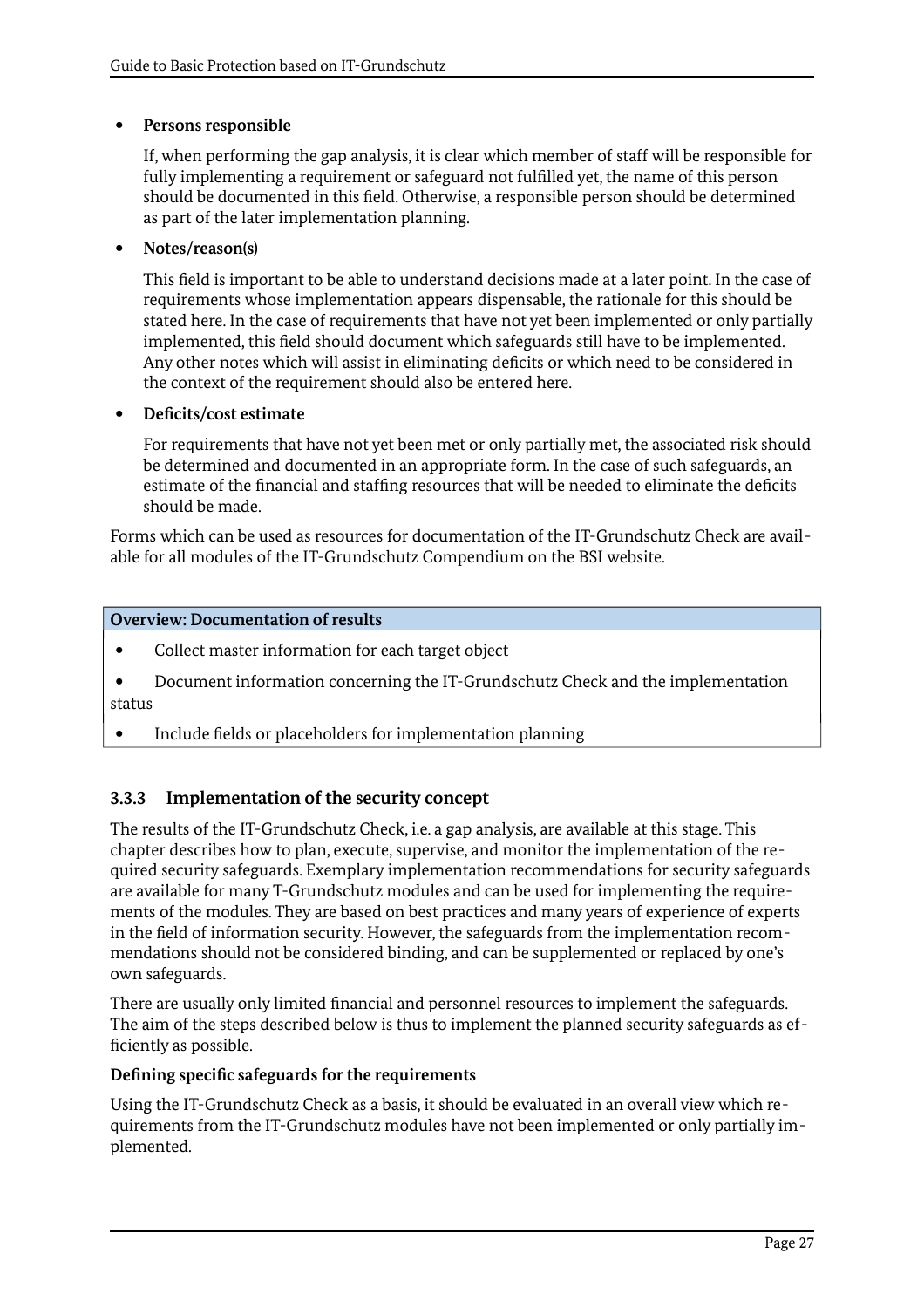In the modelling step, the modules to be implemented for the individual target objects of the information system under consideration were selected. The requirements which typically have to be implemented for these components in order to achieve an appropriate security level are described in the modules. For implementation of the Basic Protection, only the basic requirements need to be observed. They are of such elementary importance that their implementation is essential for the safeguarding of the information system. In addition, fulfilling the basic requirements usually delivers good results with a comparably low use of resources, so-called quick wins. The standard requirements as well as the requirements in the case of high protection requirements are relevant for the approaches of the Standard and Core Protection. But also within the scope of Basic Protection, it may be viable to take a look at these requirements in order to further increase the security level.

The requirements in the modules are formulated briefly and concisely. They must be translated into practical security safeguards which are appropriate for the organisational and technical circumstances in the organisation and meet the relevant requirements.

The safeguards serve as action guidelines for the various participants in the security process. Therefore, they must

- be adapted to the relevant framework conditions and the terminology used in an organisation, and
- be sufficiently specific to be able to be applied in the information system under consideration, i.e. contain technical details, for example.

In general, the requirements of the IT-Grundschutz modules should always be implemented in a general sense. All changes with regard to the IT-Grundschutz Compendium should be documented for better traceability.

Implementation recommendations are available for many modules of the IT-Grundschutz Compendium describing detailed and tried and tested safeguards for the security requirements. On the one hand, these safeguards are formulated in a very general manner so that they can be applied in as many environments as possible, and on the other hand, they are described in great detail to facilitate their implementation..

The safeguards suggested in the implementation recommendations should also be adapted to the relevant framework conditions of an organisation. It can be appropriate, for example,

- to further specify safeguards, i.e. to add technical details, for example,
- to adapt safeguards to the terminology used in the organisation, i.e. to use different role names, for example, and
- to delete any recommendations which are not relevant in the area under consideration from safeguards.

It is also important to plan for measures accompanying the implementation. These include, for example, measures for raising awareness among employees to emphasise the concerns of information security as well as the necessity and the consequences of the safeguards.

In rare cases, it is possible that individual requirements of the elementary basic requirements cannot be implemented under the specific framework conditions, for example, if their implementation would cause essential problems in other areas. This may be the case, for example, if fire control and intrusion protection requirements are incompatible. In such cases, different solutions must be found and the circumstances clearly documented.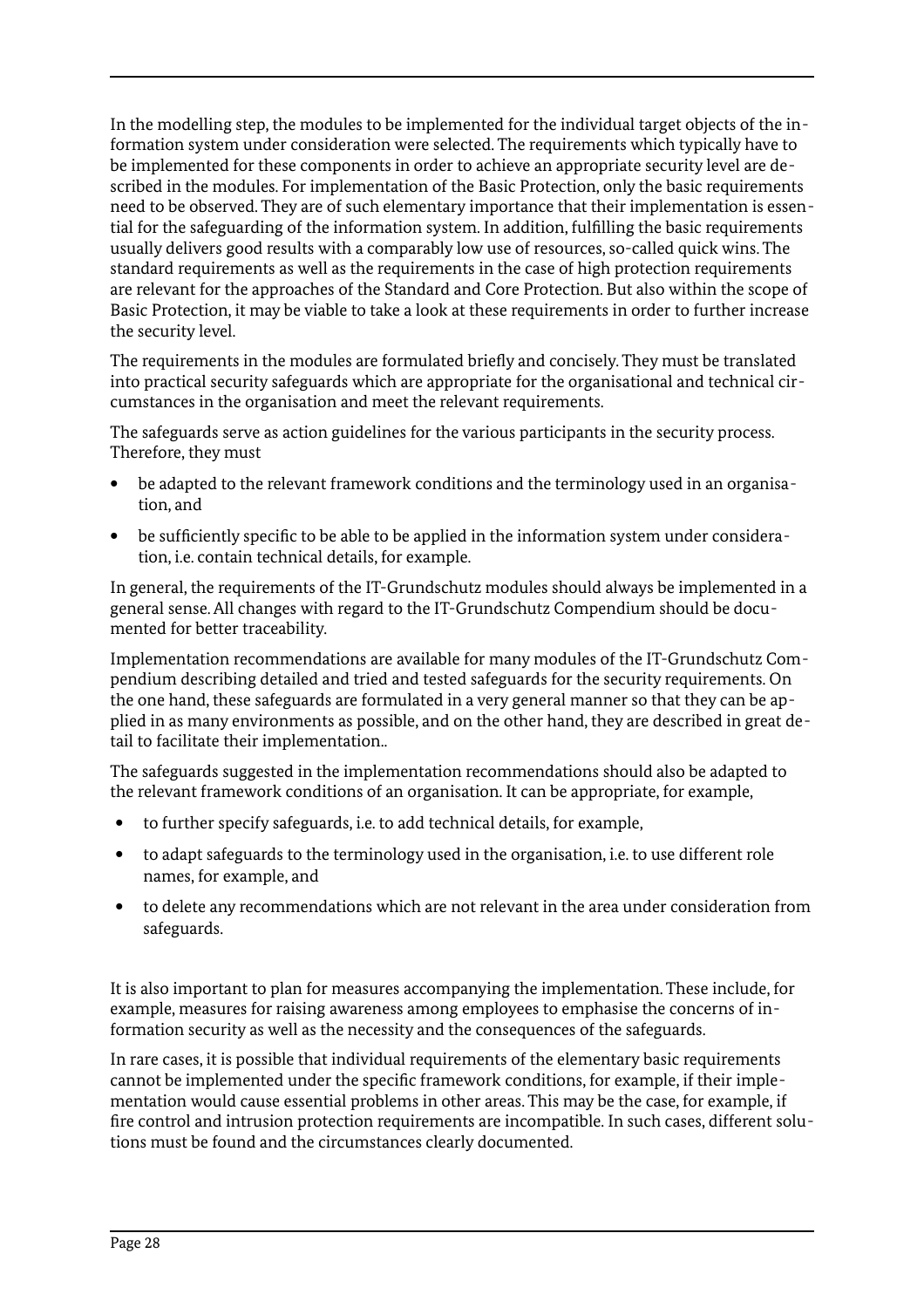In order to be able to trace the procedure followed in drawing up and adapting the list of specific safeguards at a later point, it should be documented. If security requirements are added or modified, this must also be documented in the security concept. When selecting and adapting the security safeguards based on the requirements, it must be observed that they should always be appropriate. Appropriate means:

- **Effectiveness**: The safeguards must provide effective protection against the potential threats, i.e. cover the protection requirements identified.
- **Qualification**: They must be able to be implemented in practice, i.e. they may not, for example, excessively hinder organisational procedures or weaken other security safeguards.
- **Practicability:** They should be easy to understand, easy to apply and generally not prone to error.
- **Acceptance:** They must be easy to apply for all users and must not discriminate or impair anybody.
- **Cost-effectiveness:** An optimum result should be achieved with the resources used. This means that the security safeguards should, on the one hand, minimise the risk in the best possible manner, and on the other hand, be proportionate to the assets to be protected.

#### **Estimating the time and expense**

As the budget for implementing security safeguards is always limited in practice, the required investment costs and personnel expenses should be determined for each safeguard to be implemented. In this context, a differentiation should be made between one-time and recurrent investment costs and personnel expenses. At this point it is often revealed that savings on technical or infrastructural security safeguards often result in high ongoing labour costs. Vice versa, savings on personnel result in continuously increasing security deficits.

In this regard it is necessary to ascertain whether all the safeguards identified can be afforded. If there are safeguards which cannot be implemented at reasonable cost, it should be considered which alternative safeguards could be used to still meet the requirements. Often, there are different options to meet requirements with suitable safeguards. In this respect, it must be noted that normally basic requirements must always be met and that, due to their elementary nature, the acceptance of a residual risk is not provided for.

If estimates regarding costs and personnel expenses are available, it is usually still necessary to decide in detail how many resources are to be used for the implementation of the security safeguard. The results of the security review should thus be presented to the management of the organisation. These include the vulnerabilities determined (i.e. security requirements which are not or insufficiently met) as well as the costs and expenses to be expected for the implementation of the required safeguards. On this basis, the management can decide on the budget to be released.

If no sufficient budget can be made available for the implementation of all missing safeguards, the remaining residual risk should be determined. The cross-reference tables from the individual modules can be used for this purpose. The cross-reference tables provide an overview of which requirements counteract which elementary threats. Conversely, these tables can be used to determine for which elementary threats there is no sufficient protection, if requirements from the modules are not fulfilled. The resulting residual risks should be described in a transparent manner and submitted to management for a decision. The management level must assume the responsibility for the consequences.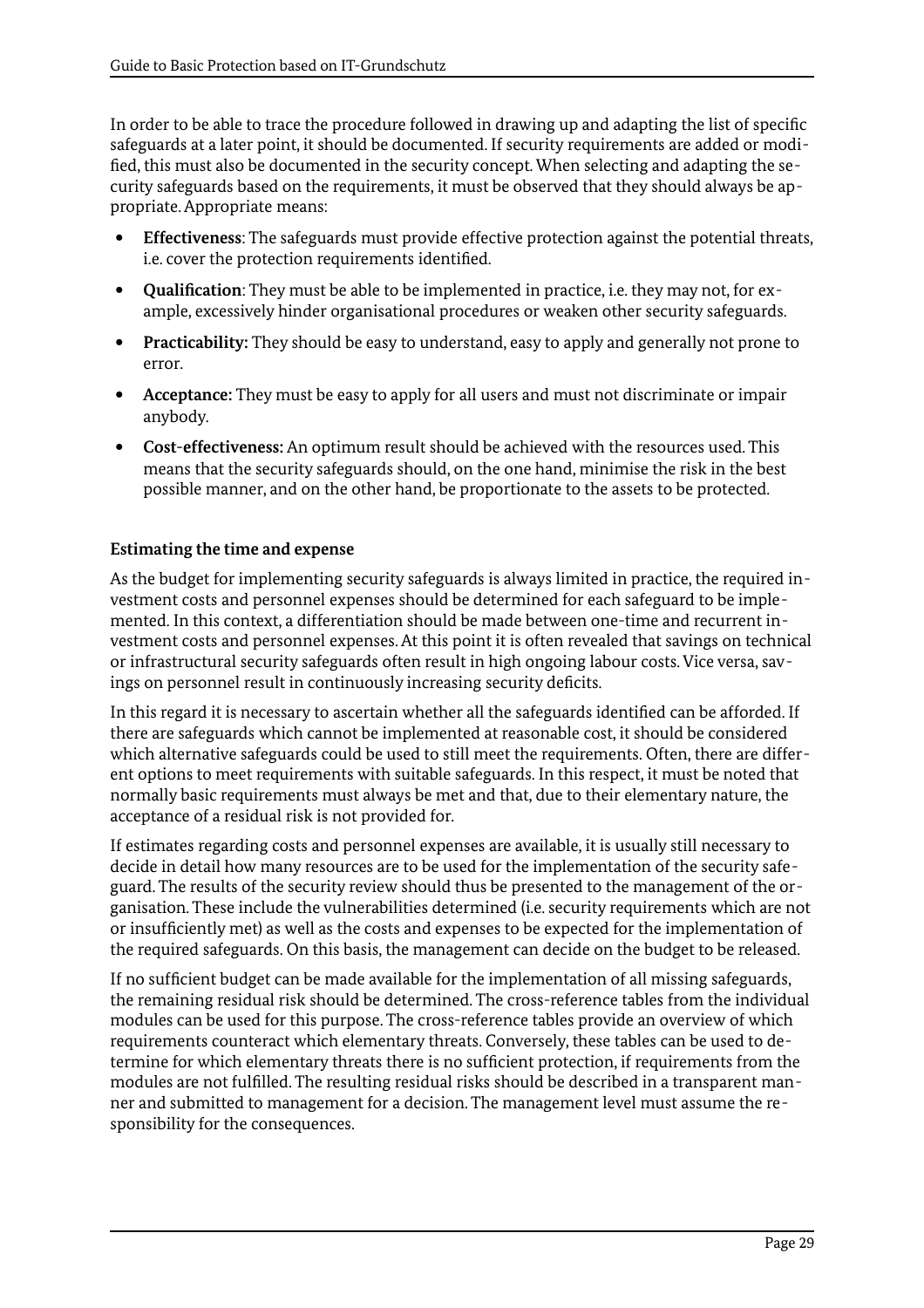#### **Specification of the order of implementation of the safeguards**

The IT-Grundschutz Compendium describes an order in which the modules should be implemented, from basic and comprehensive modules to such which cover more specific subjects and can thus be considered with less priority in respect to the time of their implementation. This order of implementation of the modules is particularly important when implementing Basic Protection. All safeguards derived from the basic requirements must be implemented for every module. However, it may also be useful to take a look at the relevant standard requirements and the requirements for elevated protection requirements, as these often describe and cover additional aspects.

If the existing budget or the staffing resources are not sufficient to be able to implement all the required safeguards immediately, a prioritisation must be determined here.

The further order of implementation is based on what is most appropriate for the relevant organisation. Here some tips:

- For some safeguards, there are dependencies and logical relationships that require a specific chronological order.
- The order of implementation can be based on when the relevant safeguards can be implemented within the life cycle of a target object. In the case of new target objects, for example, safeguards from the areas of planning and design should be implemented before such safeguards which deal with the secure operation. In the case of target objects which have been in the information system for a longer period securing the operation should be a priority.
- Some safeguards affect a large area, while the others have stronger local effects. It often makes sense to handle those safeguards affecting a large area first. However, it is also useful to weight the safeguards from the different areas according to how fast they can be implemented and to which security gain they provide. Quick wins can be often found in the organisational area or can be achieved by central configuration settings.
- The implementation of some modules has a larger impact on the desired security level than others. For example, safeguarding of servers should always come before safeguarding the connected clients.
- Modules, where a strikingly high number of requirements was identified as not met during the gap analysis, represent areas with many vulnerabilities. They should also be given preference.

#### **Specification of the tasks and responsibilities**

After determining the order for implementing the safeguards, it must be defined who will implement which and by when. The persons responsible must dispose of the necessary skills, competences and resources.

Likewise, it must also be specified who is responsible for monitoring the implementation and who is to be notified of the completion of the implementation of each safeguard. The reports are all gathered by the ISO, who is continuously informed about the progress of the implementation and the results. The ISO in turn must inform the management level on the progress and the resulting reduction of existing risks.

The implementation plan now completed should at least contain the following information:

- Description of the target object (operational environment),
- number and/or title of the module under consideration,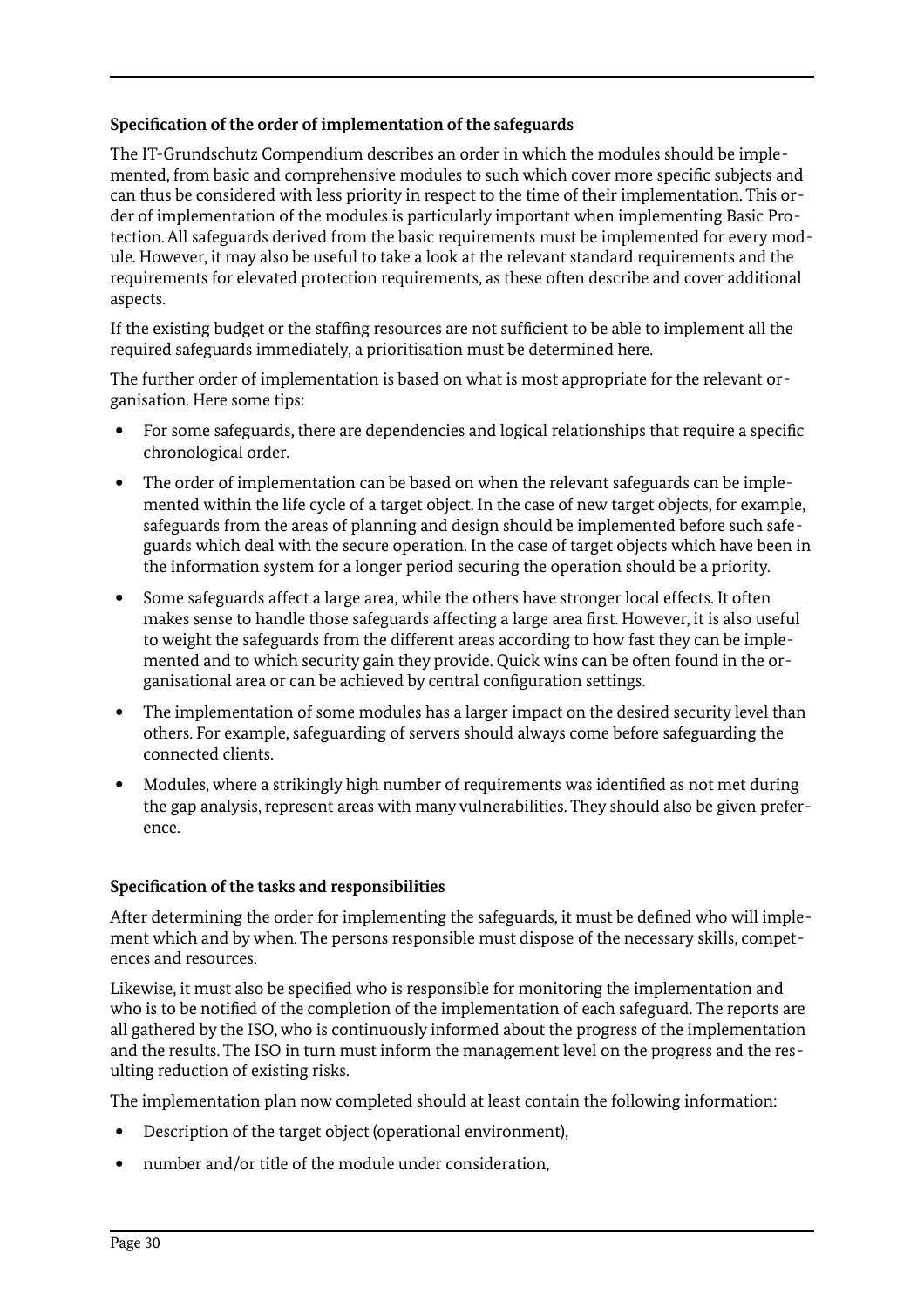- title and/or description of the requirement to be met,
- description of the safeguard to be implemented and/or reference to the description in the security concept,
- implementation schedule,
- if available: dependencies and interrelations with other safeguards,
- available budget,
- persons responsible for implementation and
- persons responsible for overseeing the implementation.

**Action points for implementation of the security concept**

- Summarise missing or partially implemented IT-Grundschutz requirements or additional security safeguards
- Formulate security safeguards which meet the basic requirements
- Consolidate security safeguards, i.e. delete unnecessary safeguards, adapt general safeguards to the particular situation and check all safeguards for suitability
- Determine one-off and repeat costs and expenses for the safeguards that are to be implemented
- Determine suitable alternative safeguards for those that cannot be financed or provided
- Make a decision on which resources are to be used to implement the safeguards
- If necessary, highlight the residual risk and obtain a decision by the management level
- Stipulate, provide rationale for and document the implementation order
- Stipulate implementation deadlines and assign responsibilities
- Monitor the implementation and adherence to deadlines
- Train and raise awareness of affected employees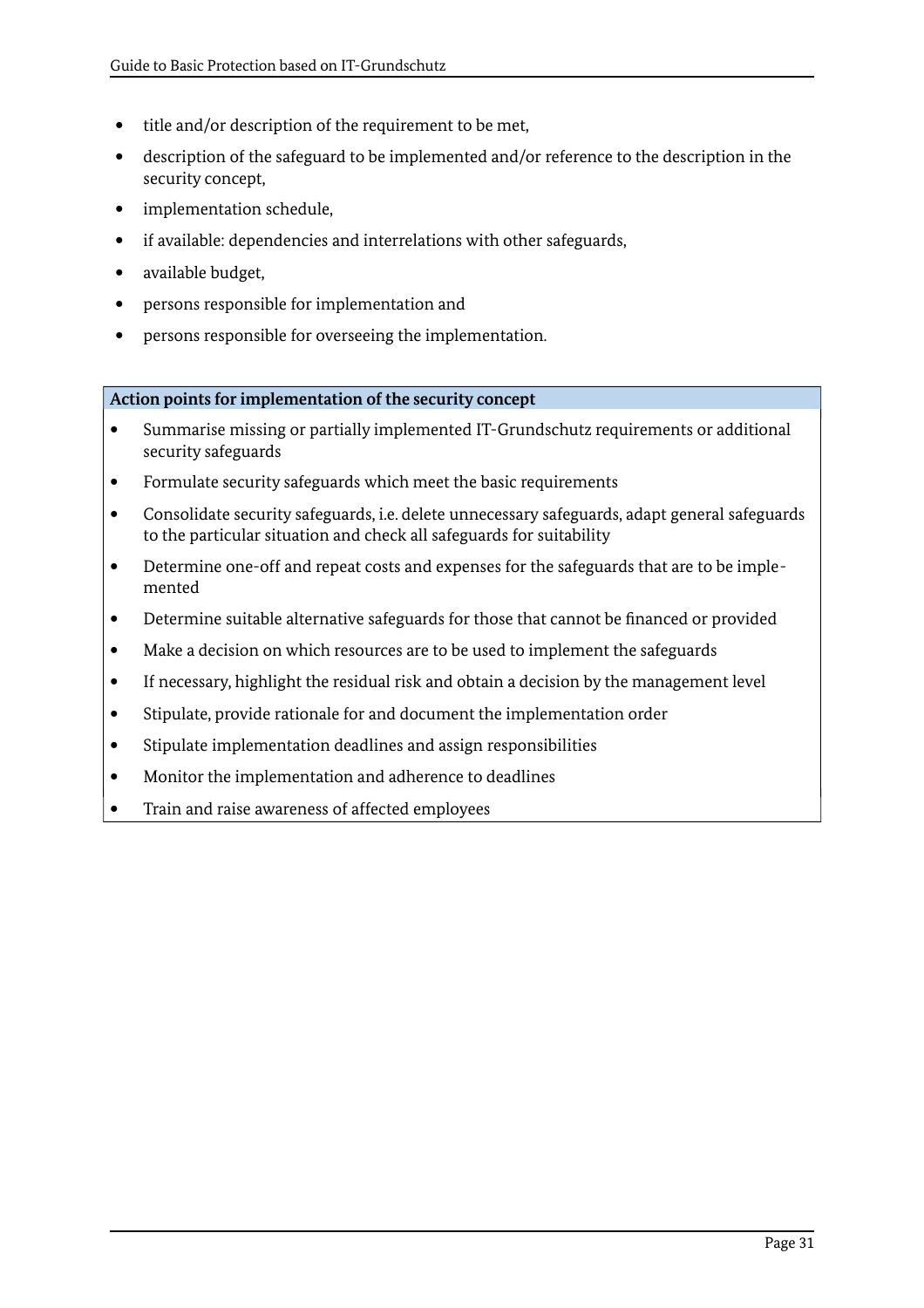# <span id="page-31-0"></span>**4 Information security is a process: Follow-up options**

The implementation of Basic Protection is an important first step towards significantly increasing the level of information security in an organisation. It also establishes an initial solid base for the management system for information security. The selected security safeguards must be implemented further and specifications such as the security policy must be continuously updated to be able to maintain and to improve the information security process now started. This includes also to regularly review the IS process for its effectiveness and efficiency.

A regularly performance review and assessment of the process should be carried out by the management. For example, if the number of security incidents is increasing or in case of significant changes to the framework conditions, an additional review must be conducted between the regular ones. All results and decisions must be documented transparently. It is the task of the ISO to collect and to process this information and to inform the management.

By implementing Basic Protection, an organisation can achieve a good level of information security. In this initial process, many aspects have been considered, responsible specialists have been involved and the awareness of employees has been raised. However, given the highly complex and dynamic nature of information security, Basic Protection can merely be an initial starting point for addressing the subject: In the best case, the organisation continues the process with the two follow-up approaches from the IT-Grundschutz Methodology.

# **Core Protection**

The focus of the Core Protection is initially on the business processes and assets at particular risk. This approach is recommended if an organisation largely meets the following criteria:

- The number of business processes with significantly elevated protection requirements is limited or only comprises a small part of all business processes of the organisation.
- The organisation is able to swiftly identify and clearly define those business processes having a significantly elevated risk potential regarding their information security.
- The organisation clearly owns identifiable assets the theft, destruction or compromising of which would cause damage threatening the existence of the organisation (so called crown jewels). These should be protected as a matter of priority.
- Minor security incidents, which cost money or cause other damage, but do not cause damage threatening the existence, are acceptable for the organisation.

# **Standard Protection**

Standard Protection essentially corresponds to the classic IT-Grundschutz Methodology. Standard Protection provides an ISO with the means for comprehensive and in-depth safeguarding of the assets and processes of an organisation. Approaching the security process with Standard Protection is recommended, if the organisation largely meets the following criteria:

- The implementation of information security has reached a sufficient degree of maturity in the organisation, so that security safeguards already exist in key areas and no basic initial safeguards are required.
- There is no need to take action to safeguard individual business processes as a matter of priority, which have a significantly elevated risk potential regarding their information security (see Core Protection).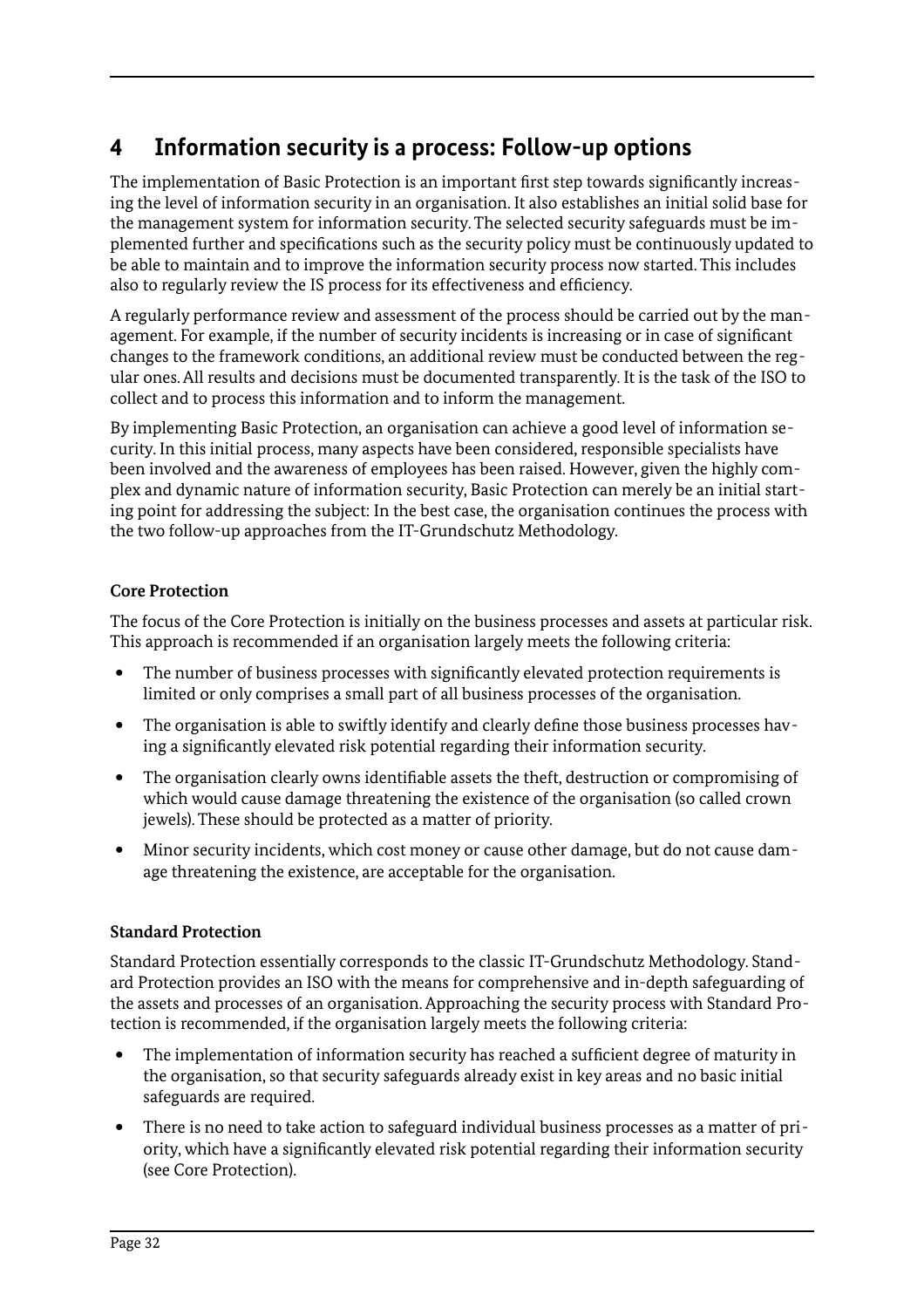- The organisation does not have any assets the theft, destruction or compromising of which would cause an immediate damage threatening the existence and which therefore need to be safeguarded as a matter of priority.
- Security incidents, which conceivably impair the fulfilment of tasks, cost money or otherwise cause noticeable damage, are not acceptable for the organisation, even if they do not yet cause damage threatening the existence.

Within the IT-Grundschutz Methodology, the Standard Protection represents the approach which generally should be aspired in order to provide appropriate and comprehensive protection for all areas of an organisation.

By increasing the information security level, every organisation makes an important contribution towards improving the cyber security in Germany. The more professionals in companies and government agencies deal with the fundamentally important questions regarding information security and safeguards for protection and defence, the greater the gains for Germany's economy. The IT-Grundschutz with the updated contents in the BSI standards and the IT-Grundschutz Compendium provides comprehensive and practical solutions for companies of all sizes.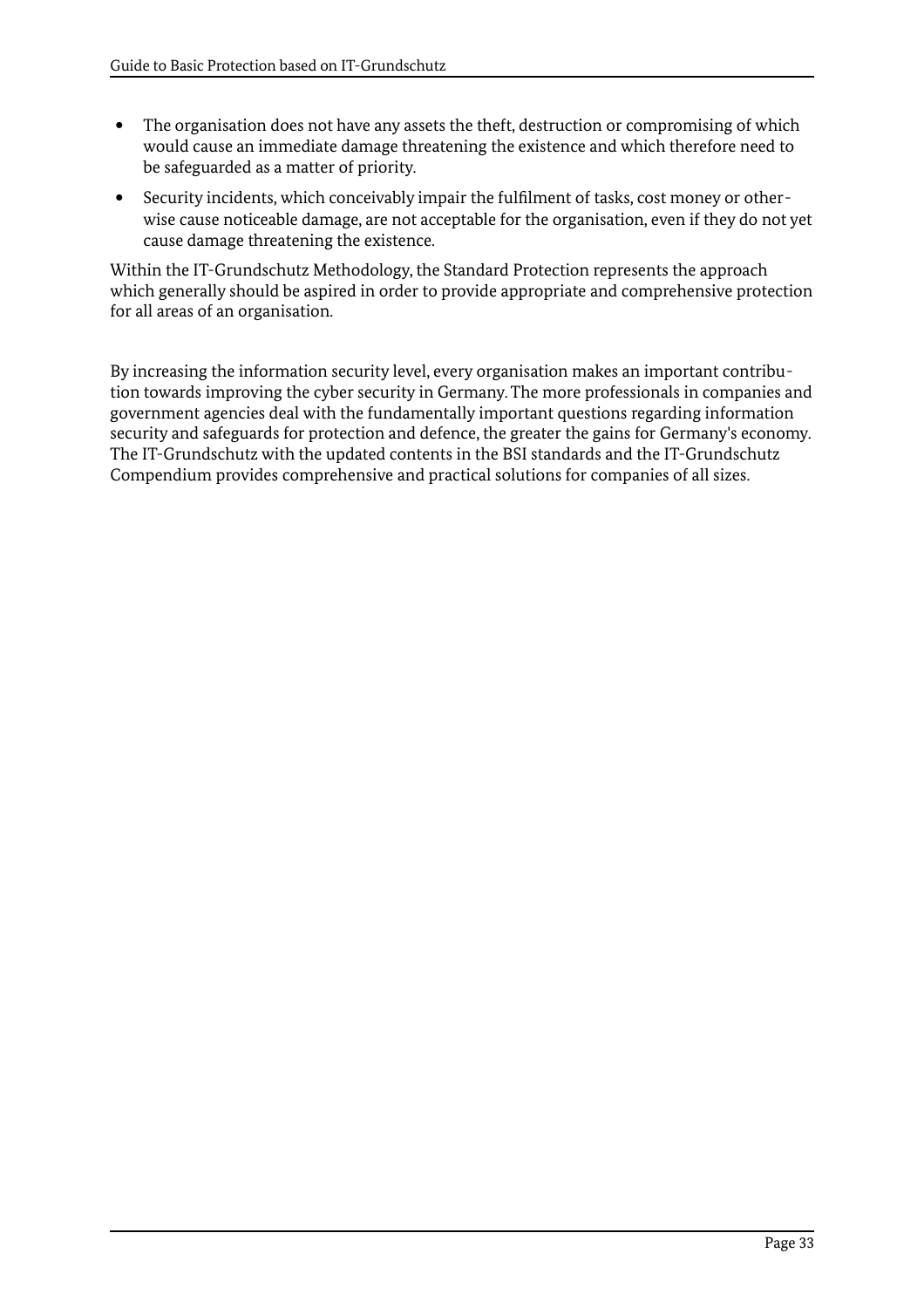# <span id="page-33-1"></span>**5 Appendix**

# <span id="page-33-0"></span>**5.1 The IT-Grundschutz Compendium – Everything you need to know at a glance**

The IT-Grundschutz Compendium contains the IT-Grundschutz modules, in which different subjects of information security with regard to the specific threat scenario as well as security requirements are elaborated. It is made available online as the successor to the previous IT-Grundschutz Catalogues on an annual basis in the form of an updated edition.

# **The IT-Grundschutz modules**

The IT-Grundschutz Compendium contains explanations regarding the threat scenario, security requirements, and additional information for different processes, components and IT systems, each summarised in a module. The Compendium has a modular structure and its focus is on representing the major security requirements in the modules. The aim is to be able to take new technical developments and version changes into consideration as early as possible thanks to this structure. Individual modules can thus be extended and updated as required. According to the basic structure the modules are divided into process- and system-oriented modules, and they are also categorised in a layer model according to subjects.



*Figure: The layer model of the IT-Grundschutz Compendium*

# **Process modules:**

- The ISMS layer contains the module *Security management* as a basis for all subsequent activities in the security process.
- The ORP layer contains the modules covering organisational and personnel security aspects.
- The CON layer contains modules dealing with concepts and approaches.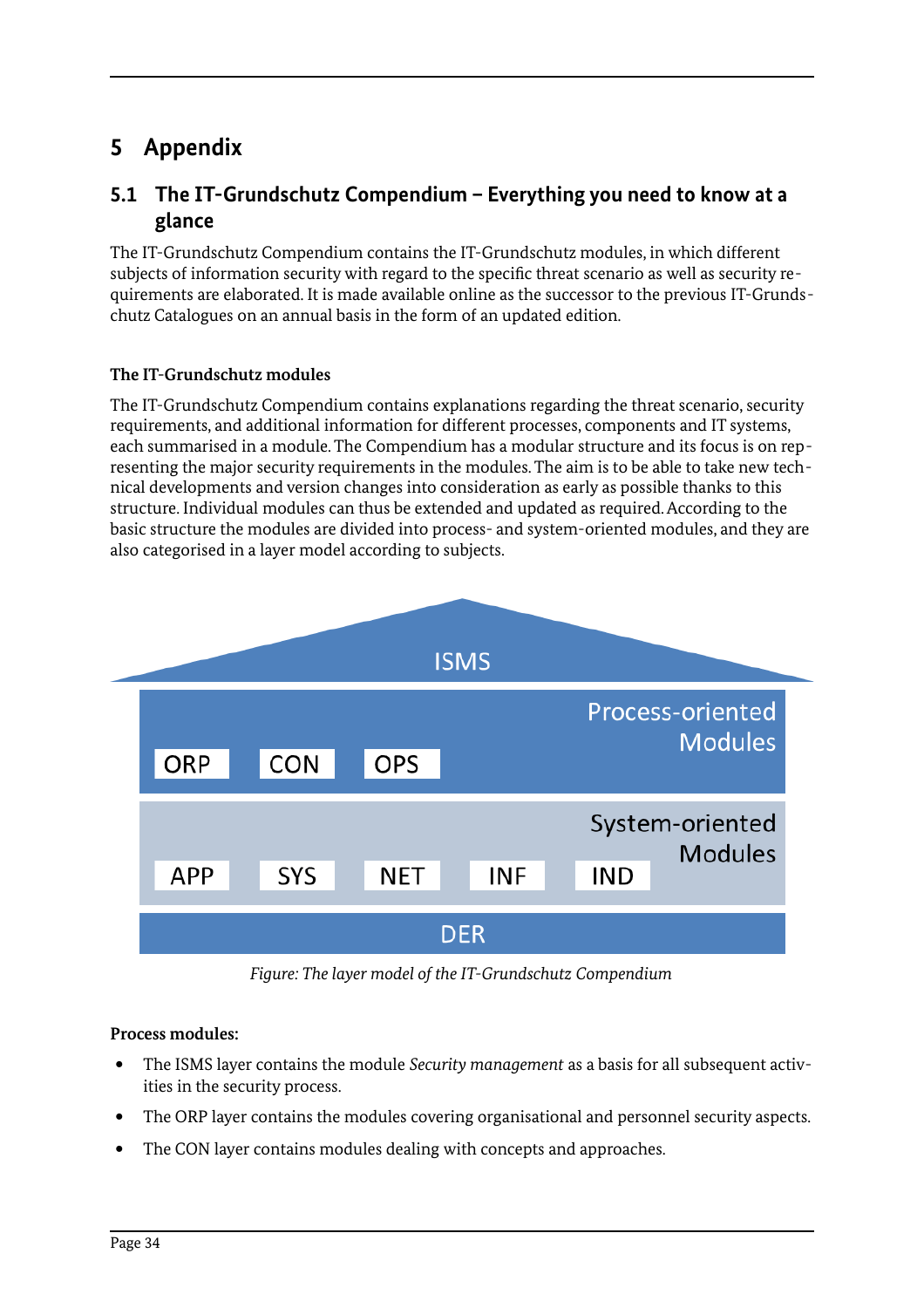- The OPS layer comprises all operational security aspects. These are in particular the security aspects concerning the operational side of IT, but also such aspects which should be observed in IT operations for third parties.
- The DER layer contains all modules which are relevant for reviewing the implemented security safeguards and in particular for detecting security incidents and the suitable reactions to those.

### **System modules:**

- The APP layer deals with the safeguarding of applications and services, among other things, in the areas of communication, directory services, network-based services and business and client applications.
- The SYS layer addresses the individual IT systems of the information system that may have been divided into groups.
- The NET layer examines the networking aspects not directly related to specific IT systems, but to the network connections and the communication.
- The INF layer is concerned with architectural and structural factors, in which aspects of the infrastructural security are brought together.
- The IND layer is concerned with security aspects of industrial IT.

The division into process and system modules has the advantage that general aspects and common infrastructural issues can be considered separately from the IT systems. Redundancies are avoided, because individual aspects only need to be addressed once and not for every IT system individually. Breaking down the security aspects into layers also enables individual subject areas within the ensuing security concepts to be updated and expanded more easily, without having a significant effect on other layers.

# **Order of module implementation**

The aim of the IT-Grundschutz Methodology is to enable essential security requirements to be met early and corresponding security safeguards to be implemented. Therefore, the following order is suggested for the implementation of the modules:

- R1: These modules should be implemented as a matter of priority, as they form the basis for an effective security process.
- R2: These modules should be implemented next, as they are required for sustained security in essential parts of the information system.
- R3: These modules are also required in order to achieve the aspired security level and must be implemented, however, it is recommended, to only address them after the other modules.

R1 marks those modules which are required to achieve a basic security framework. These are the following layers:

- ISMS Security management
- ORP Organisation and personnel
- OPS.1.1 Core IT operation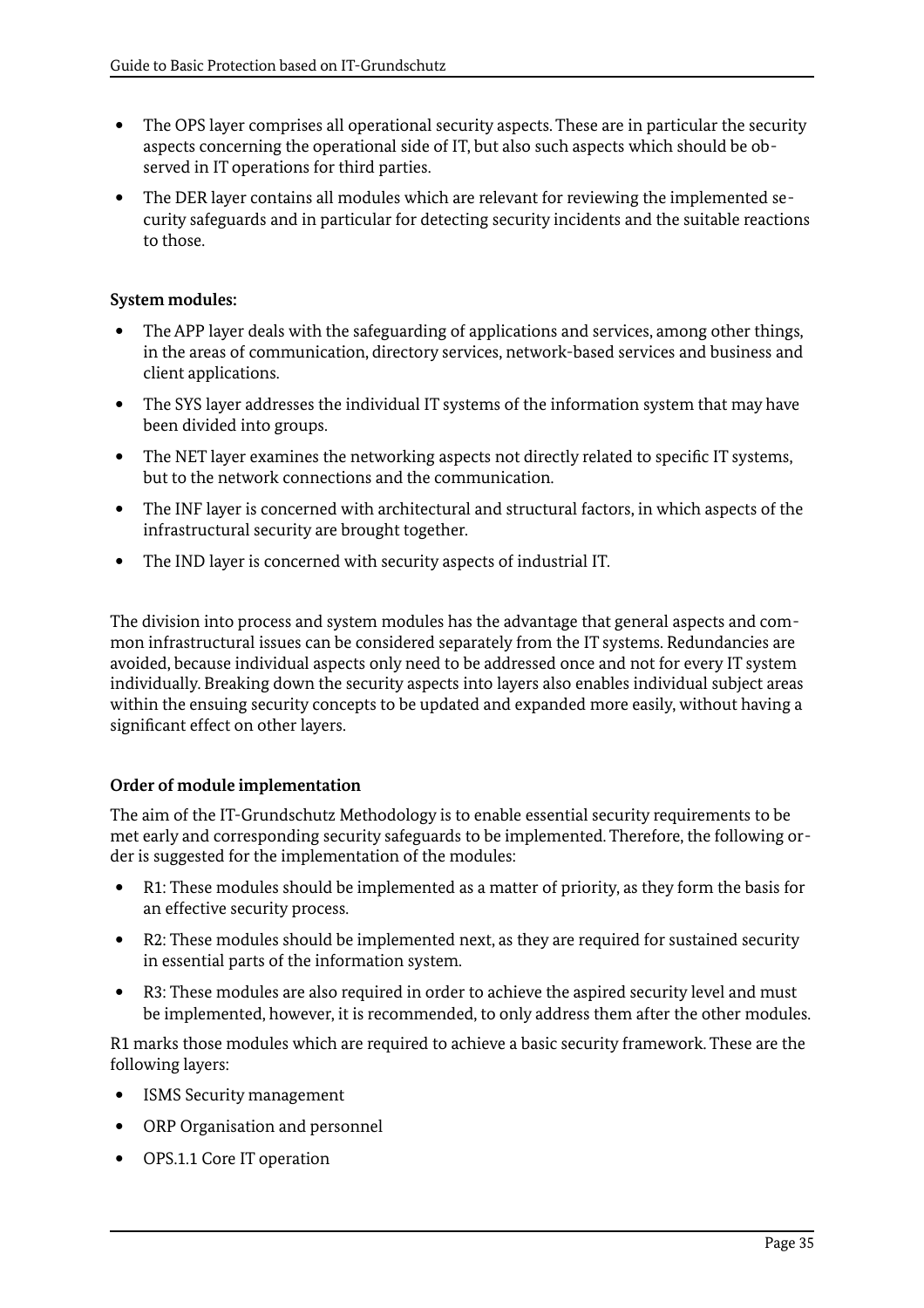The indicated order is merely a recommendation. Every organisation can define a differing order, as appropriate for their requirements.

#### **Threats**

Every module begins with a description of the specific threat scenario for a subject. As an addition, the relevant appendix contains a list of the elementary threats which were considered when creating the module. The list of threads belongs to the first stage of the simplified risk analysis for typical environments of information processing and forms the basis on which the BSI compiled specific requirements, the implementation of which can ensure an appropriate level of information security in an organisation. The advantage is that, for typical scenarios, the users do not need to carry out tedious or additional analyses to achieve the security level needed for normal protection requirements. It is sufficient to identify the modules relevant for the business processes under consideration and their necessary resources and to implement the requirements recommended therein in a consistent and comprehensive manner.

#### **Security requirements**

In every module, the security requirements that are relevant for the protection of the object under consideration are listed. They describe what has to be done for its protection. The requirements are grouped into three categories:

- **Basic requirements** must be met as a matter or priority, as with these recommendations maximum benefit can be achieved with (relatively) minimal effort. They are unconditional requirements. The basic requirements form the basis for the Basic Protection approach.
- **Standard requirements** are based on the basic requirements and address normal protection requirements. They should generally be met, but not as a matter of priority. The objectives of the standard requirements must be met to achieve standard safeguarding. However, due to the relevant framework conditions of an organisation, reasons may arise why a standard requirement cannot be implemented as described, but the security objectives are reached in a different manner. If a standard requirement is met by other security safeguards, the arising impacts must be carefully evaluated and documented in an appropriate manner.
- **Requirements for high protection requirements** are a selection of suggestions for extended safeguards that may be considered as a basis for developing suitable requirements and safeguards in case of elevated security requirements or under specific framework conditions.

# **Implementation recommendations**

Detailed implementation recommendations are available for many modules of the IT-Grundschutz Compendium. They describe how the requirements of the modules can be implemented and explain suitable security safeguards with a detailed description. The security safeguards can be used as a basis for security concepts, but should be adapted to the framework conditions of the relevant organisation.

The implementation recommendations address the groups of persons that are responsible for the implementation of the module requirements, for example, the IT operations or building services departments.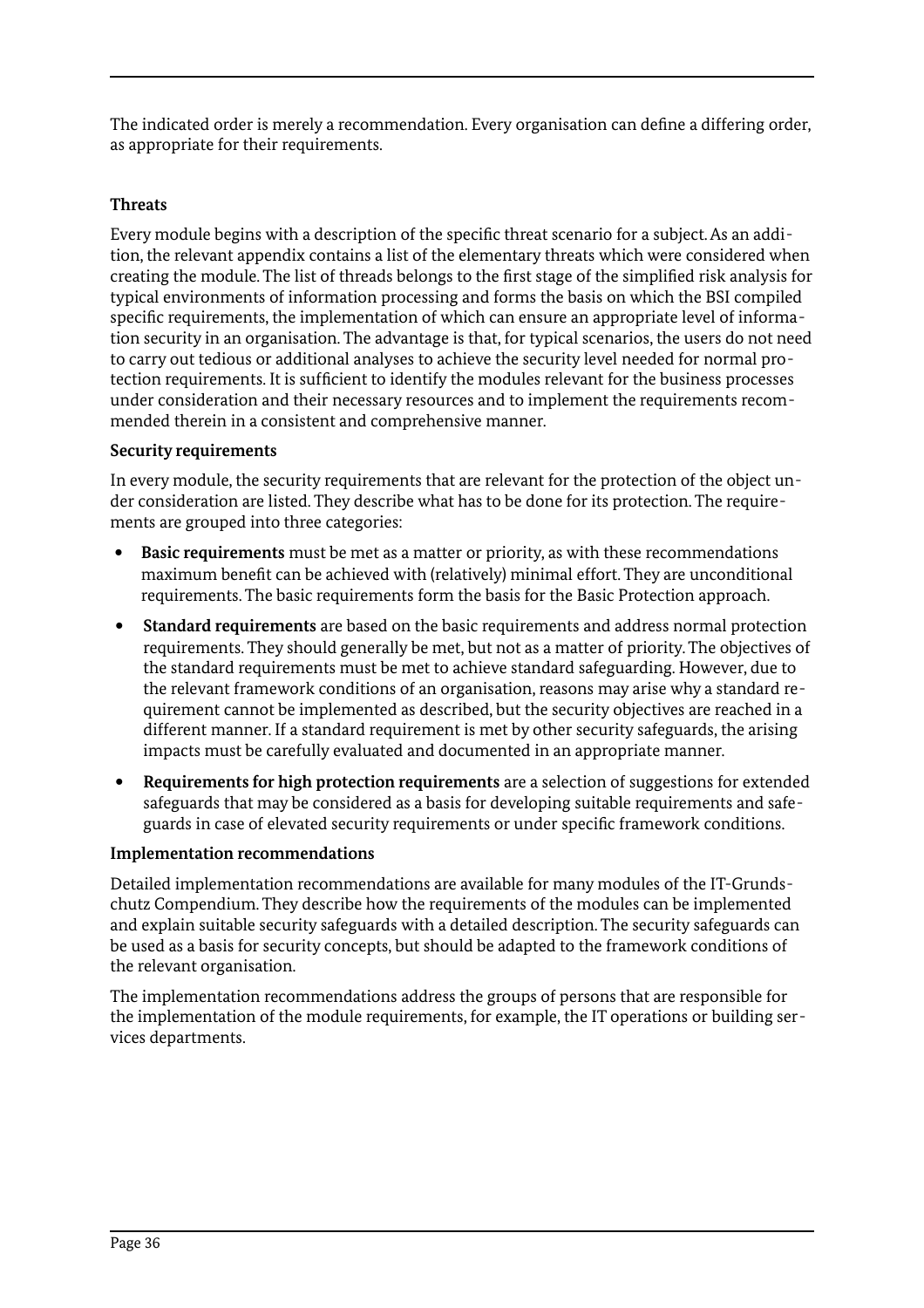# <span id="page-36-0"></span>**5.2 References**

[BSI1] Managementsysteme für Informationssicherheit (ISMS) [English version: Information Security Management Systems, BSI Standard 100-1], BSI Standard 200-1, https://www.bsi.bund.de/grundschutz

[BSI2 ] IT-Grundschutz-Methodik, BSI Standard 200-2 [English version: IT-Grundschutz Methodology, BSI Standard 100-2], https://www.bsi.bund.de/grundschutz

[BSI3] Risikoanalyse auf der Basis von IT-Grundschutz, BSI Standard 200-3 [English version: Risk analysis based on IT-Grundschutz, BSI Standard 100-3], https://www.bsi.bund.de/grundschutz

[GSK] IT-Grundschutz-Kompendium - Standard-Sicherheitsmaßnahmen [English version: IT-Grundschutz Compendium - Standard Security Safeguards], BSI, new each year, https://www.bsi.bund.de/grundschutz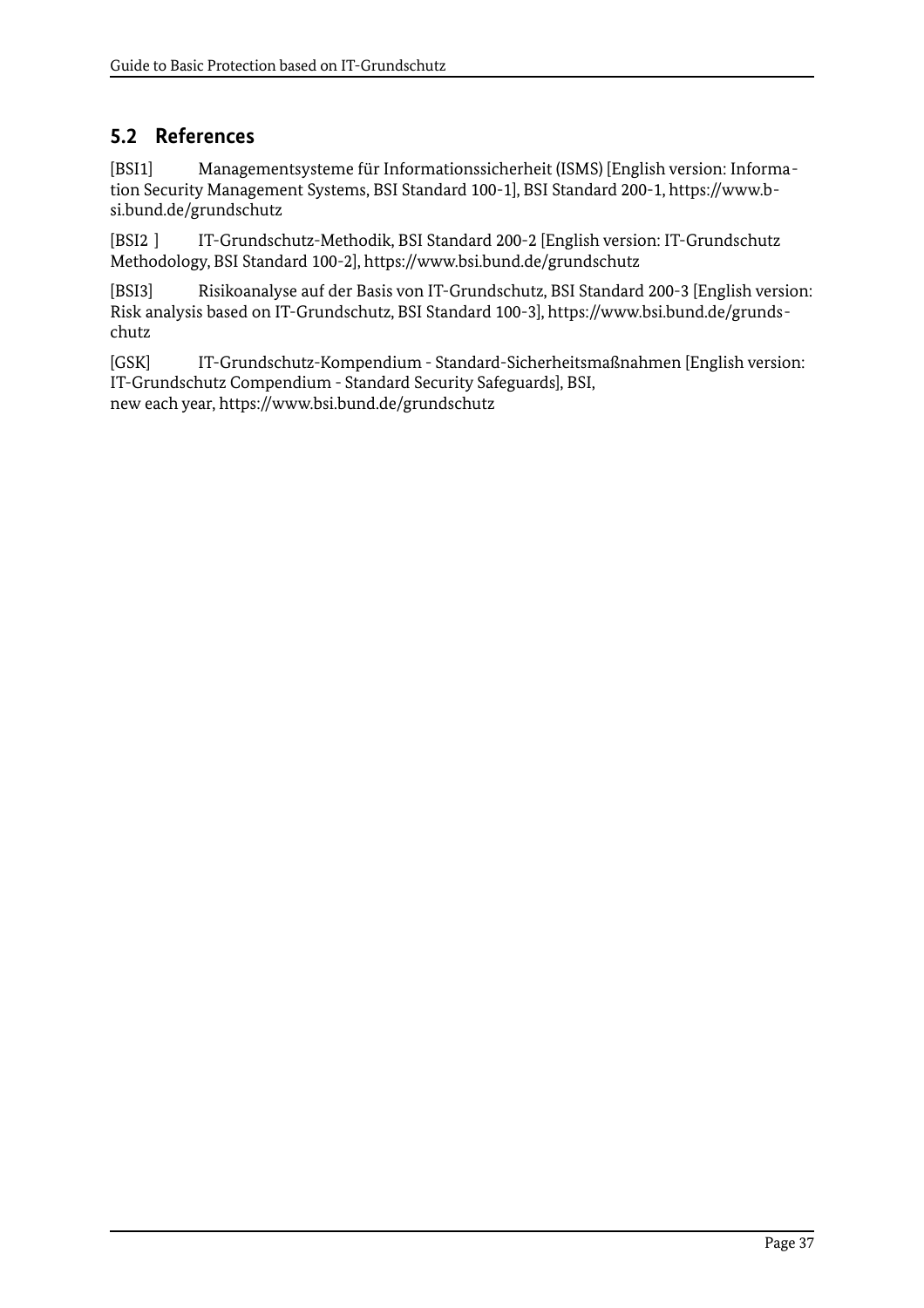# <span id="page-37-0"></span>**5.3 Glossary**

This glossary lists the most important terms for management systems for information security (ISMS). An additional glossary on cyber security can be found on the BSI website at http://www.bsi.bund.de/cyberglossar.

### **Assets**

Assets refer to inventories of objects which are required for a specific purpose, in particular to meet business objectives. As a synonym for "asset" the term "value" is often used. However, the term "value" can have many meanings – from the social relevance of something up to the internal quality of an object. In the IT-Grundschutz, the term "assets" is used in the meaning of "valuable target objects".

#### **Availability**

The availability of services and IT system, IT application, and IT network functions, or even of information is guaranteed if the users are able to use them at all times as intended.

#### **Basic Protection**

Basic Protection enables the implementation of comprehensive, basic initial safeguards across all business processes and/or specialist procedures of an organisation as a first entry point into the IT-Grundschutz.

#### **Basic requirement**

See Security requirement.

#### **Business process**

A business process is a set of logically linked individual activities (tasks, workflows) that are carried out to meet commercial or operational objectives.

#### **Confidentiality**

Confidentiality means protection against the unauthorised disclosure of information. Confidential data and information should only be accessible to those authorised using the allowed access methods.

#### **Core Protection**

The focus of the cores safeguards is initially on the business processes and assets at particular risk.

#### **Core values of information security**

The IT-Grundschutz defines three core values of information security:

- Confidentiality,
- Availability and
- Integrity.

Each user is naturally free to include additional core values when assessing protection requirements if this is helpful in individual cases. Other generic terms concerning information security include, for example:

- Authenticity
- Binding Character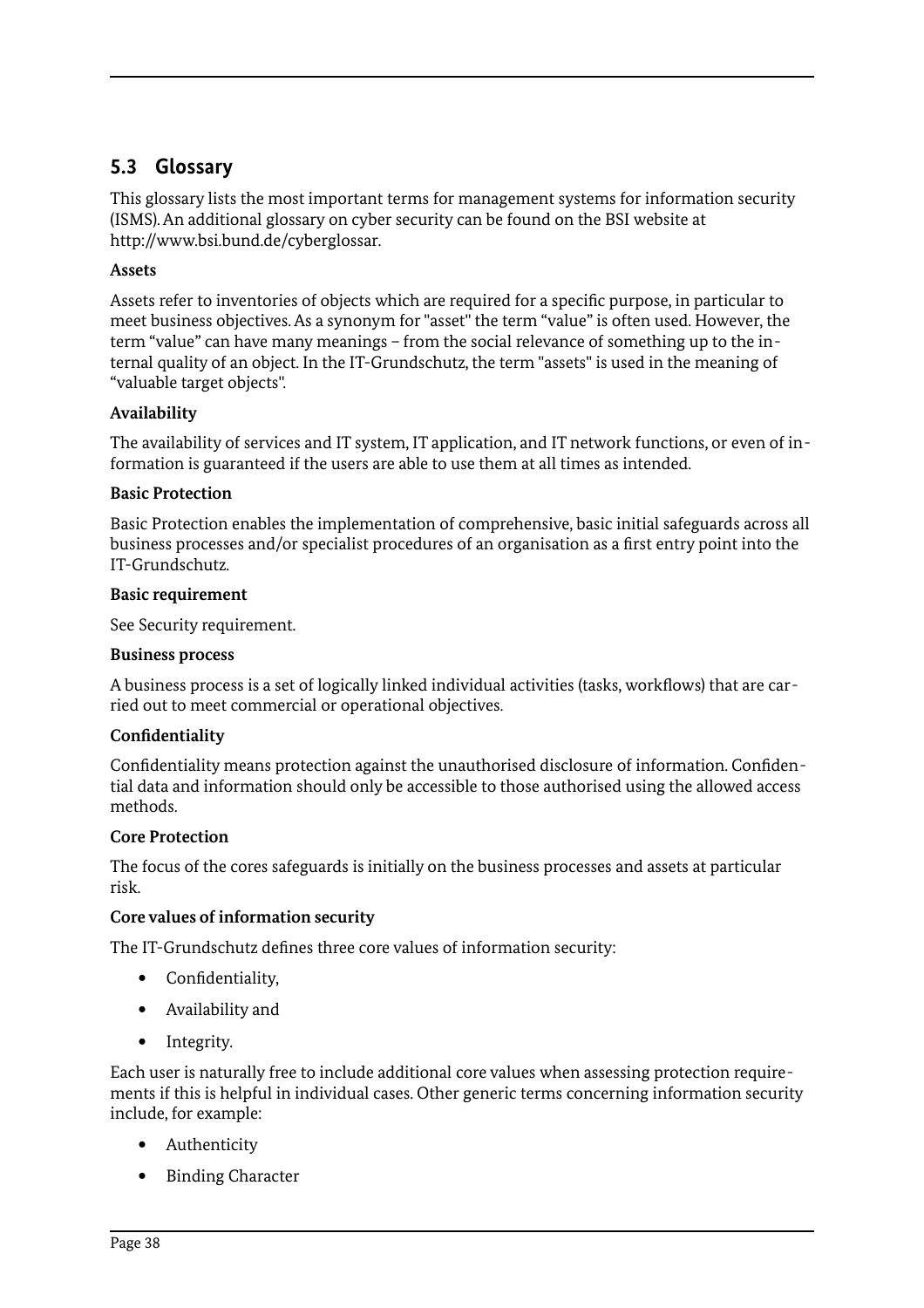- Reliability
- Non-repudiation

#### **Crown jewels**

The term crown jewels refers to such assets the theft, destruction or compromising of which would cause damage threatening the existence of the organisation.

#### **Cyber security**

Cyber security is concerned with all aspects of security in information and communication technology. The field of action of information security is extended to the entire cyber space. This comprises all information technology connected to the Internet and comparable networks and includes communication, applications, processes and processed information based on this. A special focus is often on attacks from cyber space when considering cyber security.

#### **Damage / Consequence**

A deviation from an expected results leads to a consequence (often referred to as "damage"). As a matter of principle, this can be a positive or a negative deviation.

A positive consequence/positive damage within the meaning of the opportunity and risk analysis is also referred to as an opportunity. In most cases, however, only the negative consequences, I.e. The damage, are considered in the risk analysis.

The scale of a damage is defined as extent of damage and can be referred to as directly quantifiable or not directly quantifiable. The quantifiable damage can usually be described with direct efforts (e.g. of financial nature). Not directly quantifiable damage includes for example damage to one's image or opportunity costs. In these cases, the actual extent of damage can often only be assumed or estimated. All information is usually classified in categories due to empirical or industry values.

#### **Data protection**

Data protection is intended to protect the right to privacy of individuals from being violated through improper handling of his or her personal data. Data protection is therefore used to refer to the protection of personal data against eventual misuse by third parties (not to be confused with the term data security).

The terms "data protection" and "data privacy" differ slightly, though: "Data protection" refers to data protection as a legal concept. The term "data privacy", on the other hand, is more directly related to the lives of people (i.e. the protection of their privacy) and is used primarily in the U.S., although its use is becoming more common in the European Union.

#### **Information security**

The aim of information security is to protect information. This information might be stored on paper, on computers, or inside people's heads. IT security primarily concerns protecting and processing information stored electronically. The term "information security" is therefore more comprehensive than the term "IT security" and is being used more and more often. However, since the term "IT security" is still overwhelmingly used in the literature, it will still be used in this and other publications relating to IT-Grundschutz, although the documents will place more and more emphasis on considering information security over time.

#### **Information security management (IS management)**

The planning, management, and control roles essential for establishing and continuously implementing a thoroughly thought through and effective process for ensuring information security are referred to as information security management. This is a continuous process to monitor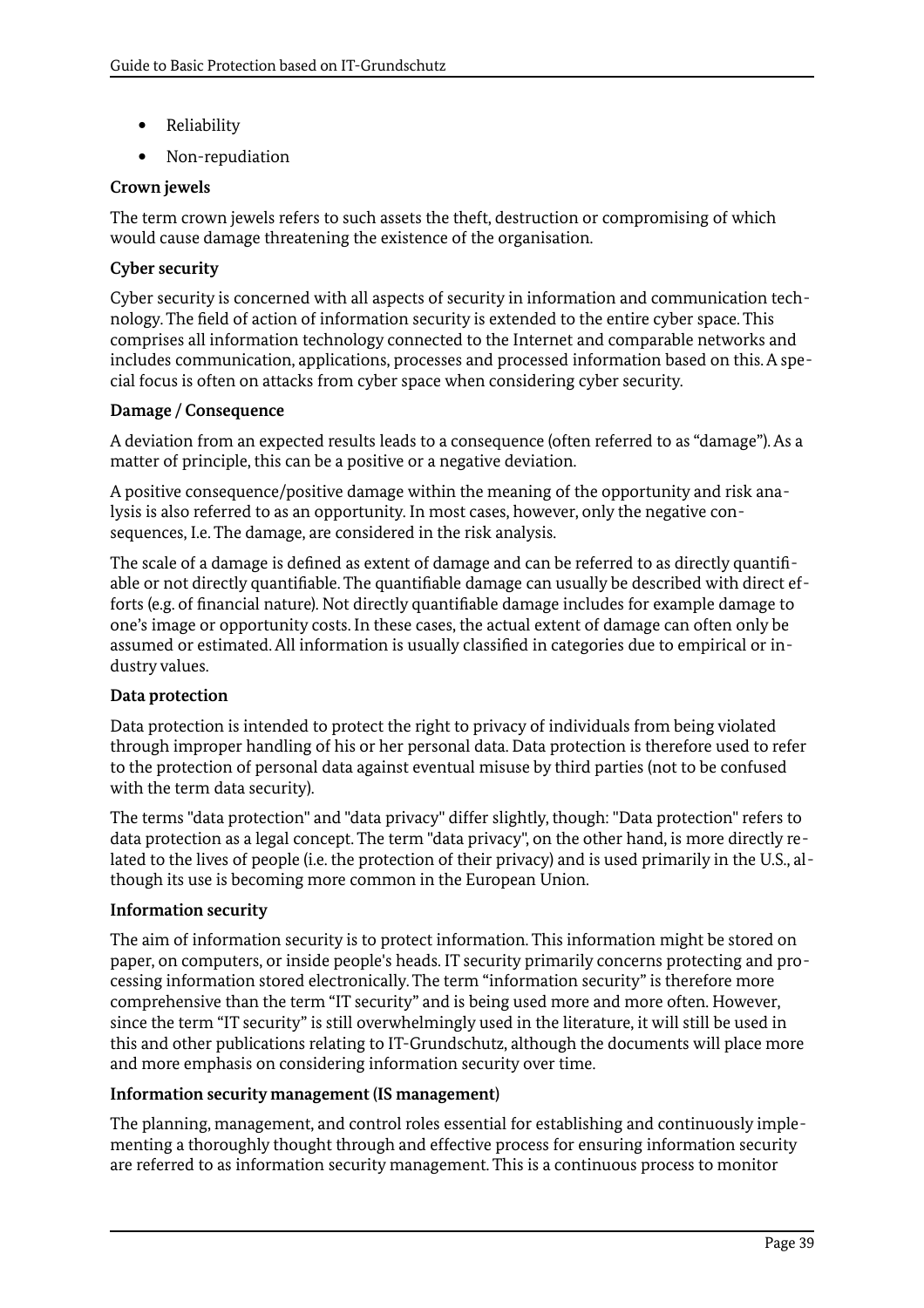strategies and concepts on an ongoing basis for their performance and effectiveness and to update them as required.

The term "IT security management" is still frequently used in IT-Grundschutz for the same reasons as mentioned above for the terms "Information security" and "IT security"

# **Information Security Officer (ISO)**

An Information Security Officer (short IS Officer or ISO) is responsible for the operative fulfilment of the task of "information security". Other designations are CISO (Chief Information Security Officer) or information security manager (ISM). Information security comprises the comprehensive area of the protection of information, namely in and with IT, but also without IT or beyond IT. IT security is thus a subdivision of information security and deals specifically with the protection of the IT employed. In addition to the ISO, there can be a dedicated officer for IT security. This person typically operates in the IT area, while the ISO reports directly to the management level.

# **Information system**

An information system (or also IT system) refers to all infrastructural, organisational, personnel, and technical objects serving to perform tasks in a particular field of application of information processing. An information system may refer to the entire organisation or to individual areas defined by organisational structures (e.g. departments) or joint business processes and/or shared applications (e.g. HR information system).

# **Information technology (IT)**

Information technology (IT) encompasses all technical resources which serve for processing or communicating information. Information processing includes acquisition, recording, use, storage, communication, program-controlled processing, internal display and output of information.

# **Integrity**

Integrity refers to ensuring the correctness (intactness) of data and the correct functioning of systems. When the term integrity is used in connection with the term "data", it expresses that the data is complete and unchanged. In information technology terms this is, however, used somewhat more widely, also for the term "information". The term "information" is used for data that, depending on the context, can be associated with certain attributes such as the author or the time and date of creation. Loss of the integrity of information can therefore mean that it was changed without authorisation, the information regarding the author was tampered with or that the date of creation was manipulated.

# **IT-Grundschutz Check**

In IT-Grundschutz, this term refers to the investigation of whether the requirements recommended according to IT-Grundschutz are already met in an organisation and which basic security requirements are still missing (previously: basic security check).

# **IT-Grundschutz Compendium**

The modules of the IT-Grundschutz are summarised in the IT-Grundschutz Compendium. It is the successor to the IT-Grundschutz Catalogues available up to the 15th version.

# **IT Security Officer**

Person with technical competence in IT security who is in charge of aspects around IT security in close cooperation with the IT operation. The role of the person in charge of information security has different names depending on the type and orientation of the organisation. IT-Grundschutz uses the designation Information Security Officer (ISO).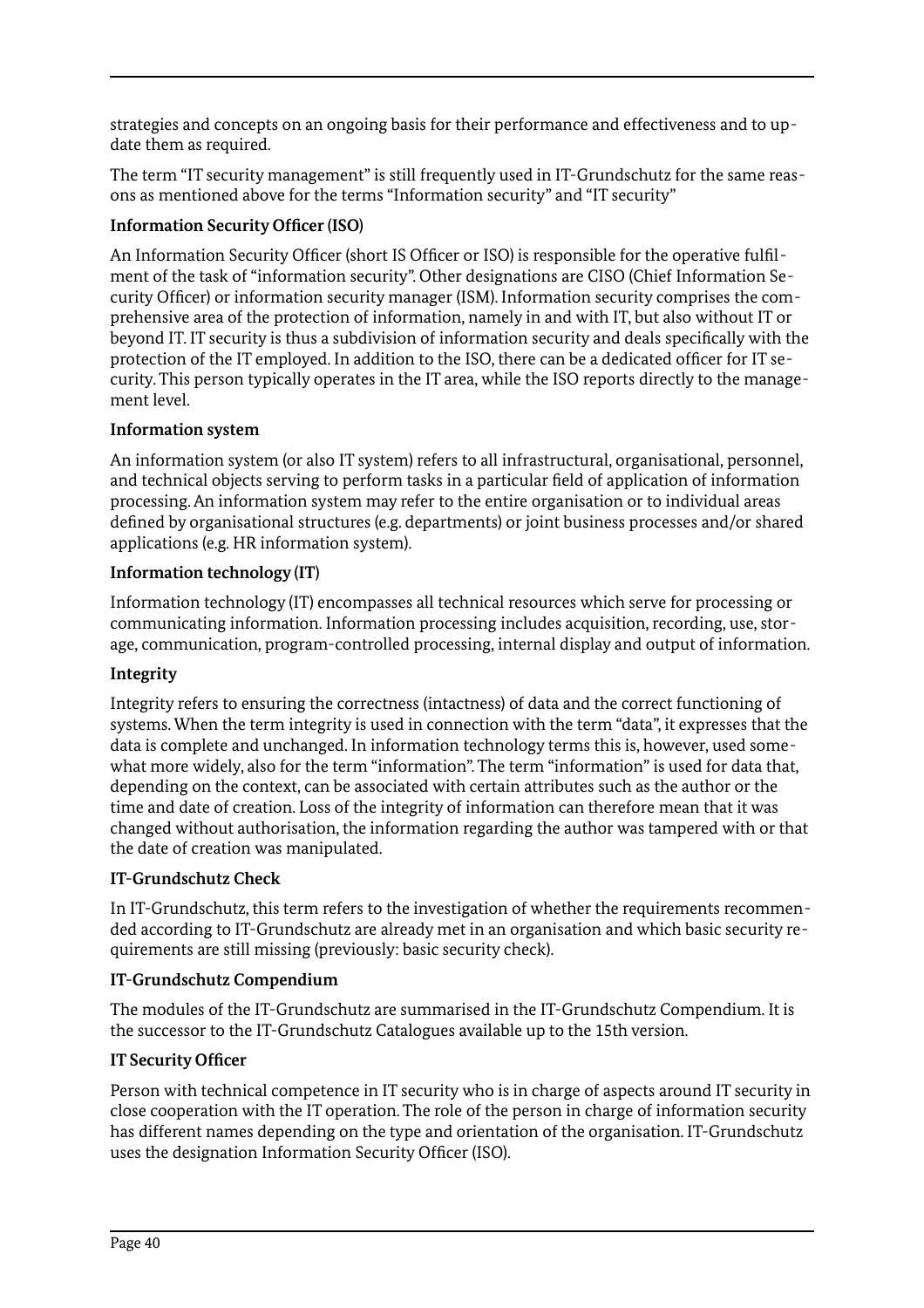### **Modules**

The IT-Grundschutz Compendium contains explanations regarding the threat scenario, security requirements, and additional information for different processes, components and IT systems, each summarised in a module. The Compendium has a modular structure and its focus is on representing the major security requirements in the modules. According to the basic structure the modules are divided into process- and system-oriented modules, and they are also categorised in a layer model according to subjects.

#### **Organisations**

The term "organisations" is used in this context for companies, government agencies, and other public and private organisations.

#### **Policy for information security**

The policy is a central document for the information security of an organisation. It describes how information security is to be established in the organisation, for which purposes and with which resources and structures. It contains the information security objectives aimed at by the organisation and the information security strategy pursued. The security policy therefore also describes the level of security aimed at in a government agency or company beyond the security objectives.

#### **Requirements in the case of high protection requirements**

See Security requirement.

#### **Risk**

Risk is also often defined as the combination (i.e. the product) of the frequency of occurrence of damage and the extent of this damage. The damage is often described as the difference between a planned and unplanned result. Risk is a special form of uncertainty or rather imponderability.

The ISO also defines risk as the result of imponderabilities on target objects. Within this meaning, the term "consequences" is used instead of damage, if events occur differently than expected. In this context, a consequence can be negative (damage) or positive (opportunity). However, the above definition has become more common in practice.

In contrast to the term "threat", the term "risk" includes an assessment of the extent to which a certain damage scenario is relevant to the scenario being examined.

#### **Risk analysis**

The term "risk analysis" refers to the complete process for determining (identifying, assessing and evaluating) and treating risks. According to the relevant ISO standards ISO 31000 ISO 27005, "risk analysis" only refers to a single step as part of the risk determination, which consists of the following steps:

- Risk Identification
- Risk Analysis
- Risk Evaluation

In the meantime, however, the term "risk analysis" has been established for the entire process of risk determination and risk treatment. Therefore, the term "risk analysis" is still used in this document to refer to the comprehensive process.

#### **Risk management**

Risk management refers to all activities with respect to the strategic and operative treatment of risks, i.e. all activities to identify, control and monitor risks for an organisation.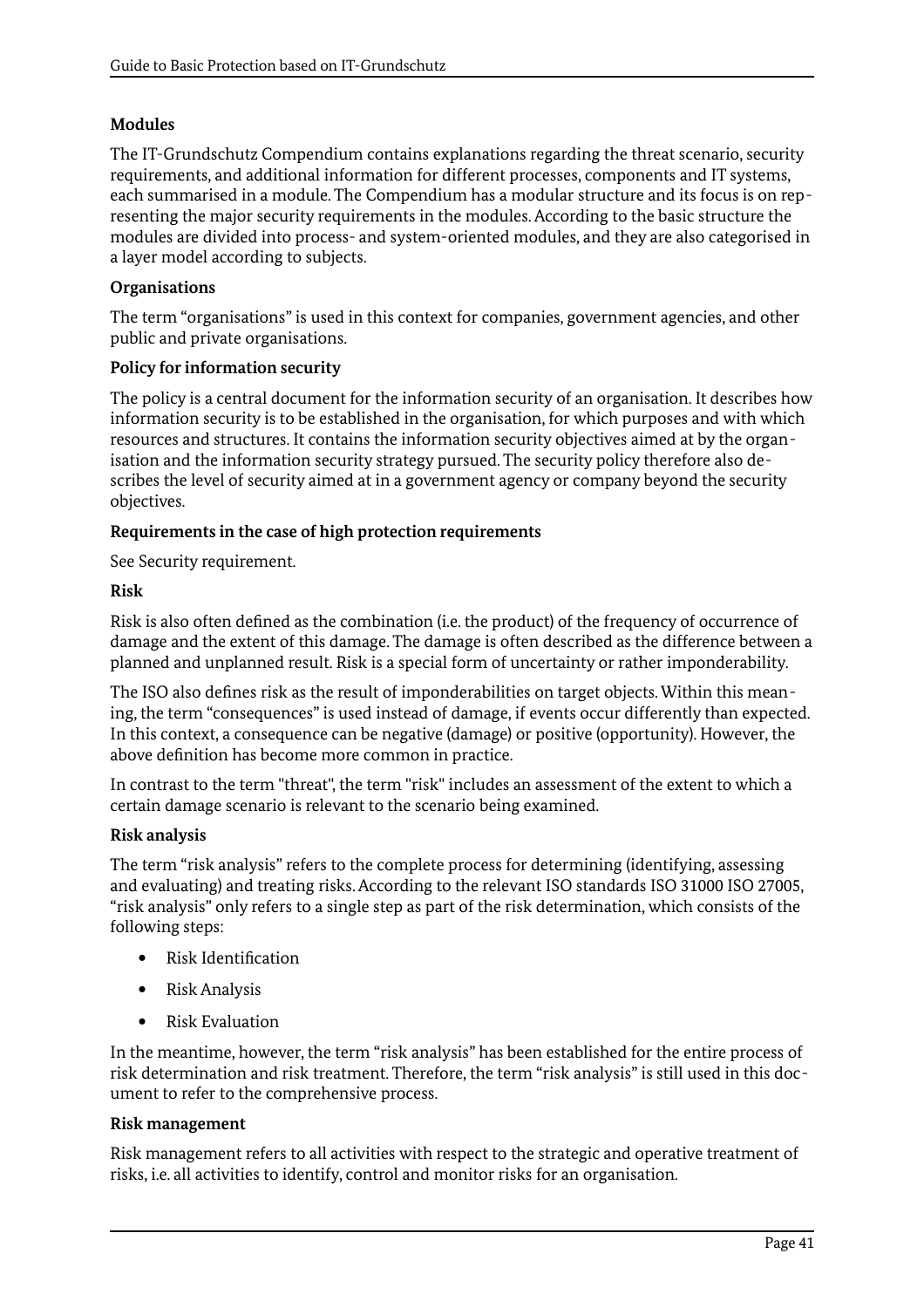The strategic risk management describes the essential framework conditions how the handling of risks within an organisation, the culture regarding the handling of risks and the methodology are designed. These principles for the treatment risks within an ISMS must be consistent with the framework conditions of the organisation-wide risk management or coordinated.

The framework conditions of the operative risk management include the control process consisting of

- Risk identification
- Risk assessment and evaluation
- Risk treatment
- Risk monitoring and
- risk communication

#### **Security concept**

A security concept serves to implement the security strategy and describes the approach planned to achieve the security objectives set in an organisation. The security concept is the main document in the security process of a company and/or government agency. It must be possible to trace every security safeguard back to the security concept.

#### **Security design**

The creation of a security design is one of the primary tasks of information security management. Based on the results of the structure analysis and the protection requirements determination, the required security safeguards are identified and documented in the security concept.

### **Security policy**

In a security policy the security objectives and general security requirements are formulated in the sense of the official regulations of a company or a government agency. Detailed security safeguards are contained in a more comprehensive security concept.

#### **Security requirement**

The term "security requirement" refers to requirements for the organisational, personal, infrastructural and technical area the fulfilment of which is necessary in order to increase the information security or contributes towards it. A security requirements also describes what has to be done in order to achieve a specific level regarding the information security. How the requirements can be fulfilled in the specific case is described in corresponding security safeguards (see there). The term "control" is also often used for security requirements.

The IT-Grundschutz differentiates between basic safeguards, standard safeguards and requirements in the case of high protection requirements. Basic requirements are fundamental and must always be implemented, unless there are substantial reasons against it. Standard requirements must generally be implemented for normal requirements, unless they are replaced by at least equal alternatives or the deliberate acceptance of the residual risk. Requirements in the case of high protection requirements are exemplary suggestions, which should be implemented in an appropriate manner in the case of corresponding protection requirements.

# **Security safeguard**

The term security safeguard (safeguard for short) refers to all actions serving to control and counteract security risks. This includes organisational, personnel, technical or infrastructural security safeguards. Security safeguards serve to fulfil security requirements (see there). The terms security precaution and protective measure are often used synonymously. "Security measure" or "measure" are also used.